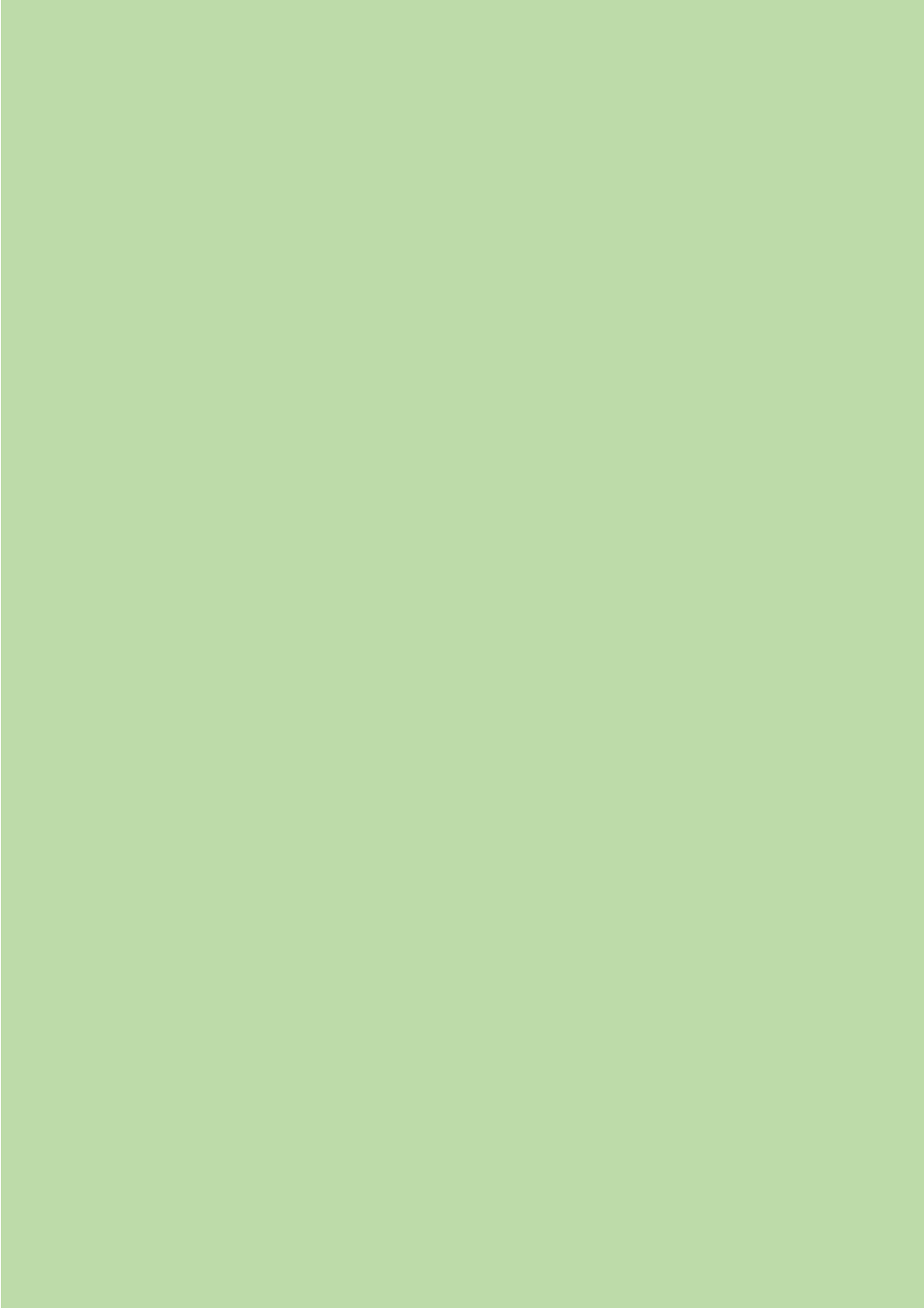#### **CHAPTER III**

#### **ECONOMIC SECTOR (PUBLIC SECTOR UNDERTAKINGS)**

#### **3.1 Functioning of Public Sector Undertakings**

#### **3.1.1 Introduction**

As of 31 March 2019, The State of Manipur had 13 PSUs (all Government Companies) as detailed in the table given below.

|  | Table No. 3.1.1 Total number of PSUs as on 31 March 2019 |
|--|----------------------------------------------------------|
|  |                                                          |

| <b>Type of PSUs</b>                | <b>Working PSUs</b> | <b>Non-working PSUs</b> | <b>Total</b> |
|------------------------------------|---------------------|-------------------------|--------------|
| Government Companies <sup>26</sup> |                     |                         |              |
| <b>Statutory Corporations</b>      |                     |                         | Nil          |
| Total                              |                     |                         |              |

None of these companies were listed on the Stock Exchange, which means that the shares of the PSUs cannot be traded in the stock exchange. During the year 2018-19, no new PSU was incorporated and no existing PSU was closed down.

#### **3.1.2 Investment in PSUs**

The State's investment in its PSUs was by way of share capital/loans and special financial support by way of revenue grants.

As on 31 March 2019, investment of the State Government (capital and longterm loans) in 12 PSUs<sup>27</sup> was  $\bar{\xi}$  66.07 crore<sup>28</sup> as per details given in the table given below.

|  |  |  | Table No. 3.1.2 Details of State's investment in PSUs |  |
|--|--|--|-------------------------------------------------------|--|
|--|--|--|-------------------------------------------------------|--|

 $(\vec{F}$ *in crore*)

|         |                       |                 | $($ \ $($ $($ $\alpha$ $)$ $\alpha$ $)$ $\alpha$ $)$ |
|---------|-----------------------|-----------------|------------------------------------------------------|
| Year    | <b>Equity Capital</b> | Long term Loans | <b>Total</b>                                         |
| 2018-19 | 55.39                 | 9.68            | 66.07                                                |
| 2014-15 | 53. DQ                | ).17            | 63.46                                                |

The State Government's investment as on 31 March 2019 consisted of  $\bar{\xi}$  65.39 crore (98.97 *per cent*) towards capital and  $\bar{\xi}$  0.68 crore (1.03 *per cent*) in long-term loans as against 99.73 *per cent* (capital) and 0.27 *per cent* (long-term loans) as on 31 March 2015. A graphical presentation of State Government's investment in PSUs during the last five years (2014-15 to 2018-19) has been given in **Chart No. 3.1.1**.

 $\overline{a}$ <sup>26</sup> Government Companies include other companies referred to in Section 139(5) and 139(7) of the Companies Act, 2013.

<sup>27</sup> Excluding one PSU (Manipur Pulp & Allied Products Limited, subsidiary of Manipur Industrial Development Corporation Limited), which has no direct investment from the State Government as on 31 March 2019.

<sup>&</sup>lt;sup>28</sup> Investment figures are provisional and as per the information provided by the PSUs as none of the 13 PSUs has finalised accounts for 2018-19 as of September 2019.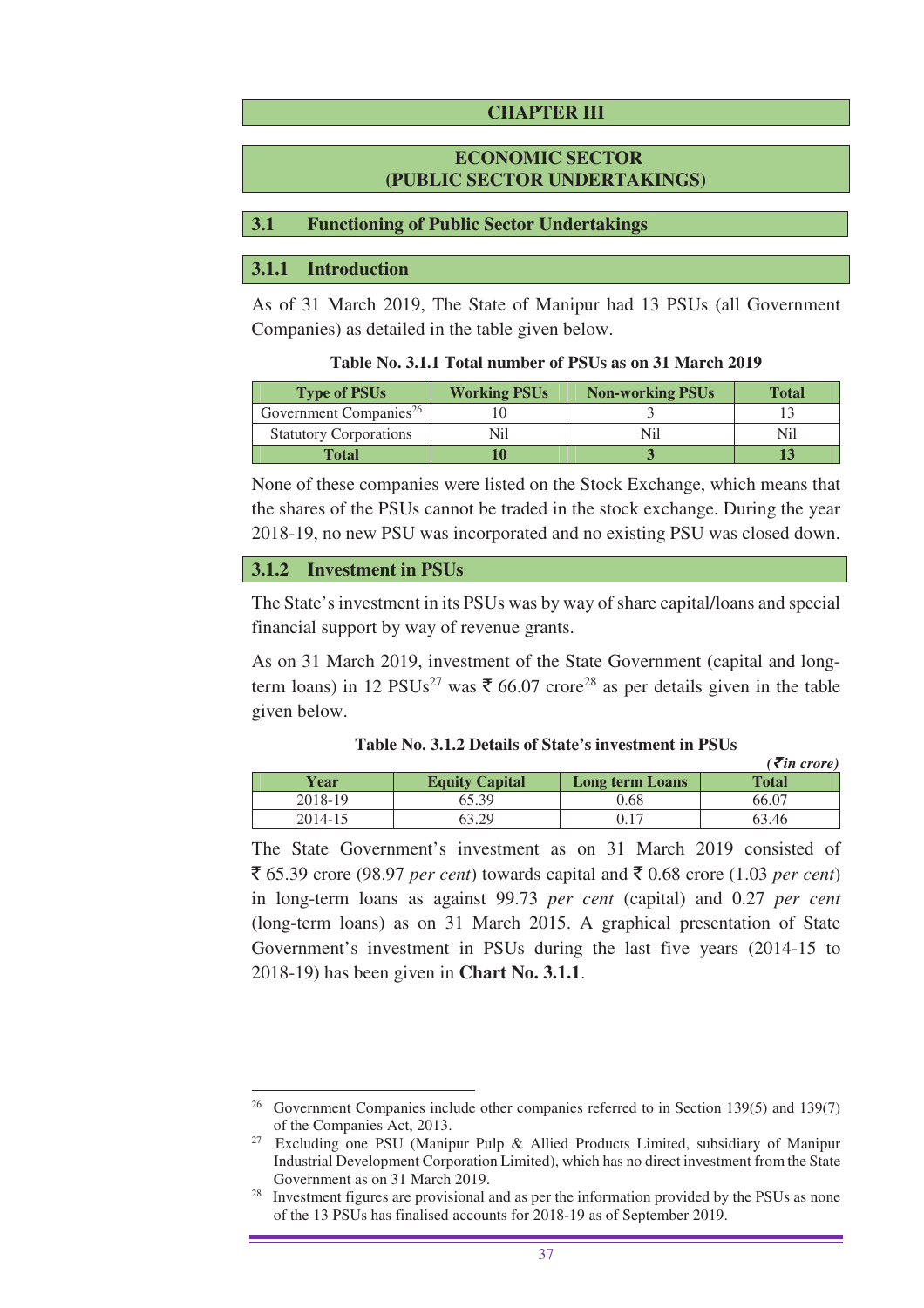

**Chart 3.1.1: Total investment in PSUs** 

*Source: Departmental Records.* 

As can be noticed from the **Chart** above, the State Government's investment in PSUs during last five years increased in 2015-16 and thereafter remained steady during the period 2015-16 to 2018-19. The State's investment marginally increased by 4.11 *per cent* from  $\bar{\mathfrak{g}}$  63.46 crore in 2014-15 to  $\bar{\mathfrak{g}}$  66.07 crore in 2018-19.

During 2018-19, out of 10 working PSUs, seven PSUs incurred loss  $(\bar{\mathcal{F}} 41.68 \text{ core})$  and only 1 PSU earned profit ( $\bar{\mathcal{F}} 0.29$  crore) as per the latest finalised accounts. Remaining two  $PSUs<sup>29</sup>$  had not finalised their first accounts as of September 2019. The profit-making PSU had not declared any dividend. There was no recorded information about existence of any specific policy of the State government regarding payment of minimum dividend by the PSUs.

The State Government's investment (historical value) in PSUs had eroded by 3.63 *per cent* in 2018-19, and the losses of five working PSUs<sup>30</sup> (accumulated losses of  $\bar{\tau}$  158.74 crore) had completely eroded the State's investment in their paid-up capital ( $\bar{\mathcal{F}}$  42.23 crore), as per their latest finalised accounts.

## *3.1.2.1 Total Sector-wise investment in PSUs*

Total investment (equity capital and long term loans) of State Government and Other Stakeholders (Central Government, Holding companies, Banks, Financial Institutions, *etc*.) in PSUs under various important sectors at the end of 31 March 2015 and 31 March 2019 has been given in the table below.

 $\overline{a}$ Serial no. A9 and A10 of *Appendix 3.2* 

Serial no. A1, A5, A6, A7 and A8 of *Appendix 3.2*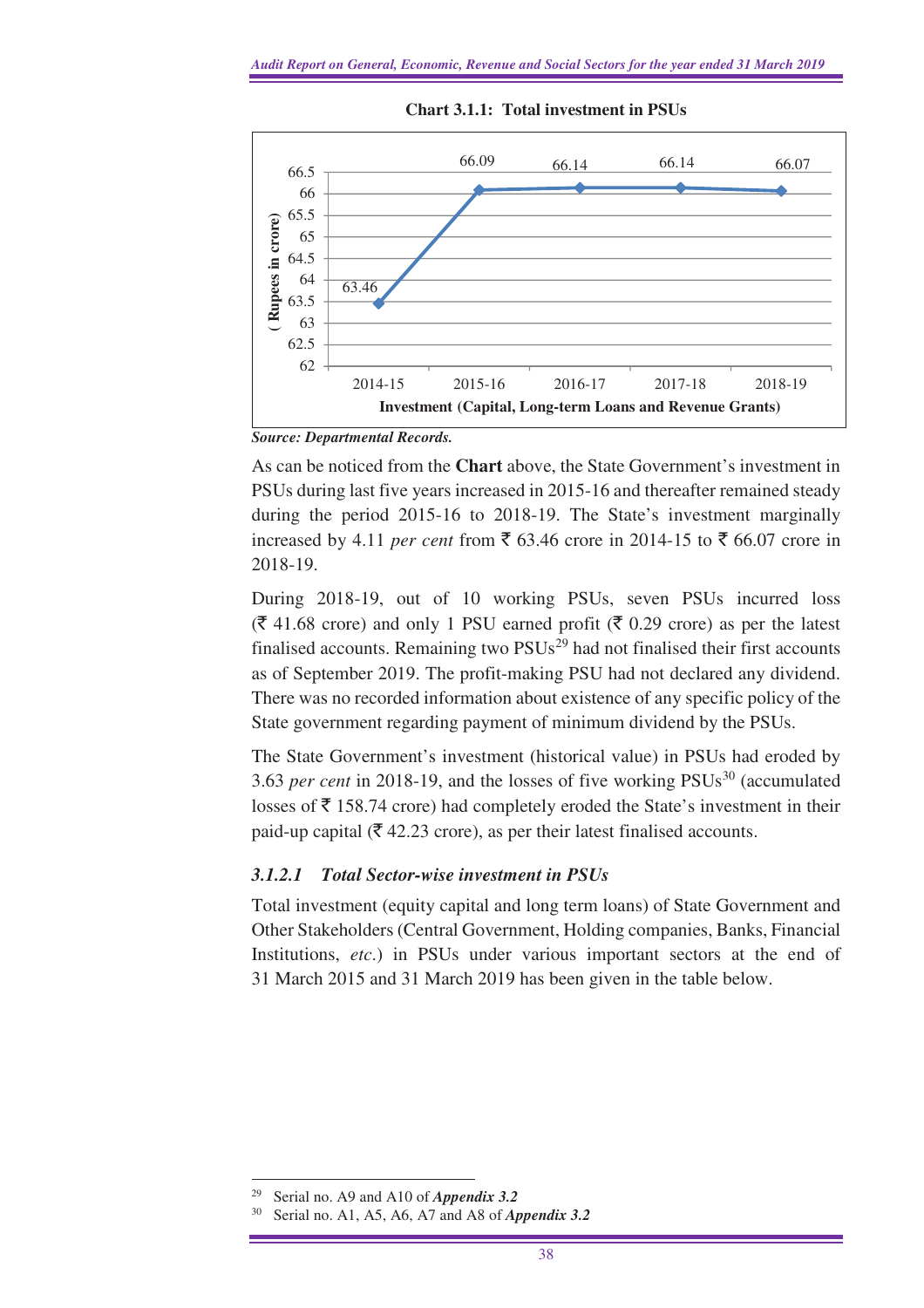|                       |                             | $(\bar{\bar{\mathbf{x}}}$ in crore) |  |  |
|-----------------------|-----------------------------|-------------------------------------|--|--|
|                       | <b>Government Companies</b> |                                     |  |  |
| <b>Name of Sector</b> | 2014-15                     | 2018-19                             |  |  |
| Power                 | 20.10                       | 458.18                              |  |  |
| Manufacturing         | 8.15                        | 10.15                               |  |  |
| Finance               | 14.21                       | 16.47                               |  |  |
| Agriculture & Allied  | 15.24                       | 15.17                               |  |  |
| Miscellaneous         | 15.53                       | 16.59                               |  |  |
| <b>Total</b>          | 73.23                       | 516.56                              |  |  |

**Table No. 3.1.3 Sector-wise details of total investments (equity capital and long term loans) in PSUs** 

It can be noticed from the table above that as compared to 2014-15, the combined investment of State Government and other stakeholders increased significantly during 2018-19 in Power sector ( $\bar{\tau}$  438.08 crore) and marginally in Manufacturing sector ( $\bar{\xi}$  2.00 crore) and Finance sector ( $\bar{\xi}$  2.26 crore). The increase in investment under power sector was on account of the long terms borrowings ( $\bar{\tau}$  438.08 crore) of two power sector companies, availed during 2015-18.

#### **3.1.3 Reconciliation with Finance Accounts**

 $\overline{a}$ 

The figures in respect of equity and loans provided by the State Government as per the records of PSUs should agree with the figures appearing in the Finance Accounts of the State for that year. In case the figures do not agree, the PSUs concerned and the Finance Department should carry out reconciliation of differences. The position in this regard as of 31 March 2019 is shown in the table below.

#### **Table No. 3.1.4 Equity, long term loans, guarantees outstanding as per the State Finance Accounts** *vis-à-vis* **the records of PSUs**  *(*` *in crore)*

| <b>Outstanding in</b><br>respect of | Amount as <i>per</i><br><b>Finance Accounts</b> | Amount as <i>per</i><br>records of SPSUs | <b>Difference</b> |
|-------------------------------------|-------------------------------------------------|------------------------------------------|-------------------|
| Equity                              | 58.78                                           | $45.39^{31}$                             | 13.39             |
| Loans                               | -                                               | 0.68                                     | 0.68              |
| Guarantee                           | 383.77 <sup>32</sup>                            | 440.44                                   | 56.67             |

*Source: As per the Finance Accounts and information furnished by the Companies.*

From the table above, it can be noticed that there were unreconciled differences in the figures of equity ( $\bar{\tau}$  13.39 crore), loans ( $\bar{\tau}$  0.68 crore) and guarantees  $(\overline{\mathfrak{F}} 56.67$  crore). The difference in equity occurred in respect of 12 PSUs<sup>33</sup> and some of the differences were pending reconciliation over a period of more than 21 years.

<sup>&</sup>lt;sup>31</sup> Excluding equity worth  $\bar{\tau}$  20.00 Crore not made in cash but as assets transferred from the erstwhile State Electricity Department to the two power sector companies (MSPCL and MSPDCL).

<sup>&</sup>lt;sup>32</sup> This represents the Guarantee outstanding against the borrowings of Manipur State Power Distribution Company Limited ( $\bar{\mathcal{R}}$  334.64 crore) and Manipur State Power Company Limited  $({\bar$  49.13 crore) availed from Power Finance Corporation Limited and Rural Electrification Corporation Limited respectively.

<sup>&</sup>lt;sup>33</sup> Except one PSU (Manipur Police Housing Corporation Limited), for which the figures were matching.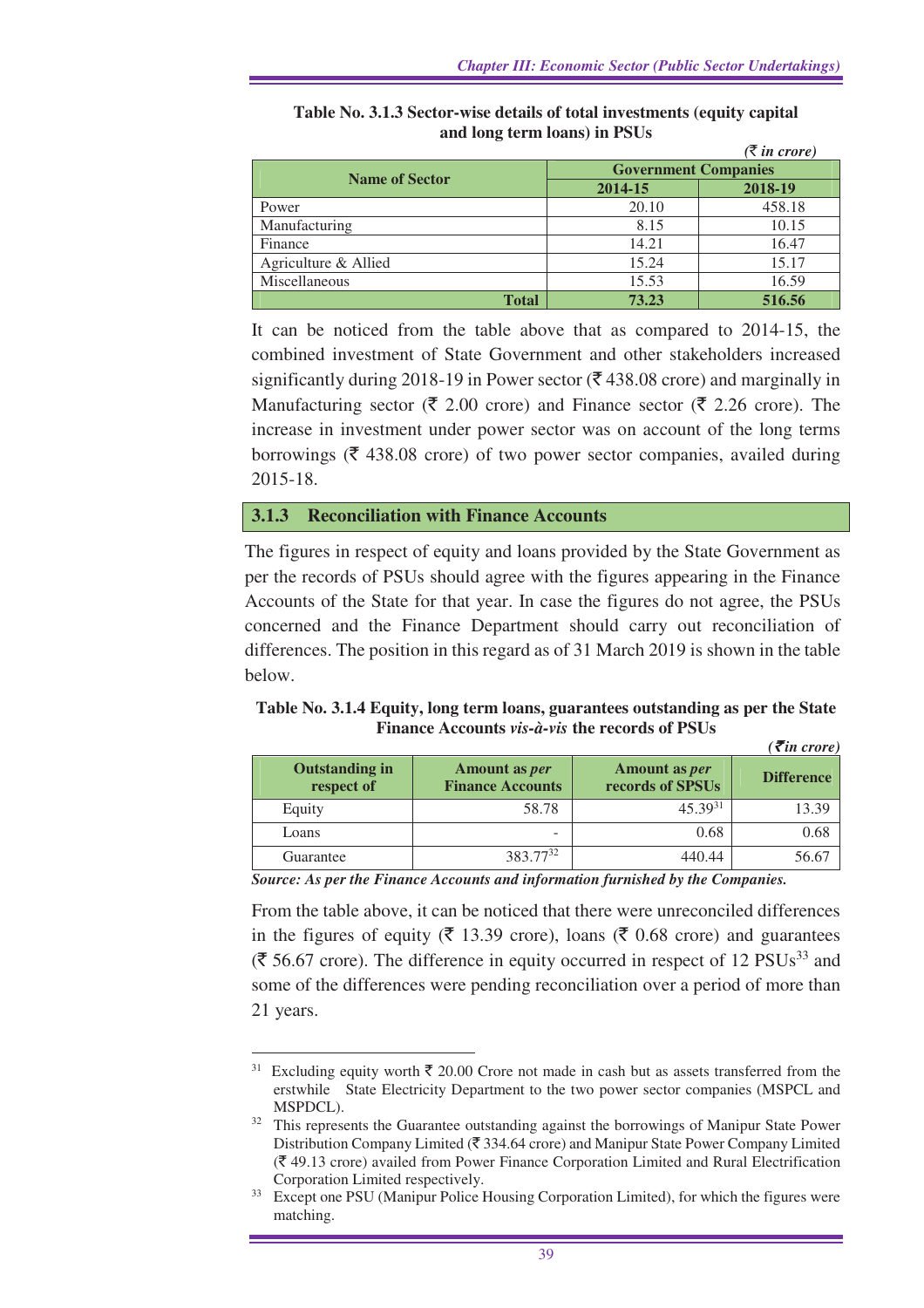As regards Loan figures, the Finance Department disburses the loans to various Departments of the State Government for different sectoral activities and booked the amount sector-wise in the Finance Accounts. In turn, the Departments disburse these loans to respective PSUs functioning under their administrative control. Hence, PSU-wise figures of State Government loans provided to various PSUs are not available in the State Finance Accounts.

Though the Principal Secretary, Finance Department, Government of Manipur as well as the Management of the PSUs concerned were appraised regularly about the differences impressing upon the need for early reconciliation, no significant progress was noticed in this regard.

*Recommendation: The State Government and the PSUs concerned may take concrete steps to reconcile the differences in a time-bound manner. The Government should ensure that the system of financing the PSUs gets reflected in their Finance Accounts.* 

## **3.1.4 Accountability framework**

The audit of the financial statements of a Company in respect of financial years commencing on or after 1 April 2014 is governed by the provisions of the Companies Act, 2013 (Act) and audit of the financial statements in respect of financial years that commenced earlier than 1 April 2014 continued to be governed by the Companies Act, 1956.The new Act has brought about increased Regulatory Framework, wider Management responsibility and higher Professional Accountability.

## *Statutory Audit/Supplementary Audit*

Statutory Auditors appointed by the Comptroller and Auditor General of India (CAG) audit the financial statements of a Government Company. In addition, CAG conducts the supplementary audit of these financial statements under the provisions of Section 143(6) of the Act.

## *Role of Government and Legislature*

The State Government exercises control over the affairs of PSUs through its administrative departments. The Chief Executives and Directors on the Board of these PSUs are appointed by the Government.

The State Legislature also monitors the accounting and utilisation of Government investment in PSUs. For this purpose, the Annual Reports together with the Statutory Auditors' Reports and comments of the CAG, in respect of State Government companies are placed before the Legislature under Section 394 of the Act. The Audit Reports of CAG are submitted to the Government under Section 19A of the CAG's (Duties, Powers and Conditions of Service) Act, 1971. These reports are further discussed by the Committee on Public Undertakings (CoPU) of the State Legislature. The CoPU sends its recommendations to the State Government for taking appropriate action.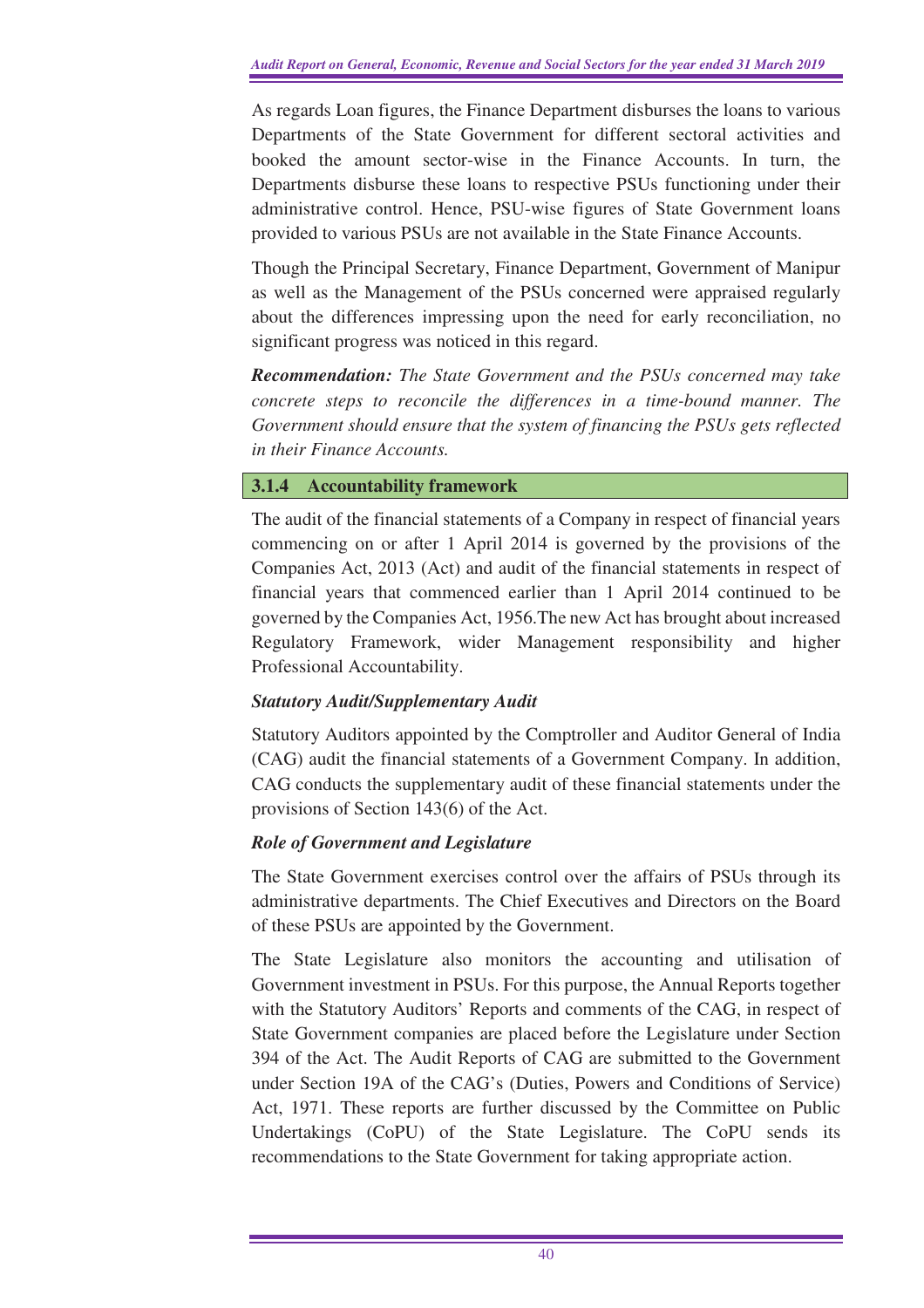#### **3.1.5 Arrears in finalisation of accounts**

The financial statements of the companies for every financial year are required to be finalised within six months from the end of the relevant financial year i.e., by the end of September in accordance with the provisions of Section 96 (1) of the Companies Act, 2013. Failure to do so may attract penal provisions under Section 99 of the Act.

Timely finalisation of accounts is important for the State Government to assess the financial health of the PSUs and to avoid financial misappropriation and mismanagement. Persistent delay in finalisation of accounts is fraught with the risk of fraud and leakage of public money apart from violation of the provisions of the Companies Act, 2013.

**Table No. 3.1.5** below provides details of progress made by working PSUs in finalisation of their annual accounts as of 30 September 2019.

| SI.<br>No. | <b>Particulars</b>                                 | 2014-15          | 2015-16          | 2016-17          | 2017-18          | 2018-19          |
|------------|----------------------------------------------------|------------------|------------------|------------------|------------------|------------------|
| 1.         | Number of Working PSUs                             |                  |                  | 10               | 10               | 10               |
| 2.         | Number of accounts finalised during<br>the year    | 16               | 4                | 3                |                  | 10               |
| 3.         | Number of accounts in arrears                      | 73               | 78               | 85               | 94               | 94               |
| 4.         | Number of Working PSUs with<br>arrears in accounts | 8                | 9                | 10               | 10               | 10               |
| 5.         | Extent of arrears (numbers in years)               | 2 to 27<br>years | 1 to 28<br>years | 1 to 29<br>years | 2 to 30<br>years | 1 to 31<br>years |

**Table No. 3.1.5 Position relating to finalisation of accounts of working PSUs** 

*Source: Departmental Records.* 

As can be seen from the above table, the arrears of accounts had shown an increasing trend during 2014-15 to 2018-19. It can further be observed that as against total 39 Accounts, which became due for finalisation during last four years (2015-16 to 2018-19), the PSUs finalised only 18 Accounts during this period leaving a shortfall of 21 Accounts. Consequently, the number of PSU accounts in arrears had increased from 73 (2014-15) to 94 (2018-19). Further, out of 94 accounts pending finalisation by 10 PSUs as of 2018-19, 52 Accounts (55 *per cent*) pertained to two PSUs namely, Manipur Tribal Development Corporation Limited (31 Accounts) and Manipur Police Housing Corporation Limited (21 Accounts).

The Administrative Departments concerned have the responsibility to oversee the activities of these entities and to ensure that the accounts are finalised and adopted by the PSUs within the stipulated period.

The Reports of the CAG have repeatedly highlighted the issue of arrears in preparation of accounts. In response, the Chief Secretary, Government of Manipur had scheduled meetings on two occasions during the calendar year 2019 to discuss this issue, which were, however, cancelled subsequently by the State Government without any recorded reasons. Keeping in view the seriousness of the matter, the Principal Accountant General (Audit) Manipur (PAG) held (23 December 2019) a meeting with the heads of PSUs concerned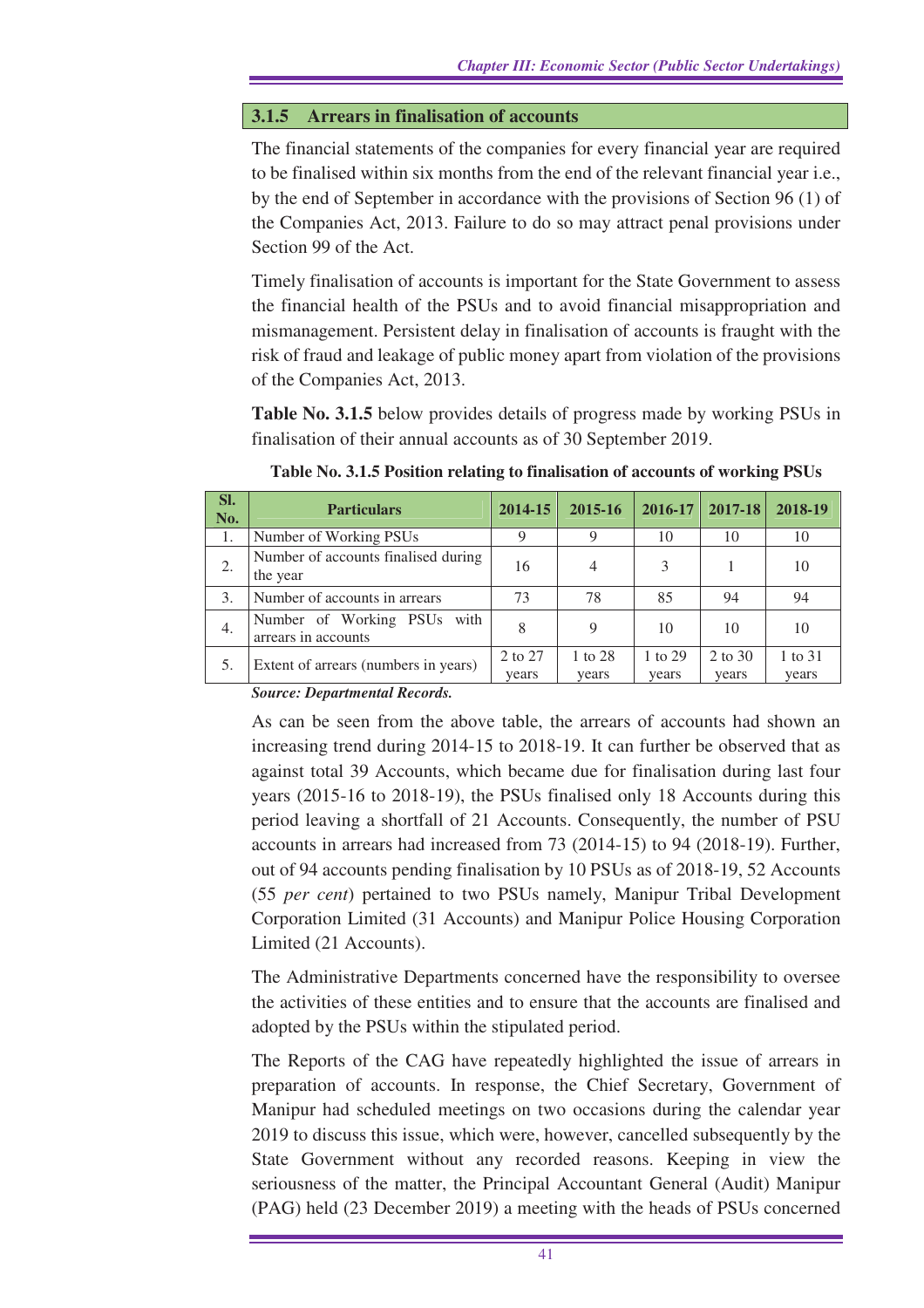and Finance Department to discuss and ascertain the reasons for non-finalisation of their annual accounts and also to explore the possible remedial measures. Based on the discussions, the PAG advised (January 2020) the Chief Secretary about several measures that could be taken to expedite the finalization of annual accounts and their audit by the statutory auditors. The suggestions given to State Government included engaging experts/professionals to guide and help the PSUs in finalisation of the pending accounts wherever the PSUs lacked skilled manpower in this area. However, the State Government and the PSUs concerned have not addressed the issue of clearing the arrears of PSU accounts in a time bound manner.

## *Recommendations*

- *a. The State Government may make special arrangements to oversee the clearance of arrears and set the targets for individual PSUs, which may be monitored strictly by them;*
- *b. The State Government may ensure that existing vacancies in the accounts department of PSUs are filled up with knowledgeable persons having experience; and*
- c. *The PSUs may get the figures of equity and loans reconciled with the State Government Departments to reflect correct position in the State Finance Accounts.*

#### **3.1.6 Investment by State Government in PSUs whose accounts were in arrears**

The State Government had invested  $\bar{\tau}$  1,586.03 crore in seven PSUs (equity:  $\bar{\xi}$  2.10 crore and grants:  $\bar{\xi}$  1,583.93 crore) during the years for which these PSUs had not finalised their accounts as detailed in *Appendix 3.1*. Two power sector PSUs were the major recipients of State Government funding amounting to  $\bar{\tau}$  1,560.31 crore (Grants) during the period when their accounts were in arrears as detailed in the table given below.

#### **Table No. 3.1.6 Major recipients of State Government funding during the period of arrear of accounts**

|               |                                                        |                                      |                                                   | $\overline{\xi}$ in crore)                                                             |
|---------------|--------------------------------------------------------|--------------------------------------|---------------------------------------------------|----------------------------------------------------------------------------------------|
| Sl.<br>No.    | <b>Name of PSU</b>                                     | <b>Accounts</b><br>finalised<br>upto | <b>No. of Accounts</b><br>pending<br>finalisation | <b>Investment by State</b><br><b>Government during the</b><br>period of arrears Grants |
|               | Manipur State Power<br>Company Limited                 | 2015-16                              | 03                                                | 675.10                                                                                 |
| $\mathcal{L}$ | Manipur State Power<br>Distribution<br>Company Limited | 2015-16                              | 03                                                | 885.21                                                                                 |
|               | <b>Total</b>                                           |                                      |                                                   | 1,560.31                                                                               |

In the absence of accounts and their subsequent audit, it could not be verified if the investments made and the expenditure incurred have been properly accounted for and the purpose for which the amount was invested was achieved or not.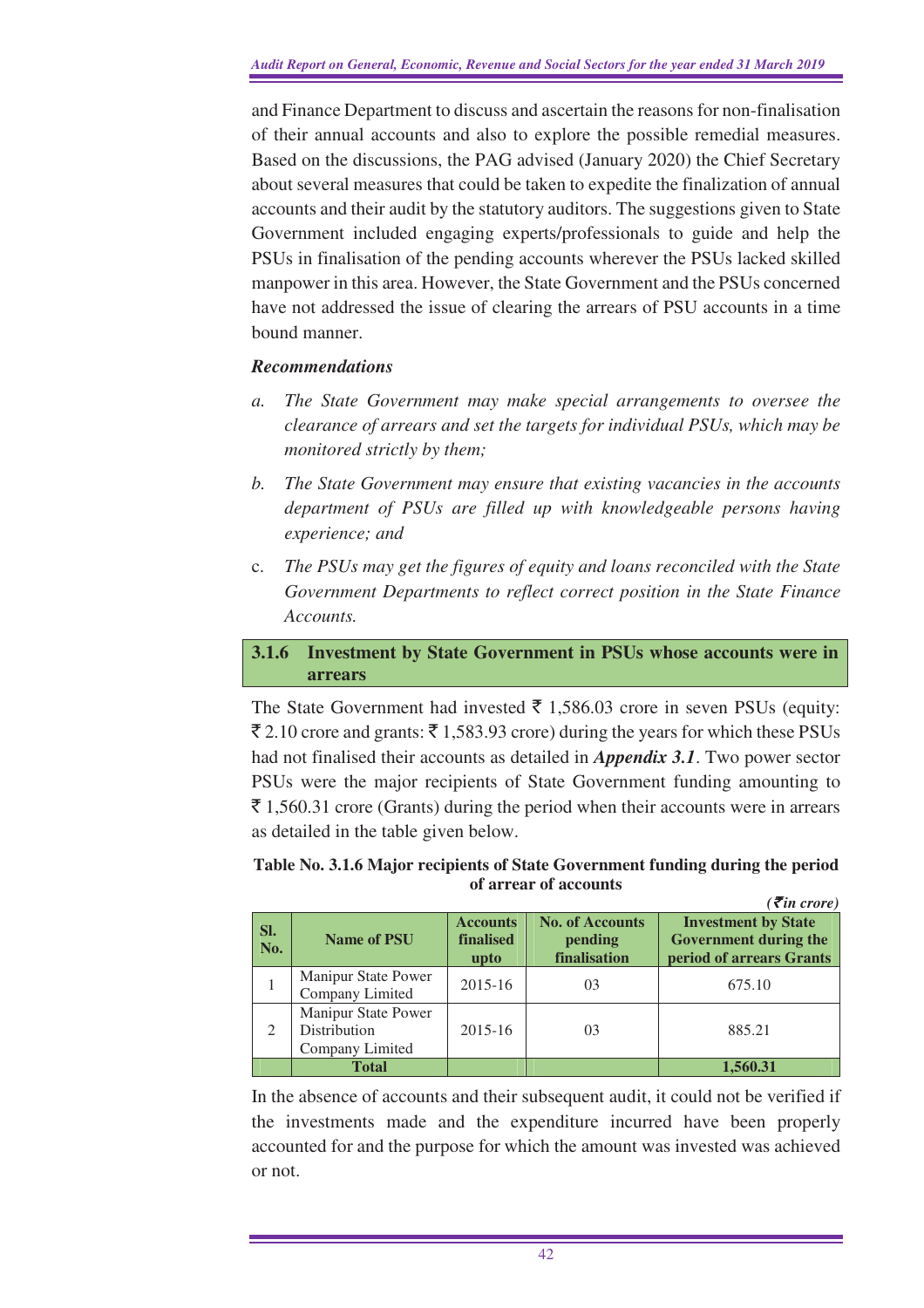*Recommendation: The Government may consider setting up a special cell under the Finance Department to oversee the expeditious clearance of arrears of accounts of PSUs. Where there is lack of staff expertise, Government may consider outsourcing the work relating to preparation of accounts and take punitive action against Company Management responsible for arrears of accounts. Until the accounts are made as current as possible, Government may consider not giving further financial assistance to such companies.* 

#### **3.1.7 Special support and returns during the year**

The State Government provides financial support to PSUs in various forms through annual budget. The summarised details of budgetary outgo towards equity, loans, grants/subsidies, loans written off and interest waived in respect of the State PSUs for the last three years ended 2018-19 are shown in **Table No. 3.1.7**.

|                         |                                     |                                 |               |                                 |               |                          | $( \bar{\mathbf{\xi}}$ in crore) |
|-------------------------|-------------------------------------|---------------------------------|---------------|---------------------------------|---------------|--------------------------|----------------------------------|
|                         |                                     |                                 | 2016-17       |                                 | 201718        | 2018-19                  |                                  |
| Sl.<br>No.              | <b>Particulars</b>                  | No.<br><b>of</b><br><b>PSUs</b> | <b>Amount</b> | No.<br><b>of</b><br><b>PSUs</b> | <b>Amount</b> | No.<br>of<br><b>PSUs</b> | <b>Amount</b>                    |
| $\mathbf{1}$            | Equity Capital outgo<br>from budget |                                 |               |                                 |               |                          |                                  |
| 2                       | Loans given from budget             |                                 | ۰             |                                 |               |                          |                                  |
| 3                       | Grants/ subsidy from<br>budget      | $\overline{2}$                  | 250.65        | 3                               | 286.89        | 3                        | 299.36                           |
| $\overline{\mathbf{4}}$ | Total outgo $(1+2+3)$               | $\mathbf{2}$                    | 250.65        | 3                               | 286.89        | 3                        | 299.36                           |
| 5                       | Guarantee issued                    | 1                               | 390.55        | $\theta$                        | $\Omega$      | $\theta$                 | $\Omega$                         |
| 6                       | Guarantee commitment                | 1                               | 318.94        | 1                               | 390.55        | $\overline{2}$           | $440.44^{34}$                    |

#### **Table No. 3.1.7 Details of budgetary support to PSUs**

*Source: As furnished by PSUs.*

As can be noticed from table above, the budgetary support provided by State Government to PSUs has shown an increasing trend during last three years (2016-19). The budgetary support provided to PSUs during last three years mainly comprised grants/subsidy of  $\overline{5}$  682.66 crore provided to one PSU (Manipur State Power Distribution Company Limited) during 2016-17  $(\bar{\mathcal{F}} 249.49 \text{ core})$ , 2017-18 ( $\bar{\mathcal{F}} 213.06 \text{ core}$ ) and 2018-19 ( $\bar{\mathcal{F}} 220.11 \text{ core}$ ).

#### **3.1.8 Performance of PSUs as per their latest finalised accounts**

The financial position and working results of working Government Companies and Statutory Corporations are detailed in *Appendix 3.2.* **Table No. 3.1.8** below provides the comparative details of working PSUs turnover and State GDP for a period of five years ending 2018-19.

 $\overline{a}$ <sup>34</sup> Pertained to Manipur State Power Company Limited & Manipur State Power Distribution Company Limited.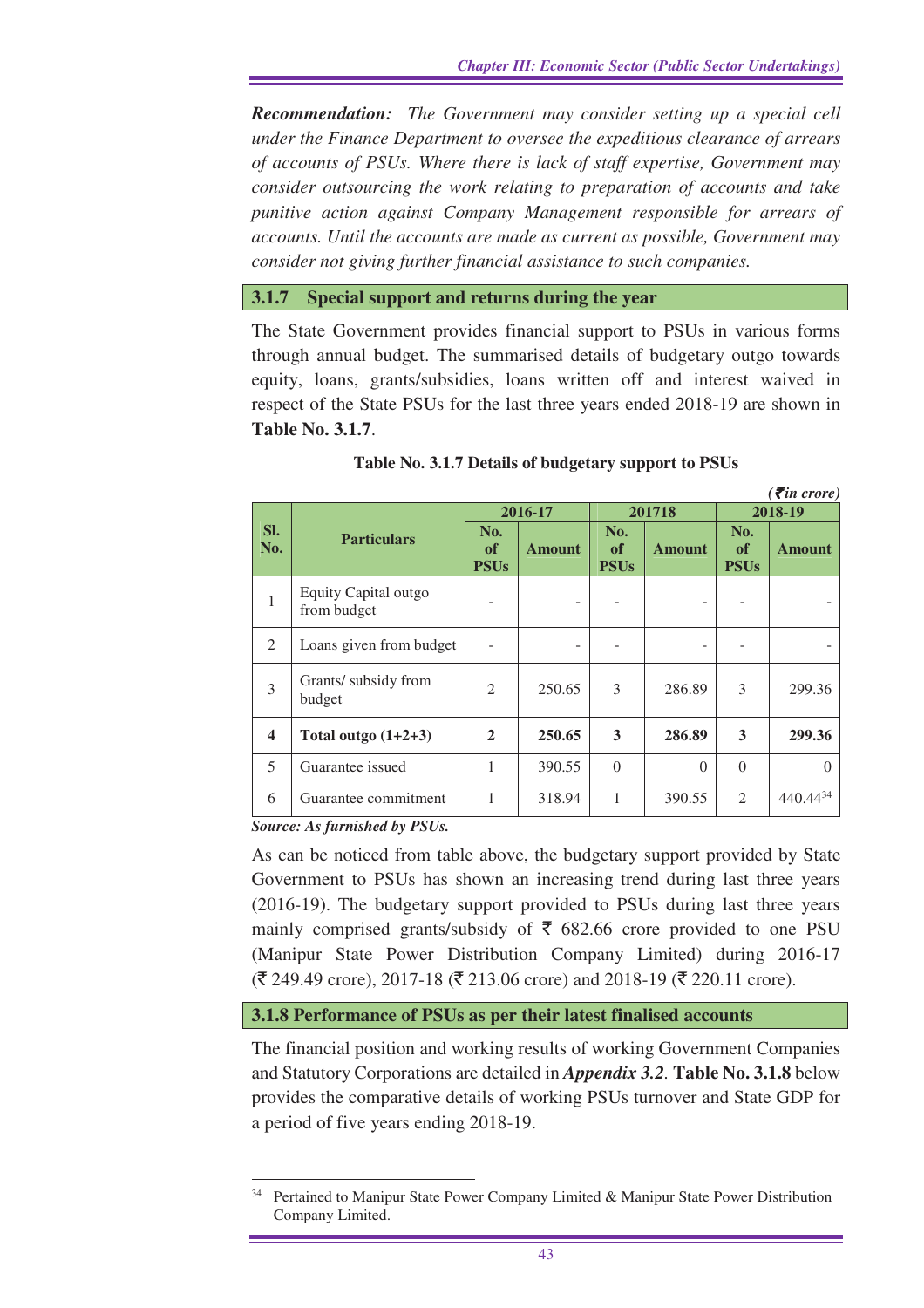|                                          |             |         |         |               | $( \bar{\mathbf{\mathcal{F}}}$ in crore) |
|------------------------------------------|-------------|---------|---------|---------------|------------------------------------------|
| <b>Particulars</b>                       | $2014 - 15$ | 2015-16 | 2016-17 | 2017-18       | 2018-19                                  |
| Turnover <sup>35</sup>                   | 35.22       | 34.70   | 161.02  | $161.02^{36}$ | 232.60                                   |
| GSDP <sup>37</sup>                       | 18,129      | 19,531  | 21,294  | $23,968$ (Q)  | 26,979(A)                                |
| Percentage of Turnover to<br><b>GSDP</b> | 0.19        | 0.18    | 0.76    | 0.67          | 0.86                                     |

**Table No. 3.1.8 Details of working PSUs turnover** *vis-à-vis* **State GDP** 

As could be noticed from the table above, the GSDP had shown an increasing trend during the last five years and increased from  $\bar{\tau}$  18,129 crore (2014-15) to  $\bar{\mathcal{L}}$  26,979 crore (2018-19). On the other hand, the turnover of PSUs depicted an irregular trend. The PSU turnover had increased sharply from  $\bar{\tau}$  34.70 crore in 2015-16 to  $\bar{\xi}$  161.02 crore in 2016-17. The PSU turnover remained constant during 2017-18 but again increased to  $\bar{\xi}$  232.60 crore in 2018-19. The increase in the turnover of PSUs was mainly attributable to increase in turnover of two power sector PSUs from ₹ 33.26 crore (2015-16) to ₹ 159.58 crore (2016-17) and further, to  $\bar{\mathfrak{Z}}$  231.00 crore (2018-19).

It could be seen that despite an overall increase of more than six folds in the PSU turnover from ₹ 35.22 crore (2014-15) to ₹ 232.60 crore (2018-19) during last five years, the contribution of PSU turnover to the GSDP remained meagre at 0.86 *per cent* during 2018-19.

#### *Erosion of capital due to losses*

The paid-up capital and accumulated losses of 10 working PSUs as per their latest finalised accounts as on 30 September 2019 were  $\bar{\tau}$  53.14 crore and ` 159.09 crore respectively *(Appendix 3.2).* 

The Return on Equity (RoE) in respect of three<sup>38</sup> out of 10 working PSUs was 3.04 *per cent* as per their latest finalised accounts while two<sup>39</sup> PSUs had not finalised their first annual accounts. The accumulated losses ( $\bar{\tau}$  158.74 crore) of remaining five<sup>40</sup> working PSUs had completely eroded their paid-up capital  $(\overline{\mathcal{R}}$  47.19 crore) as per their latest finalised accounts. RoE of these five PSUs was not workable due to complete erosion of their equity capital.

Primary erosion of equity capital by the accumulated losses occurred in respect of three working PSUs as detailed in the table given below.

<sup>&</sup>lt;sup>35</sup> Turnover of working PSUs as per their latest finalised accounts as on September 2019.

<sup>36</sup> During 2017-18, only one working PSU (Serial No. A4 of *Appendix 3.2*) finalised one year accounts and did not have any turnover during that year. Hence, 'turnover' of working PSUs during 2017-18 remained unchanged.

<sup>&</sup>lt;sup>37</sup> Source: Department of Economics and Statistics, GoM (at current price, (Q)=Quick Estimate, (A)=Advance estimates).

<sup>38</sup> Serial number A2, A3 & A4 of *Appendix 3.2*

Serial number A9 and A10 of *Appendix 3.2* 

<sup>40</sup> Serial number A1, A5, A6, A7 and A8 of *Appendix 3.2*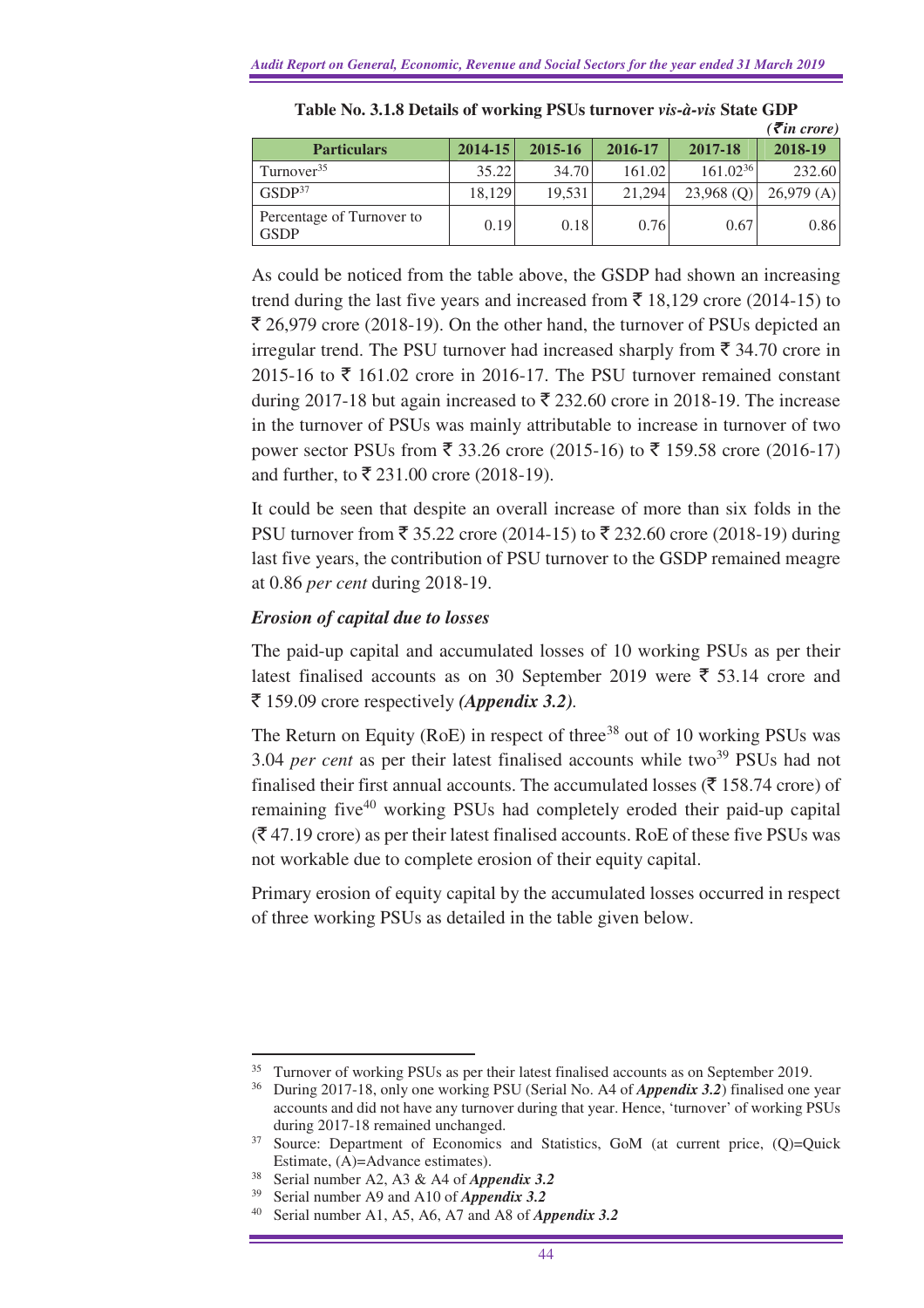|                                                       |                                            |                    | $\left( \bar{\xi}$ in crore)        |
|-------------------------------------------------------|--------------------------------------------|--------------------|-------------------------------------|
| <b>Name of PSU</b>                                    | <b>Latest finalised</b><br><b>accounts</b> | Paid up<br>capital | <b>Accumulated</b><br><b>losses</b> |
| Manipur State Power Distribution<br>Company Limited   | 2015-16                                    | 10.05              | 62.04                               |
| Manipur State Power Company Limited                   | 2015-16                                    | 10.05              | 41.63                               |
| Manipur Industrial Development<br>Corporation Limited | 2009-10                                    | 12.14              | 31.78                               |
| <b>Total</b>                                          |                                            | 32.24              | 135.45                              |

**Table No. 3.1.9 PSUs with primary erosion of paid up capital** 

Accumulation of huge losses by these PSUs had eroded public wealth, which is a cause of serious concern and the State Government needs to review the working of these PSUs to either improve their profitability or close their operations.

The overall position of losses incurred by the working PSUs during 2014-15 to 2018-19 as per their latest finalised accounts as on 30 September of the respective year has been depicted in **Chart 3.1.2**.



**Chart 3.1.2 Overall losses of working PSUs** 

*Figures in bracket show the number of working PSUs in the respective years* 

It can be noticed from the **Chart** above, the working PSUs had incurred overall losses during all the five years under reference, which ranged between  $\bar{\xi}$  20.69 crore (2014-15) and  $\bar{\xi}$  47.89 crore (2016-17 and 2017-18<sup>41</sup>). During 2016-17, the losses of working PSUs had doubled as compared to 2015-16 mainly due to losses ( $\bar{\mathcal{F}}$  44.04 crore<sup>42</sup>) incurred by power sector PSUs. During the year  $2018-19^{43}$ , out of ten working PSUs, only one PSU<sup>44</sup> earned profit of  $\bar{\tau}$  0.29 crore while two PSUs had not finalised their first annual Accounts. Rest of the seven PSUs incurred losses aggregating  $\bar{\tau}$  41.68 crore. The major

<sup>41</sup> During 2017-18, only one working PSU (serial no. A4 of *Appendix 3.2*) finalised one year accounts and did not have any turnover or profit/loss during that year. Hence, 'overall losses' of working PSUs during 2017-18 remained unchanged.

<sup>42</sup> Losses of two power sector PSUs as per their latest finalised accounts (2014-15) as of September 2017.

<sup>&</sup>lt;sup>43</sup> As per the latest finalised accounts of working PSUs as on 30 September 2019.<br><sup>44</sup> Manipur Police Housing Corporation I imited

Manipur Police Housing Corporation Limited.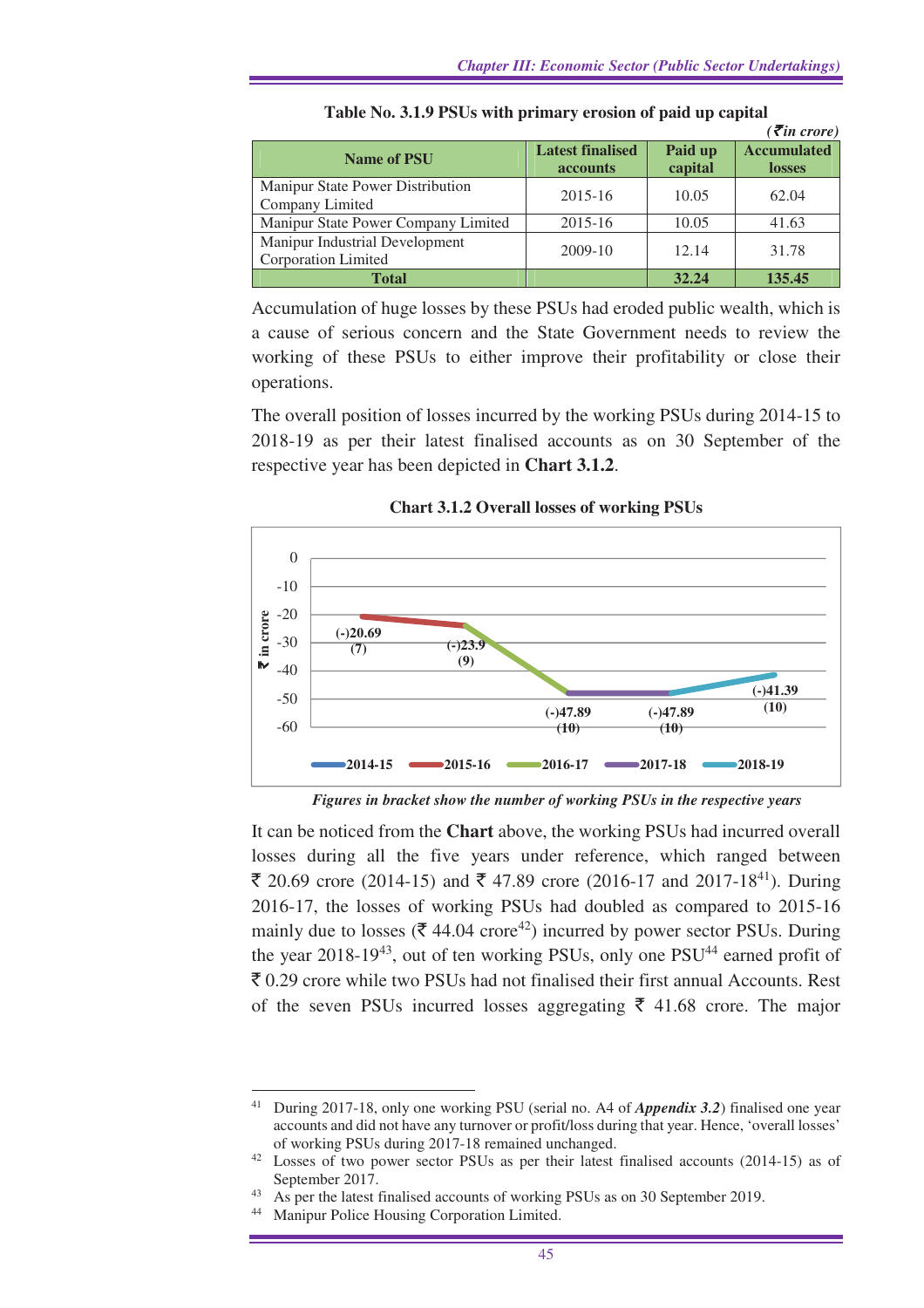contributors to PSU-losses were two power sector PSUs as detailed in the table given below.

|                                                     |                                  | $\left( \bar{\boldsymbol{\xi}}$ in crore) |
|-----------------------------------------------------|----------------------------------|-------------------------------------------|
| <b>Name of PSU</b>                                  | <b>Latest finalised accounts</b> | <b>Losses</b>                             |
| Manipur State Power Company Limited                 | 2015-16                          | 20.08                                     |
| Manipur State Power Distribution Company<br>Limited | $2015 - 16$                      | 19.50                                     |
| Total                                               |                                  | 39.58                                     |

**Table No. 3.1.10 Major contributors to the losses of working PSUs** 

There was no recorded information about the existence of any specific policy of the State Government regarding payment of minimum dividend by the PSUs. As per the latest finalised accounts as on 30 September 2019, only one working PSU (Manipur Police Housing Corporation Limited) earned profit of  $\bar{\xi}$  0.29 crore but did not declare any dividend during the year 2018-19.

#### **3.1.9 Key parameters**

Some other key parameters of PSUs performance as per their latest finalised accounts as on 30 September of the respective year are given in the table given below.

|                          |         |         |         |          | $\overline{\mathcal{F}}$ in crore) |
|--------------------------|---------|---------|---------|----------|------------------------------------|
| <b>Particulars</b>       | 2014-15 | 2015-16 | 2016-17 | 2017-18  | 2018-19                            |
| Debt                     | 3.05    | 27.31   | 79.23   | 83.59    | 151.71                             |
| Turnover <sup>45</sup>   | 35.22   | 34.70   | 161.02  | 161.0246 | 232.60                             |
| Debt/Turnover Ratio      | 0.09:1  | 0.79:1  | 0.49:1  | 0.52:1   | 0.65:1                             |
| <b>Interest Expenses</b> | Nil     | 0.32    | 0.35    | 0.61     | 0.89                               |
| Accumulated losses       | 74.74   | 77.20   | 121.24  | 124.53   | 166.35                             |

**Table No. 3.1.11 Key parameters of PSUs** 

## *Debt-Turnover Ratio*

A low debt-to-turnover ratio (DTR) demonstrates a good balance between debt and income. Conversely, a high DTR can signal of having too much of debt against the income of PSUs from core activities. Thus, the PSUs having lower DTR are more likely to comfortably manage their debt servicing and repayments.

As can be seen from **Table No. 3.1.11**, during the last five years (2014-15 to 2018-19), the PSU debts and PSU turnover had registered an overall increase of  $\bar{\xi}$  148.66 crore (around 50 times) and  $\bar{\xi}$  197.38 crore (more than six times) respectively. The DTR had also correspondingly increased from 0.09:1 (2014-15) to 0.65:1 (2018-19) but remained below one and hence, indicated manageable position of the PSUs to service their long term debts. Increase of  $\bar{\xi}$  68.12 crore in PSU debts during 2018-19 was attributable to increase in the

 $\overline{a}$ <sup>45</sup> Turnover of working PSUs as per their latest finalised accounts as of 30 September of the respective year.

<sup>46</sup> During 2017-18, only one working PSU (serial no. A4 of *Appendix 3.2*) finalised one year accounts and did not have any turnover during that year. Hence, 'turnover' of working PSUs during 2017-18 remained unchanged.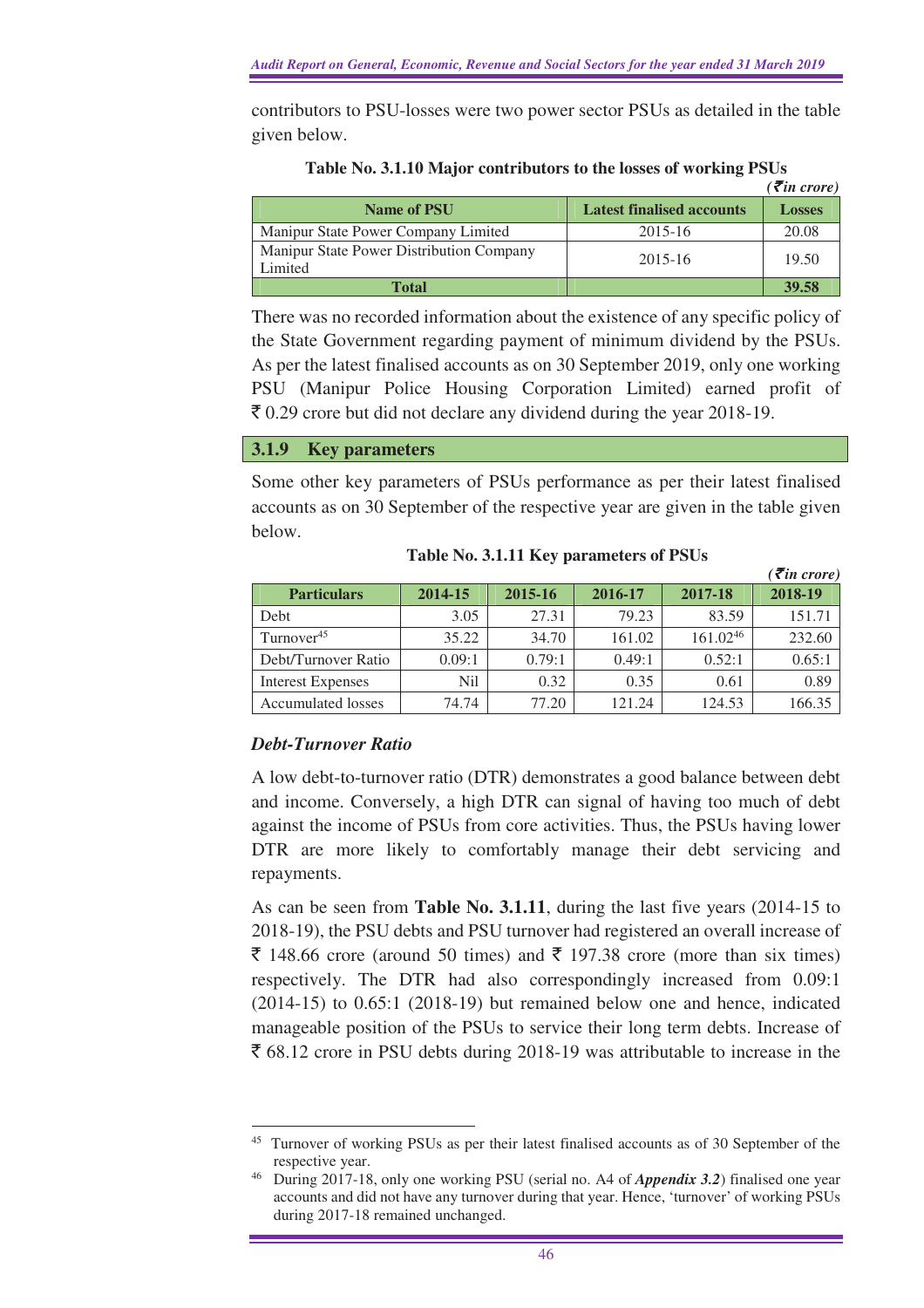long term loans of two<sup>47</sup> power sector companies. Further, the accumulated losses of PSUs during last four years (2015-16 to 2018-19) increased by  $\bar{\xi}$  89.15 crore mainly due to increase of  $\bar{\xi}$  83.62 crore in the accumulated losses of two power sector PSUs from  $\bar{\xi}$  20.05 crore (2015-16) to  $\bar{\xi}$  103.67 crore (2018-19).

## **3.1.10 Return on Investment on the basis of Present Value of Investment**

The Rate of Real Return (RORR) measures the profitability and efficiency with which equity and similar non-interest bearing capital have been employed, after adjusting them for their time value. To determine the Rate of Real Return on Government Investment (RORR), the investment of State Government<sup>48</sup>in the form of equity, interest free loans and grants/subsidies given by the State Government for operational and management expenses less the disinvestments (if any), should be considered, and indexed to their Present Value (PV) and summated. The RORR is then to be calculated by dividing the 'profit after tax' (PAT) by the sum of the PV of the investments.

During 2018-19, overall losses of 13 PSUs (10 working and 3 non-working) stood at  $\bar{\xi}$  42.26 crore<sup>49</sup> *(Appendix 3.2)*. On the basis of return on historical value of investment, the State Government investment eroded by 3.63 *per cent* during 2018-19. Further, as per the Rate of Real Return worked out based on the present value of investment, the State Government investment eroded by 3.09 *per cent* as shown in *Appendix 3.3.* This difference in the percentage of investment erosion was on account of adjustments made in the investment amount for the time value of money.

## **3.1.11 Impact of Audit Comments on Annual Accounts of PSUs**

During October 2018 to September 2019, four working companies had forwarded 10 audited accounts to the Principal Accountant General (Audit), Manipur (PAG). Of these, five accounts of four Companies were selected for supplementary audit while remaining five accounts were issued 'non-review certificates'. The audit reports of statutory auditors appointed by CAG and the supplementary audit of CAG indicate that the quality of maintenance of accounts needed to be improved.

During the year, the Statutory Auditors had given unqualified certificates on the Accounts of two PSUs (Manipur Handloom & Handicrafts Development Corporation Limited and Manipur Electronics Development Corporation Limited) and qualified certificates on the Accounts of other two PSUs (Manipur State Power Company Limited and Manipur State Power Distribution Company Limited). There was, however, no significant money value of comments of Statutory Auditors during the last three years. The audit comments of Statutory Auditors on the Accounts of these PSUs were based mainly on the non-

 $\overline{a}$ <sup>47</sup> During 2018-19, long term loans of two power sector companies increased from ₹ 51.92 crore (2017-18) to ₹ 135.00 crore (2018-19) as per their latest finalised accounts.

<sup>&</sup>lt;sup>48</sup> State Government investment in PSUs as per the records of respective PSUs.

<sup>&</sup>lt;sup>49</sup> As per latest finalised accounts of PSUs as on 30 September 2019 and after considering the profit ( $\bar{\mathcal{F}}$  0.29 crore) earned by the lone PSU (Manipur Police Housing Corporation Limited).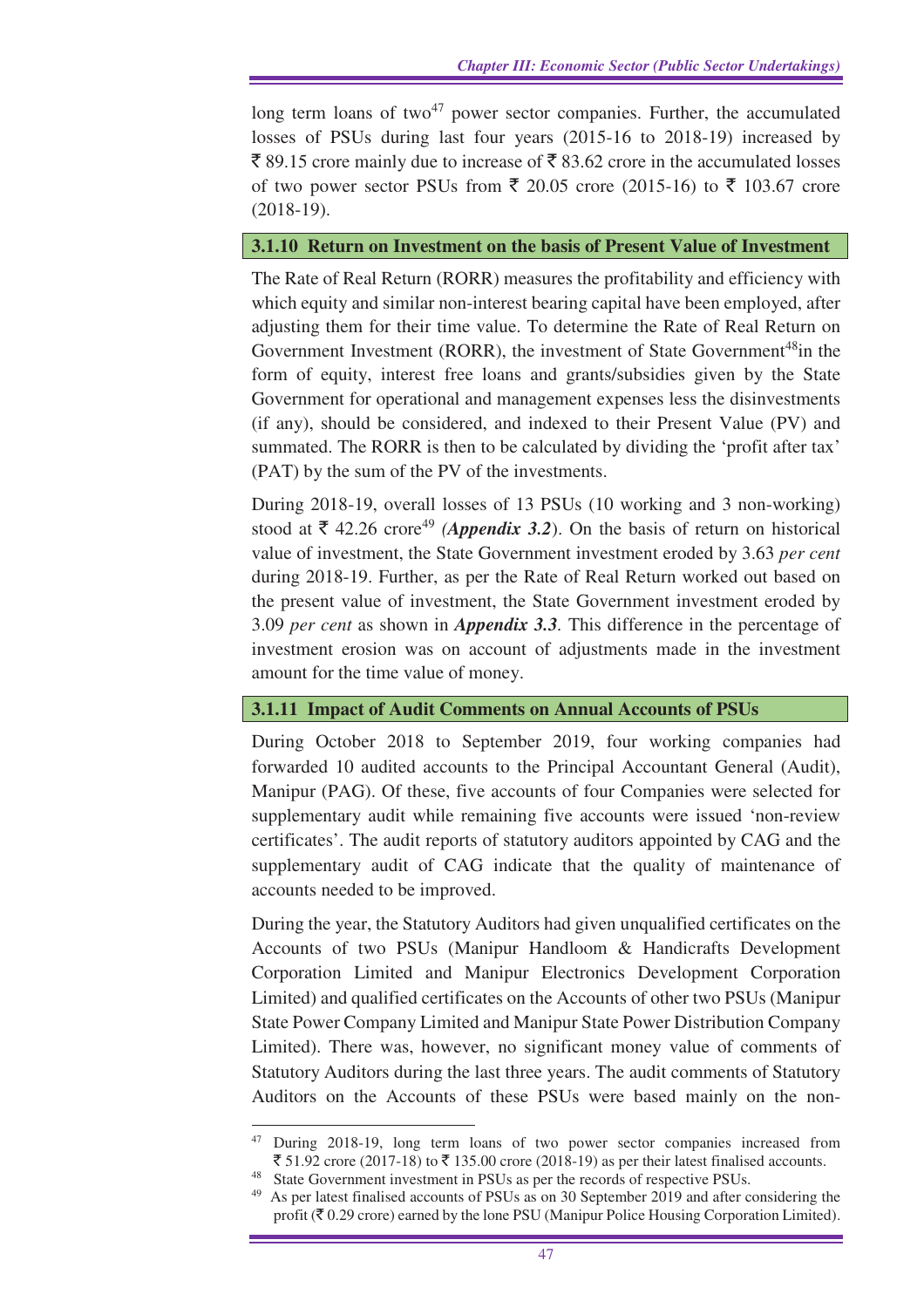compliance with the accounting concept of conservatism and the revenue recognition principle of the accrual accounting.

**3.1.11.1** Gist of some of the important comments of the statutory auditors and CAG in respect of the accounts of the PSUs are as under.

## *Manipur State Power Company Limited (2015-16)*

## **Incorrect classification of capital advance as 'Short Term Loans & Advances'**

Incorrect classification of 'Capital Advance' as 'Short Term Loans & Advances' contrary to provisions of Schedule-III of the Companies Act, 2013 resulted in overstatement of 'Short Term Loans & Advances' and understatement of 'Long Term Loans & Advances' by  $\bar{\xi}$  83.97 crore each.

## **Incorrect accounting of transmission charge**

The Company has not accounted for the 'revenue against transmission charges' to be billed to Manipur State Power Distribution Company Limited. The revenue on such transmission charge is recognised by the Company to the extent of GIA received from the Government of Manipur without application of any rate to actual quantum of power transmitted.

## *Manipur State Power Distribution Company Limited (2015-16)*

## **Non-accounting of material cost against capital works**

Non-accounting of billed amount ( $\bar{\tau}$  2.55 crore) against supply of materials for capital works resulted in understatement of 'Capital Works-in-Progress' by  $\bar{\xi}$  2.55 crore with corresponding understatement of 'Current Liabilities' by the same amount.

## **Non-accounting of power purchase bills**

The Company has not accounted for the 'power purchase bills' of  $\bar{\xi}$  0.14 crore raised by NHPCL for the current year, which led to understatement of 'Current Liabilities' and 'Loss for the year' to the same extent.

## **Non-provisioning of Interest on security deposit of consumers**

The Company has not provided for the interest liability payable on 'security deposit received from consumers' as per the Regulations of Joint Electricity Regulatory Commission. As such, liability and net loss of the year are understated to the extent of accrued amount of interest.

## **3.1.12 Winding up of non-working PSUs**

As on 31 March 2019, there were three non-working PSUs (*Appendix 3.2***)**, which had been non-functional for last 15 to 19 years. The said PSUs were in the process of liquidation under Section 560 of the Companies Act, 1956. Since the non-working PSUs were neither contributing to the State economy nor meeting the intended objectives of their formation, the liquidation process to wind up these PSUs needs to be expedited.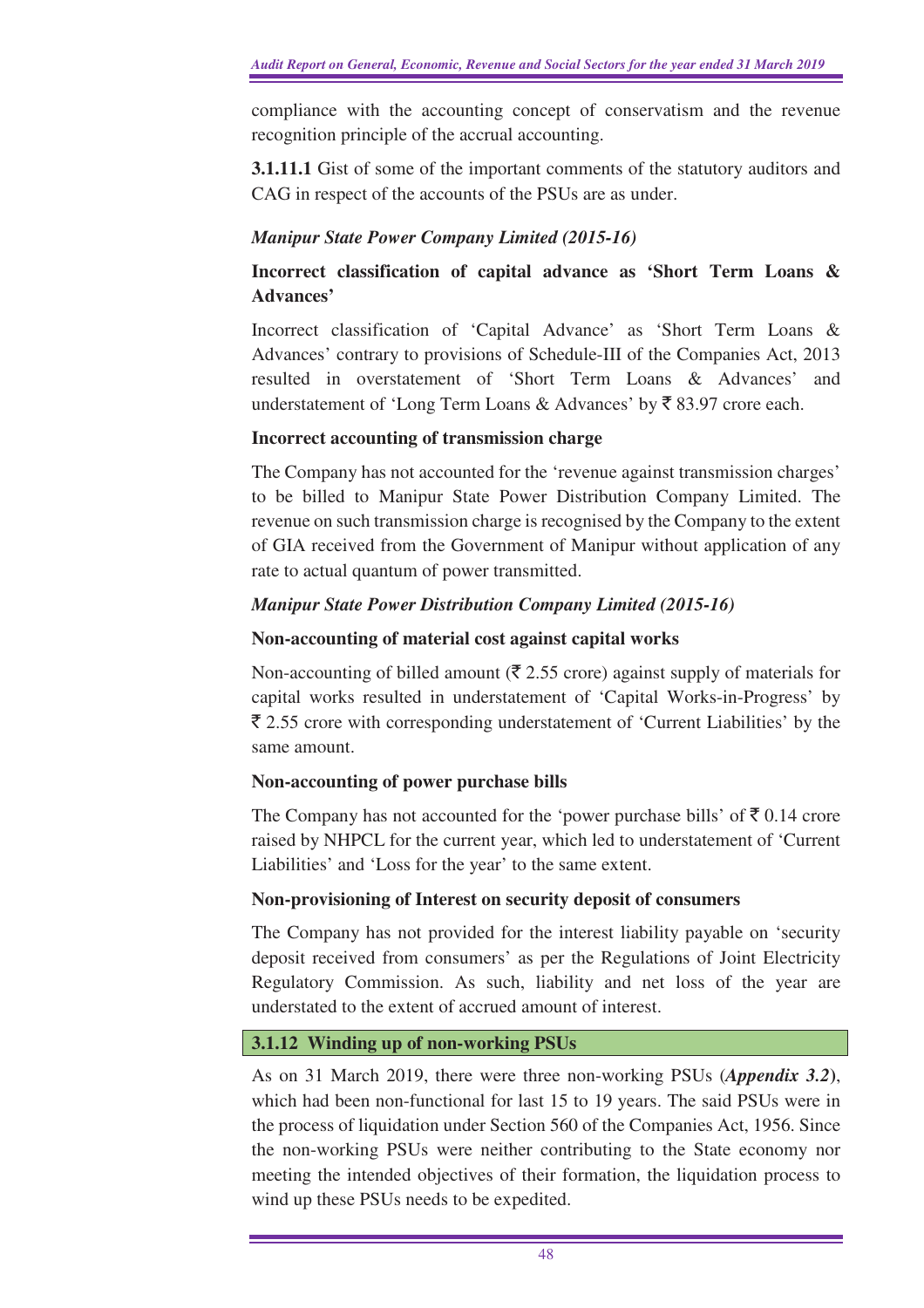## **3.1.13 Follow up action on Audit Reports**

## *Replies/Explanatory notes outstanding*

The Reports of the CAG represent the culmination of the process of audit scrutiny. It is, therefore, necessary that they elicit appropriate and timely response from the executive authorities. As per the recommendation of the Shakdher Committee<sup>50</sup>, all Administrative Departments are required to submit replies/explanatory notes to paragraphs/performance audits included in the Audit Reports of the CAG within a period of three months<sup>51</sup> of their presentation to the State Legislature, in the prescribed format without waiting for any questionnaires from the Committee on Public Undertakings (CoPU).

The position of explanatory notes to paragraphs/performance audits pending to be received from the State Government/Administrative Departments concerned has been shown in given table below.

| <b>Year of the</b><br><b>Audit Report</b><br>(Commercial/<br><b>PSU</b> ) | Date of placement of<br><b>Audit Report in the State</b><br>Legislature | <b>Total number of</b><br><b>Performance Audits</b><br>(PAs) and Paragraphs<br>included in the Audit<br><b>Report</b> |                   | <b>Number of PAs/</b><br><b>Paragraphs for which</b><br>explanatory notes<br>were not received |                   |
|---------------------------------------------------------------------------|-------------------------------------------------------------------------|-----------------------------------------------------------------------------------------------------------------------|-------------------|------------------------------------------------------------------------------------------------|-------------------|
|                                                                           |                                                                         | PAs                                                                                                                   | <b>Paragraphs</b> | <b>PAs</b>                                                                                     | <b>Paragraphs</b> |
| 2013-14                                                                   | 29 June 2015                                                            |                                                                                                                       | 3                 |                                                                                                |                   |
| 2014-15                                                                   | 2 September 2016                                                        | $\mathfrak{D}$                                                                                                        |                   |                                                                                                |                   |
| 2015-16                                                                   | 21 July 2017                                                            |                                                                                                                       | $\mathfrak{D}$    |                                                                                                |                   |
| 2016-17                                                                   | 23 July 2018                                                            |                                                                                                                       |                   |                                                                                                |                   |
| 2017-18                                                                   | 17 February 2020                                                        |                                                                                                                       |                   |                                                                                                |                   |
|                                                                           | <b>Total</b>                                                            | $\overline{2}$                                                                                                        | 8                 |                                                                                                | 3                 |

**Table No. 3.1.12 Status of explanatory notes not received (as on 31 May 2020)** 

*Source: Records of the Principal Accountant General (Audit), Manipur.* 

From **Table No. 3.1.12**, it could be seen that explanatory notes to three paragraphs and one performance audit relating to two  $PSUs^{52}$ , included in the Audit Reports 2013-14 and 2014-15 respectively were not submitted by the State Government (May 2020).

#### **3.1.14 Discussion of Audit Reports by CoPU**

The status as on 31 May 2020 of performance audits (PAs) and compliance audit paragraphs relating to PSUs that appeared in the Audit Reports of CAG for last five years (2013-14 to 2017-18) and discussed by the Committee on Public Undertakings (CoPU) is shown in the following **Table No. 3.1.13**.

 $\overline{a}$ <sup>50</sup> Shakdher Committee under the Chairmanship of Shri. S.L Shakdher, formerly Chief Election Commissioner of India was formed (01 August 1992) with a view (i) to study the response of the State Government (and their public enterprises) to the Audit Reports of CAG and the response of the State Governments to the recommendations of the respective PAC/CoPU in the context of the Audit Reports; and (ii) to examine how far the Audit Reports of CAG are effective in enhancing the Executive's financial accountability to the Legislature in the States.

<sup>51</sup> As per the prescribed time schedule, *suo moto* replies to be furnished within three months in case Audit Paragraphs are not selected by the PAC/CoPU during this period.

<sup>52</sup> Manipur Tribal Development Corporation Limited and Manipur Police Housing Corporation Limited.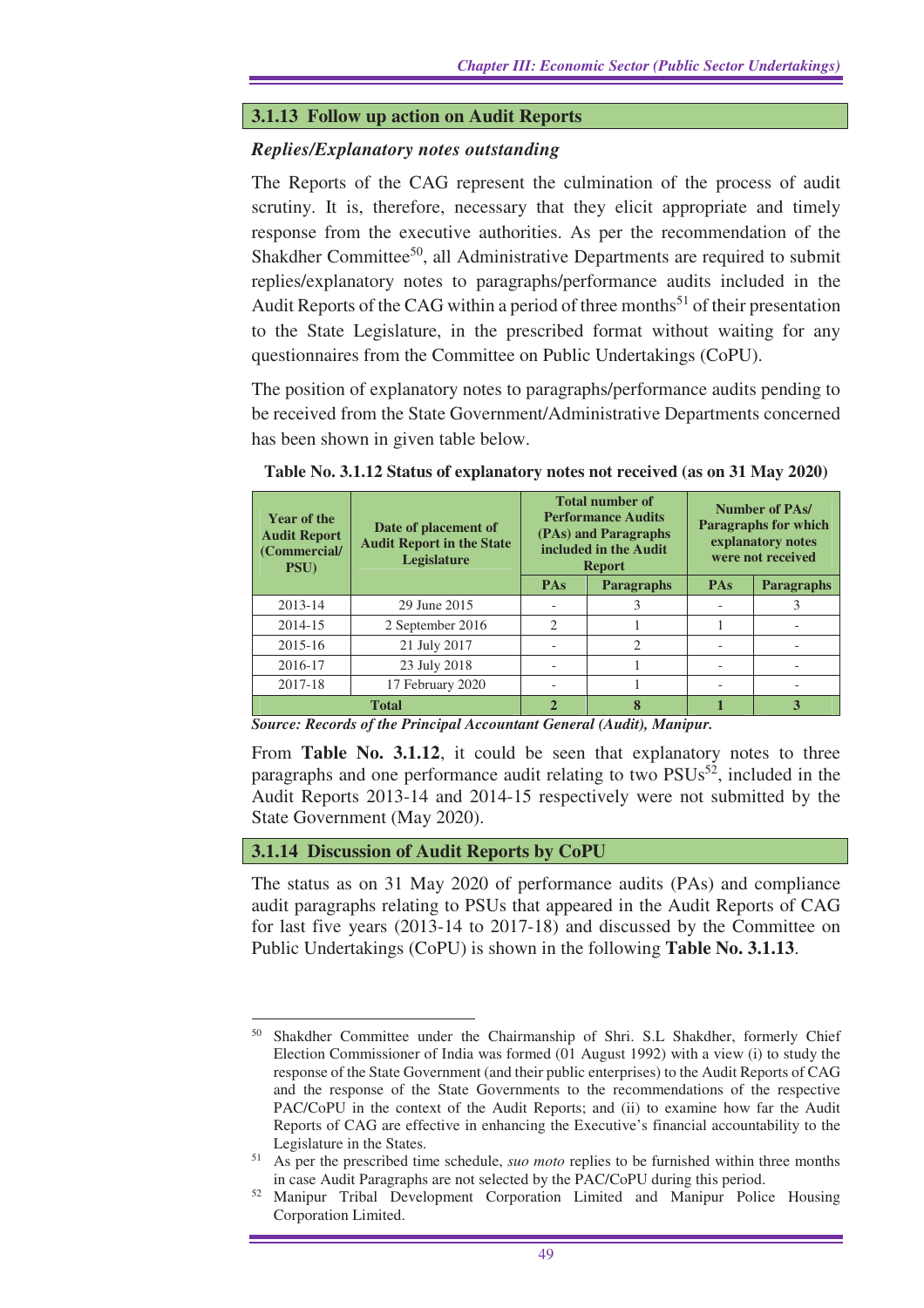|                                                | Number of performance audits/ paragraphs  |                   |                             |                             |  |  |
|------------------------------------------------|-------------------------------------------|-------------------|-----------------------------|-----------------------------|--|--|
| <b>Period of Audit</b><br>Report <sup>53</sup> | <b>Appeared in Audit</b><br><b>Report</b> |                   | <b>Paragraphs discussed</b> |                             |  |  |
|                                                | <b>PAs</b>                                | <b>Paragraphs</b> | <b>PAs</b>                  | <b>Paragraphs</b>           |  |  |
| 2013-14                                        | N <sub>i</sub> l                          | 3                 | N <sub>i</sub>              | N <sub>i</sub>              |  |  |
| 2014-15                                        | $\mathcal{D}_{\mathcal{L}}$               |                   | N <sub>i</sub>              |                             |  |  |
| 2015-16                                        | N <sub>i</sub> l                          | $\mathfrak{D}$    | N <sub>i</sub>              | $\mathcal{D}_{\mathcal{A}}$ |  |  |
| 2016-17                                        | N <sub>i</sub> l                          |                   | Nil.                        |                             |  |  |
| 2017-18                                        | N <sub>i</sub> l                          |                   | N <sub>i</sub>              | N <sub>i</sub>              |  |  |
| <b>Total</b>                                   | $\mathcal{D}_{\mathcal{L}}$               | 8                 | -                           |                             |  |  |

**Table No. 3.1.13 Position on discussion of Audit Reports by CoPU** 

*Source: Records of the Principal Accountant General (Audit), Manipur.* 

From the above table, it may be seen that two PAs and four compliance audit paragraphs had been pending discussion by the CoPU.

#### *Compliance to Reports of the CoPU*

Action Taken Notes (ATNs) relating to 114 recommendations pertaining to five Reports of the CoPU presented to the State Legislature between March 1986 and March 2019 had not been received from the Government (September 2020) as indicated in the table below.

| Year of COPU Report Total number of | <b>CoPU Reports</b> | <b>Total No. of</b><br><b>recommendations in</b><br><b>CoPU Report</b> | <b>No. of recommendations</b><br>where ATNs not received |
|-------------------------------------|---------------------|------------------------------------------------------------------------|----------------------------------------------------------|
| $10^{th}$ Report (1986-87)          |                     |                                                                        |                                                          |
| $11th$ Report (1995-96)             |                     | 53                                                                     | 53                                                       |
| 12 <sup>th</sup> Report (1998-99)   |                     |                                                                        |                                                          |
| $13th$ Report (2010-11)             |                     | 40                                                                     |                                                          |
| 14 <sup>th</sup> Report (2018-19)   |                     |                                                                        |                                                          |
| <b>Total</b>                        |                     | 114                                                                    | 114                                                      |

**Table No. 3.1.14 Compliance to CoPU Reports** 

*Source: Records of Principal Accountant General (Audit), Manipur.* 

The above Reports of CoPU contained recommendations in respect of paragraphs pertaining to the five departments of the State Government, which appeared in the Reports of the CAG of India for the years 1983-84 to 2016-17.

*Recommendations: State Government may review and revamp the mechanism of responding to audit observations. They may ensure that responses and explanatory notes to draft paragraphs/performance audits and ATNs on the recommendations of CoPU are provided as per the prescribed time schedule and the loss/outstanding advances/overpayments flagged in audit are recovered within the prescribed period.*

 $\overline{a}$ <sup>53</sup> For periods prior to 2013-14, 37 audit paragraphs (6 performance audit paragraphs and 31 compliance audit paragraphs) pertaining to Audit Reports for the years from 1995-96 to 2006-07, 2009-10 and 2012-13 are yet to be discussed by CoPU.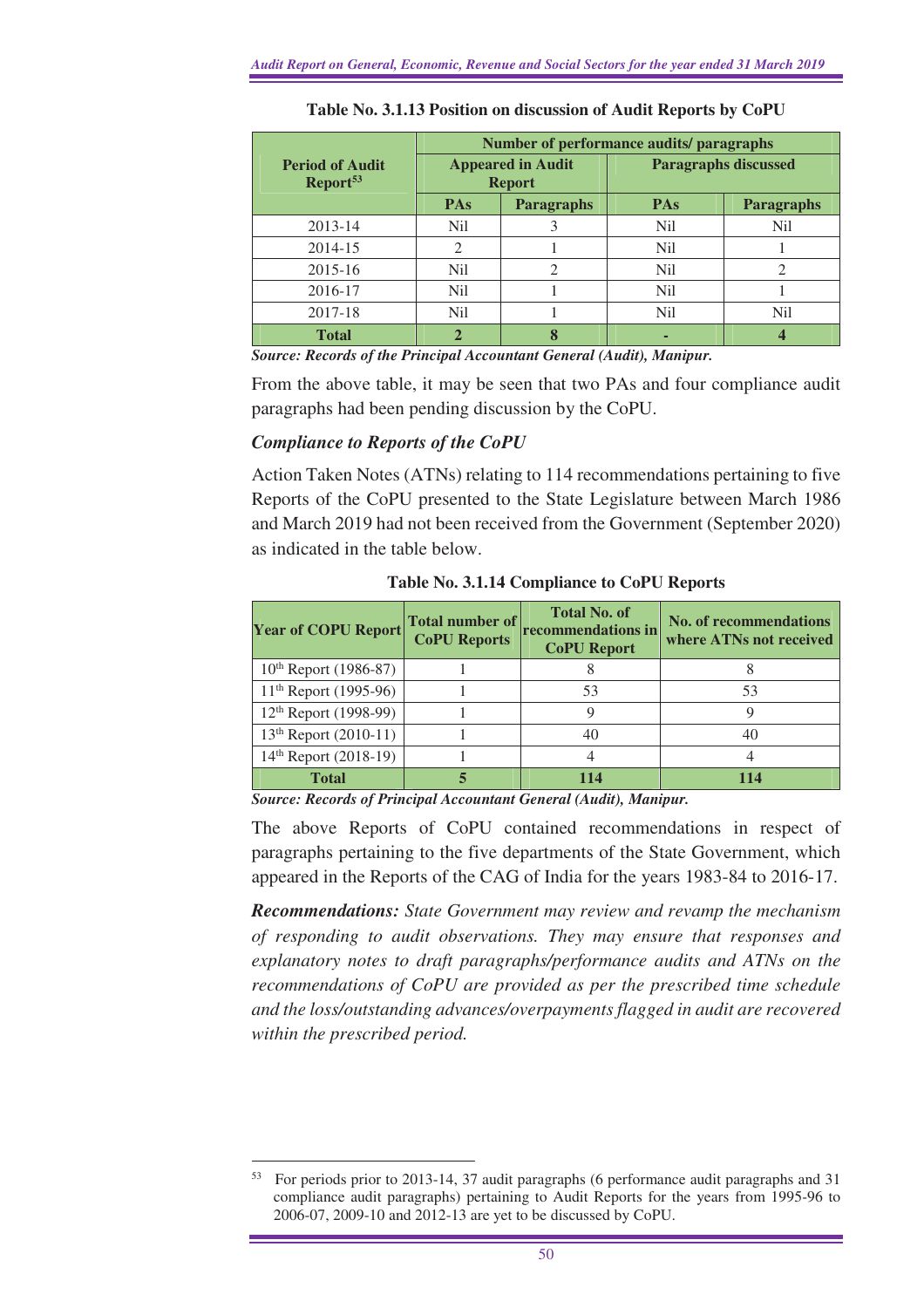## **PERFORMANCE AUDIT**

## **MANIPUR STATE POWER DISTRIBUTION COMPANY LIMITED**

#### **3.2 Performance Audit on Deen Dayal Upadhyaya Gram Jyoti Yojana (DDUGJY) erstwhile RGGVY**

## *Highlights*

Government of India launched (December 2014) the Deen Dayal Upadhyaya Gram Jyoti Yojana (DDUGJY) subsuming the targets laid down under the erstwhile Rajeev Gandhi Grameen Vidyutikaran Yojana (RGGVY) under XII Five Year Plan (XII FYP) as a separate rural electrification sub-component by carrying forward the approved outlay for erstwhile RGGVY to DDUGJY. Two additional objectives were framed, *viz*. (i) separating agriculture and nonagriculture feeders to facilitate judicious rostering of power supply to the agricultural and non-agricultural consumers in rural areas and (ii) strengthening and augmenting the sub transmission and distribution infrastructure in the rural areas, including metering of distribution transformers/ feeders/ consumers. The Manipur State Power Distribution Company was the Scheme Implementing Agency in the State. Important findings of the Performance Audit (PA) on implementation of Scheme in Manipur conducted for the period 2014-15 to 2018-19 are as follows.

 *REC sanctioned total six DPRs for implementation of the Scheme in six districts under the XII Five Year Plan (2012-17) at a cost of*  $\overline{\mathcal{F}}$ *204.73 crore with targeted coverage of 470 villages/habitations by August 2016. Against this, the Company completed Scheme works in 448 villages (95 per cent) covering 98.42 per cent (22,370 beneficiaries) of the targeted beneficiaries (22,730 beneficiaries) as on 30 November 2019.* 

## *(Paragraph 3.2.12)*

 *The Financial Management of the Scheme showed that against the total funds of ₹ 144.56 crore (subsidy grant: ₹ 132.36 crore and REC loan:* ` *12.20 crore) available to the Company during the period 2014-15 to*  2019-20, the Company incurred expenditure of  $\bar{\tau}$  133.16 crore towards *Scheme works as on 30 November 2019. The Company short recovered*  interest of  $\bar{\xi}$  2.55 crore on mobilisation advances given to contractors. *There was no assurance that Labour Cess was deducted on all works executed by the Company.*

## *(Paragraph 3.2.14, 3.2.16 & 3.2.17)*

 *The Project Management of the Company was deficient in view of several irregularities noticed such as, non-recovery of interest (* $\overline{\xi}$ *2.55 crore) from contractors on mobilisation advance; procurement of material at higher rates than market prices (* $\overline{$}16.39$  *crore); extra expenditure (* $\overline{$}36.52$  *crore) due to approving differential rates for similar work items; extra*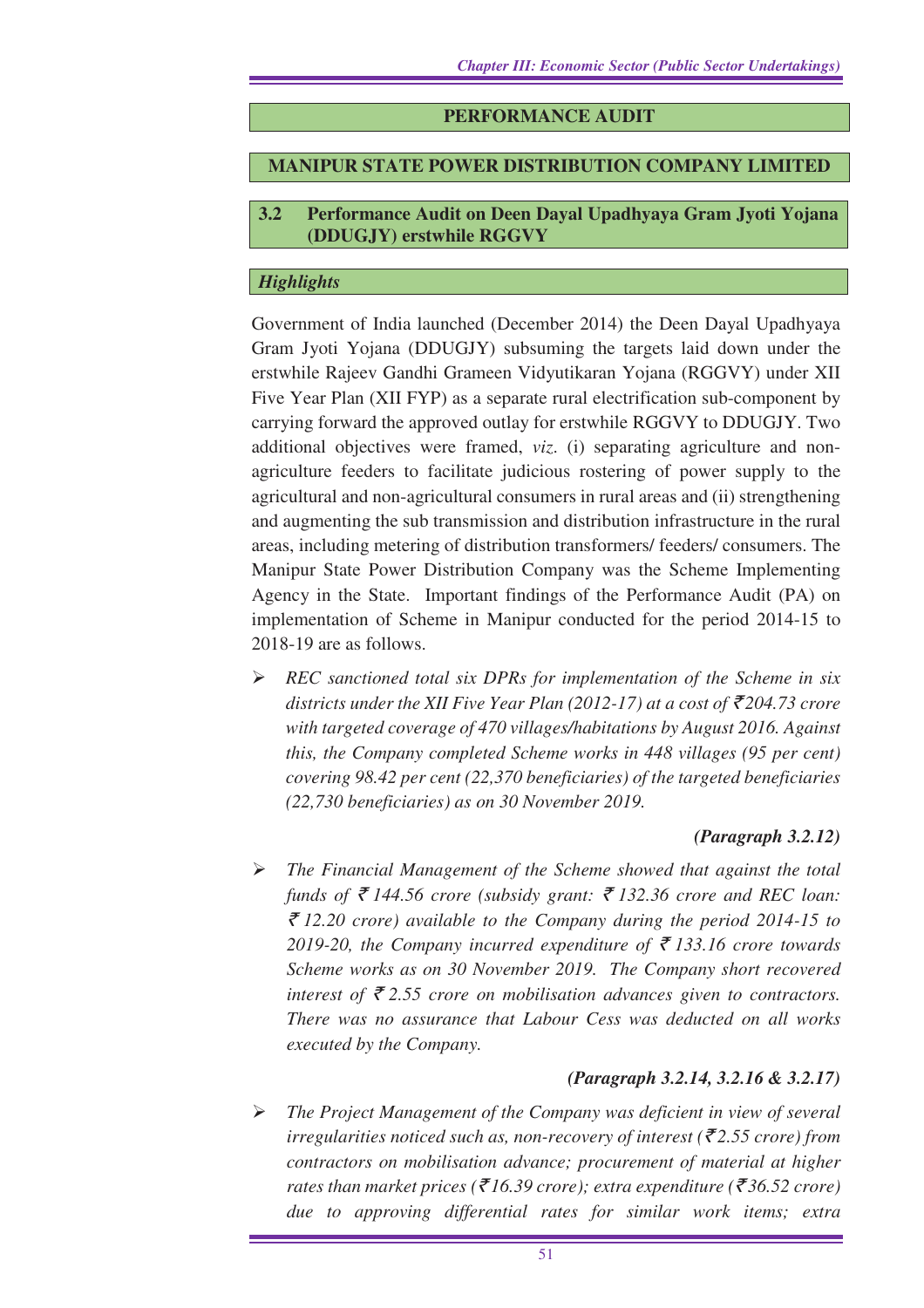*expenditure due to allowing higher rate to Contractor than the prescribed norms (*` *0.78 crore) and installation of Steel Tubular Poles in excess of the requirement* ( $\bar{\xi}$ 0.55 crore), etc.

## *(Paragraphs 3.2.23, 3.2.24, 3.2.26 & 3.2.27)*

 *The work completion certificates issued by the Company were not found reliable and authentic. Joint Physical Verification of project works and survey of Scheme beneficiaries revealed serious irregularities such as, excess claims against the beneficiaries covered, non-installation of meters and earthing connections, false certification of works, incorrect completion reports, short execution against completed works, etc.* 

## *(Paragraphs 3.2.31.1 to 3.2.31.5 & 3.2.32)*

 *The Company failed to commission the much needed substation, which was augmented at a cost of*  $\bar{\mathcal{F}}$ 1.35 crore.

## *(Paragraph 3.2.36)*

 *The Company did not maintain proper records on measurement of project works and movement of project material. No records/Fixed Asset Register maintained to record the details of project assets created.* 

## *(Paragraphs 3.2.33 & 3.2.43)*

 *The role of the State Level Monitoring Committees to ensure quality and timeliness in Scheme implementation was not effective due to their failure to hold regular meetings for constant monitoring of Scheme works.* 

## *(Paragraphs 3.2.42)*

## **3.2.1 Introduction to the Scheme**

The Ministry of Power (MoP), GoI launched (March 2005) the Rajiv Gandhi Grameen Vidyutikaran Yojana (RGGVY) under the Tenth Five Year Plan (X FYP 2002-07) with an objective of electrifying all villages<sup>54</sup> and all rural households (RHHs) with access to the electricity and electricity connections to the below poverty line (BPL) families free of cost.

The GoI launched (December 2014) the Deen Dayal Upadhyaya Gram Jyoti Yojana (DDUGJY) subsuming the targets laid down under XII Five Year Plan (XII FYP 2012-17) for the erstwhile RGGVY as a separate rural electrification sub-component by carrying forward the approved outlay for the RGGVY to the DDUGJY with two additional objectives, *viz*. (i) separation of agriculture and non-agriculture feeders, and (ii) strengthening and augmenting the subtransmission and distribution infrastructure in rural areas, including metering at distribution transformers, and at feeders and consumers' end. As far as implementation of Schemes/projects sanctioned prior to launch of DDUGJY are

 $\overline{a}$ <sup>54</sup> A village is considered electrified if basic infrastructure such as transformers and lines are provided in the inhabited locality, electricity is provided in public places like schools, panchayat offices, community/Government health centers /dispensaries *etc*. As per the XII FYP, un-electrified villages with population above 100 were considered.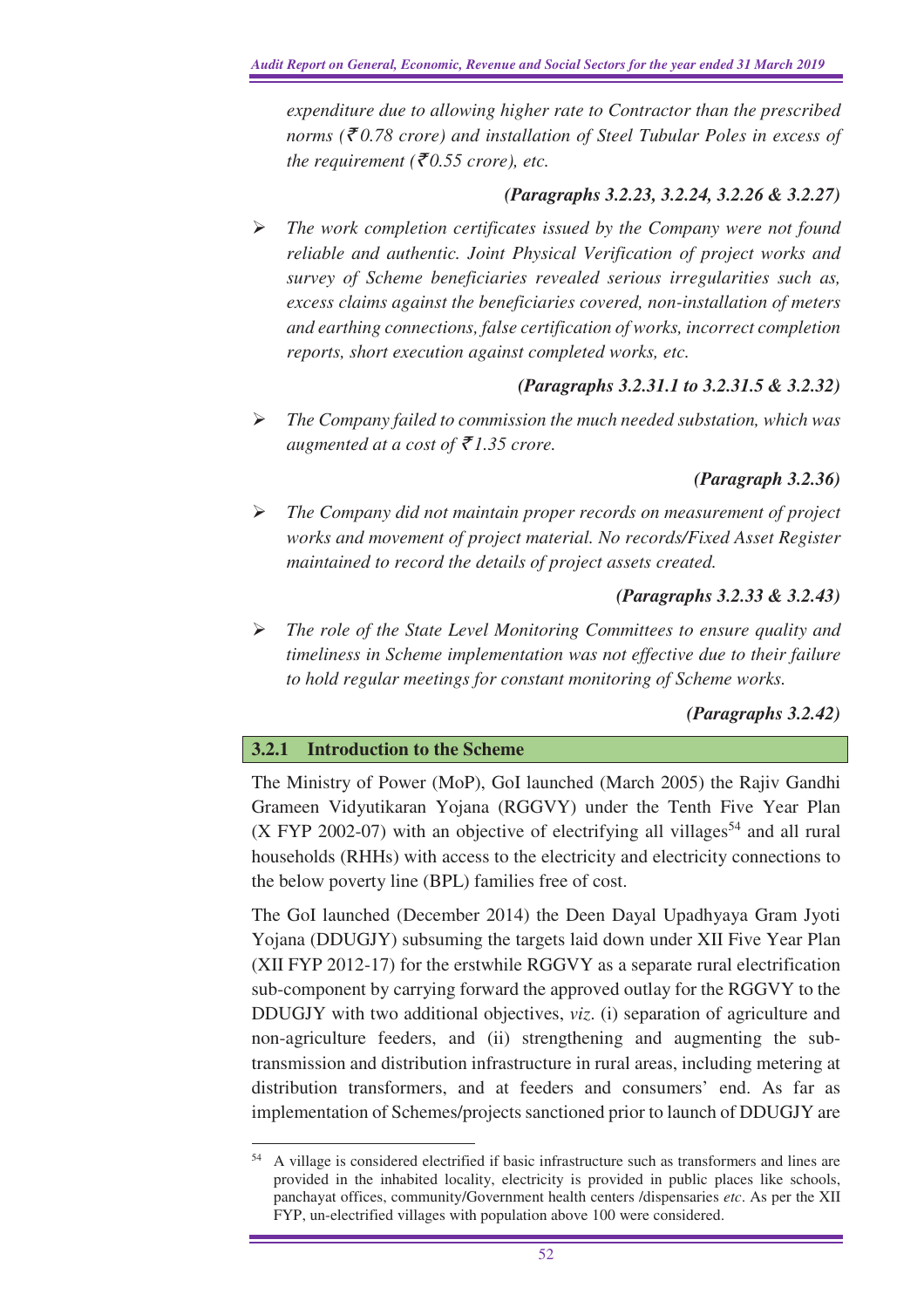concerned; the operational guidelines/standard documents/procedures of RGGVY shall continue to prevail.

*In the State of Manipur, the scheme did not include segregation of agricultural and non-agricultural feeders as there was no large scale dependence on electricity for agricultural irrigation, rather, most of the irrigation was carried out through natural downhill streams, rainwater and minor irrigation canals.*

#### **3.2.2 Implementing Agency**

In Manipur, the erstwhile RGGVY and now DDUGJY was implemented by Manipur State Power Distribution Company Limited (Company), a State owned power distribution utility. For implementing, monitoring and quality control activities, the Company was entitled for the agency charges at the rate of 5 *per cent* of project cost sanctioned under the Scheme. As against a total six districts<sup>55</sup> covered under erstwhile RGGVY during XII FYP (Scheme) in the State of Manipur during 2014-15 to 2018-19, the present Performance Audit covers formulation, approval and implementation of the Scheme in respect of four sampled districts (namely, Bishnupur, Churachandpur, Senapati and Chandel). However, all the projects covered in the present audit had been approved (September 2013) under the erstwhile RGGVY XII FYP as the new projects sanctioned under DDUGJY were either at initial stage or were yet to commence during the audit period.

#### **3.2.3 Scheme Outcomes**

As per 2011 Census data, 1,46,180 rural households (75.46 *per cent*) out of the total 1,93,730 rural households in the six districts of Manipur had access to electricity. As an outcome of the Scheme implementation in the State, the access to electricity had increased to 1,62,139 (83.69 *per cent*) rural households (March 2019). The beneficiaries also responded positively towards the Scheme outcome as now they had regular power supply.

#### **3.2.4 Funding pattern**

Government of India and GoM were to finance the Scheme in the proportion of 90:10. While GoI was to provide 90 *per cent* of the Scheme funding by way of capital subsidy, GoM was required to contribute the balance 10 *per cent* of the Scheme cost out of its own resources and/or by availing loan from the Rural Electrification Corporation Limited (REC)/banks/financial institutions. In Manipur, the Company availed loans from REC to finance this balance 10 *per cent* at interest ranging from 10 to 13 *per cent*. The GoI capital subsidy (90 *per cent* of Scheme cost) included the subsidy of  $\overline{5}$  3,000 per household towards release of free connections to 22,730 Below Poverty Line (BPL) households targeted for electrification under the Scheme.

 $\overline{a}$ <sup>55</sup> DPRs were prepared for nine districts, however, REC subsequently approved DPRs for six districts only *i.e.*Bishnupur, Senapati, Ukhrul, Churachandpur, Chandel and Tamenglong.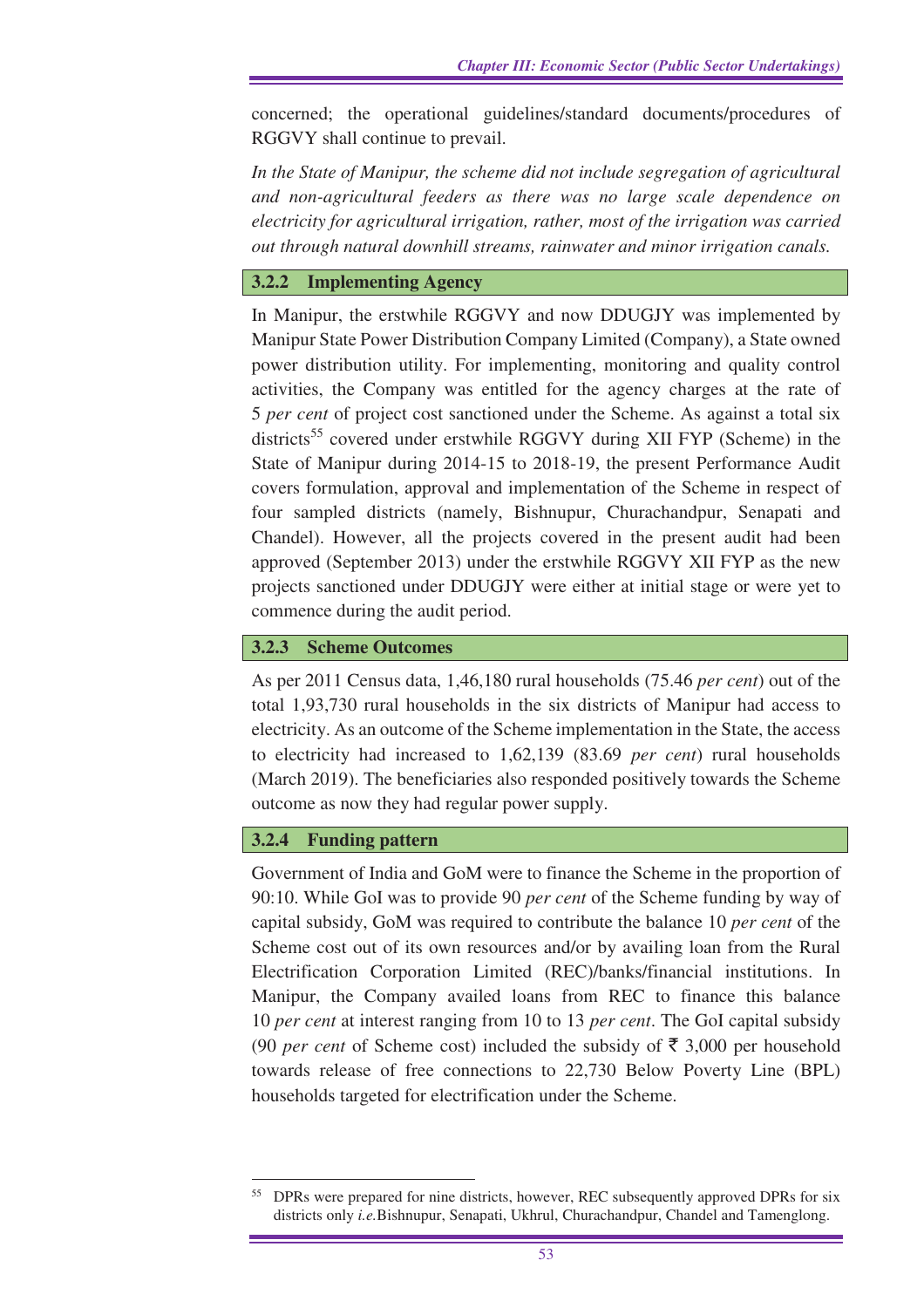#### **3.2.5 Role of various authorities**

The role of various authorities in formulation, approval and implementation of the Scheme are shown in the table below.

| Table No. 3.2.1 |  |
|-----------------|--|
|                 |  |

| <b>Authorities</b>           | <b>Roles</b>                                                            |
|------------------------------|-------------------------------------------------------------------------|
|                              | Formulation and approval of Scheme.<br>$\bullet$                        |
| Ministry of Power            | Formulation of Scheme guidelines.                                       |
| (MoP), GoI                   | Appointment of REC (February 2013) as Nodal Agency for                  |
|                              | implementation of the Scheme.                                           |
|                              | Responsible for overall implementation of Scheme.<br>$\bullet$          |
|                              | Scrutinising the Detailed Project Reports (DPRs) received               |
| <b>Rural Electrification</b> | from the Project Implementing Agency (Company) as                       |
| Corporation (REC)            | recommended by the State Level Standing Committee for                   |
|                              | final approval of the Monitoring Committee of MoP, GoI.                 |
|                              | Monitoring of Scheme implementation.                                    |
|                              | Release of funds on behalf of GoI.                                      |
|                              | Appointment of the Company as Scheme Implementing<br>$\bullet$          |
|                              | Agency.                                                                 |
|                              | To provide the land required for Scheme works $(e.g.,$                  |
|                              | construction of sub-stations, etc.) and facilitate obtaining            |
| Government of                | statutory clearances (right of way issues, forest clearances,           |
| Manipur (GoM)                | $etc.$ ).                                                               |
|                              | Setting up of State Level Committee to examine DPRs                     |
|                              | prepared by the implementing agency.                                    |
|                              | Setting up of Higher Tender Committee to oversee the                    |
|                              | tendering process for Scheme works.                                     |
| Manipur State Power          | Preparing DPRs based on detailed survey.<br>$\bullet$                   |
| Distribution                 | Submission of DPRs for the approval of GoM and also to GoI<br>$\bullet$ |
| Corporation Limited          | through REC for final approval.                                         |
| (Company)                    | To execute works of electrification as per the approved DPRs            |
|                              | and guidelines.                                                         |

#### **3.2.6 Organisational set up of the Company**

The Management of the Company had been vested with the Board of Directors (BoDs) comprising the Chairman, one Managing Director (MD) and five Government appointed Directors. The MD, who was the Chief Executive was responsible to oversee the day-to-day operations of the Company with the assistance of the Executive Directors, General Managers and Deputy General Managers posted at the Company Headquarters and in the field.

The Chief Engineer/Superintending Engineers (CE/SE, RGGVY XII FYP wing) of the Company were responsible for the overall implementation of Scheme. The Superintending Engineers (SEs), Distribution Circles of the Company were designated as the General Managers (GMs) and were responsible for execution of Scheme works in the areas within their jurisdiction in accordance with the provisions of the agreement.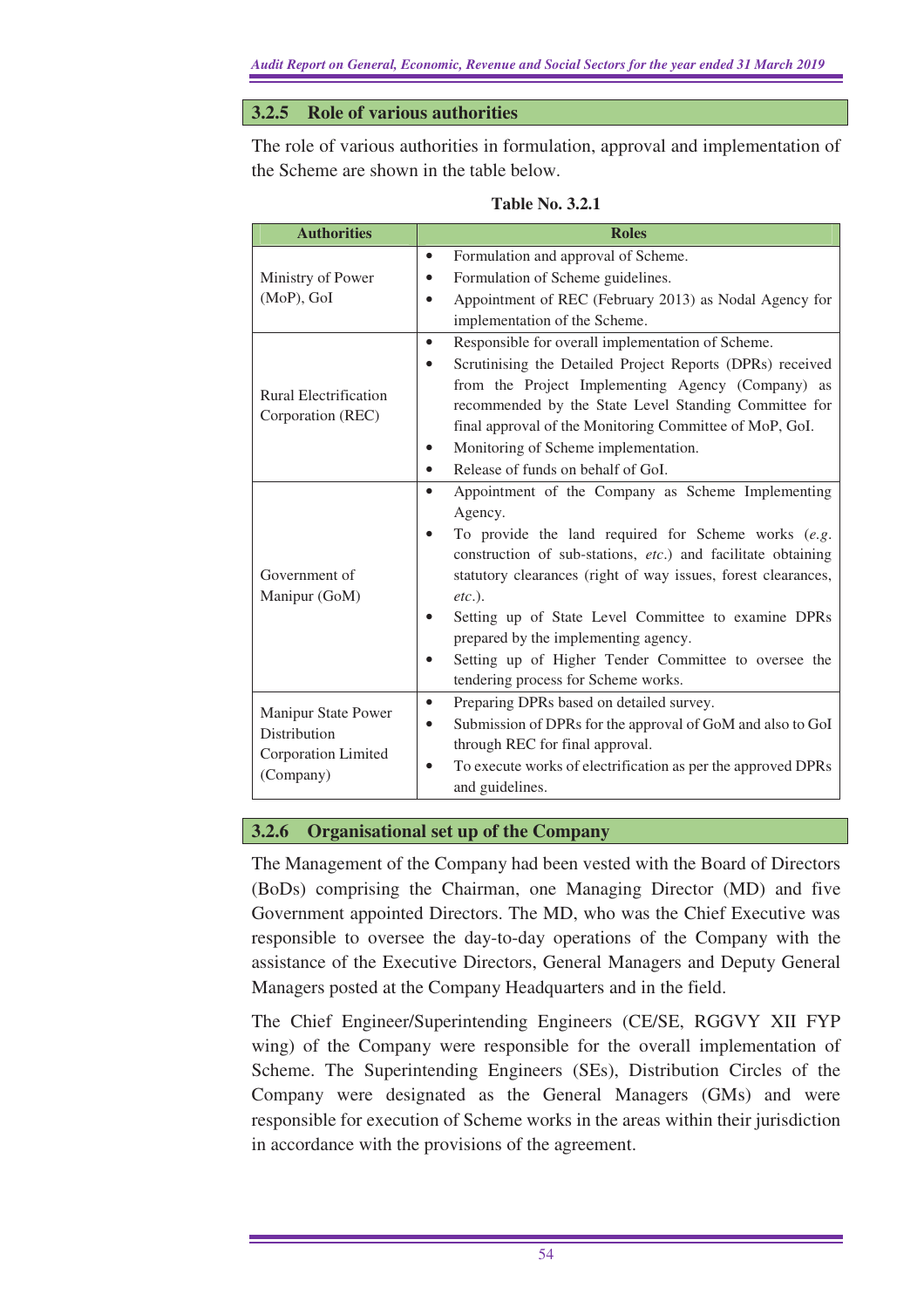## **3.2.7 Scheme implementation**

The Scheme aimed at the development of rural electricity distribution backbone (REDB), which involved installation of new 33/11 kV sub-stations as well as augmentation of the existing sub-stations. Likewise, Scheme envisaged establishment of the village electrification infrastructure (VEI) with a distribution transformer of appropriate capacity in each of the 470 villages and habitations falling under the six districts of the State.

REC (on behalf of GoI), GoM and the Company entered (December 2014) into a tripartite agreement for the implementation of the Scheme. Three tiers (levels) of control were defined to ensure the quality of work. The Company was to engage a third party inspection agency (TPIA) for undertaking quality control checks and ensure Tier I of quality control (QC) covering 50 *per cent* of projects with the help of the TPIA. For Tier II quality checks, REC was to engage independent agencies designated as REC Quality Monitors (RQM) and carry out quality control checks through these RQMs (20 *per cent* of completed villages/habitations). Similarly, the MoP, GoI was to enforce quality assurance mechanism at Tier III (one *per cent* of completed villages/habitations) by engaging independent agencies designated as National Quality Monitors (NQM).

The Company awarded works for supply of the materials and execution of works to the Contractors selected (turnkey basis) through open tendering process.

#### **3.2.8 Audit Objectives**

The Performance Audit on the Scheme was conducted to assess whether:

- Financial management was efficient and effective and Scheme funds were utilised in adherence to the Scheme guidelines;
- The Detailed Project Reports (DPRs) were prepared and got sanctioned in accordance with the Scheme guidelines;
- Project Management was effective, efficient and transparent;
- Targets as envisaged in the Scheme were achieved in timely manner; and
- Monitoring and evaluation of projects was effective and ensured timely corrective measures.

#### **3.2.9 Audit Criteria**

Audit findings were benchmarked against the criteria sourced from the following:

- Scheme guidelines and OMs issued by GoI;
- Guidelines issued by GoI for preparation of DPRs under XII Plan of RGGVY (DPR Guidelines);
- REC Guidelines;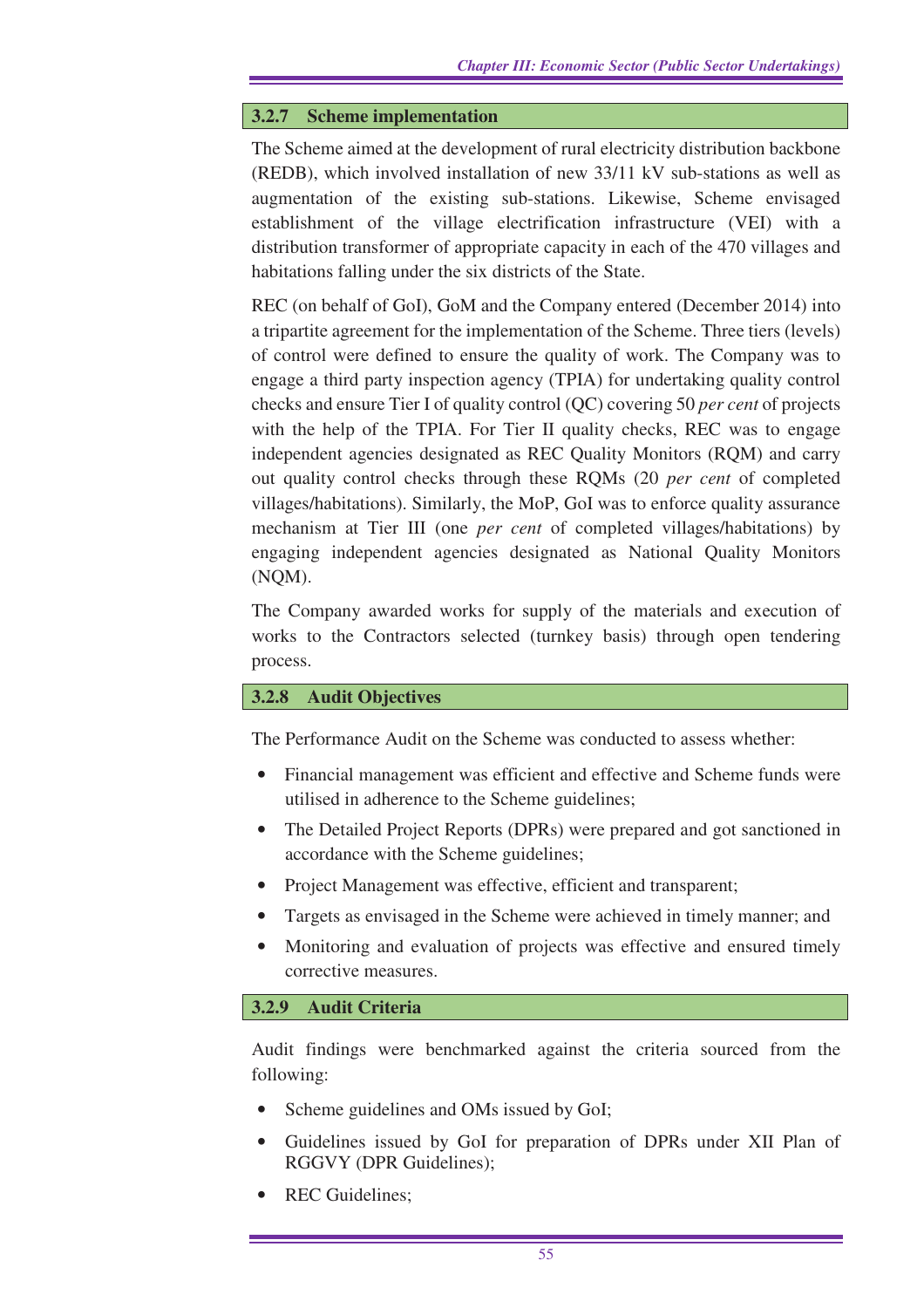- General Financial Rules 2005/Financial Hand Book and CVC guidelines;
- Instructions issued by GoI/REC/GoM;
- Tripartite agreement executed among REC, GoM and the Company;
- General Information and Scope of Works (Technical specifications for Rural electrification works) issued by REC for the Scheme;
- Agenda notes and minutes of the meetings of BoDs of the Company; and
- Records of Co-ordination Committee meetings with respect to the rural electrification works.

## **3.2.10 Audit Sample and Audit Methodology**

GoI approved total six DPRs for implementation of the Scheme in six districts<sup>56</sup> (sanctioned cost:  $\bar{\tau}$  204.73 crore) of Manipur. Audit selected four districts<sup>57</sup> out of these six districts as sample (66.66 *per cent*) for detailed examination. The sampled four districts had projects with sanctioned cost of  $\bar{\tau}$  151.50 crore (74 *per cent* of the total sanctioned cost for six districts). For the physical verification of Scheme works and beneficiary survey, Audit selected ten villages from each sampled district and five BPL households from each sampled village.

The present audit was conducted during May 2019 to October 2019. Audit methodologies included issuing questionnaires, queries, collection of data and analysis thereof, examination of records maintained by the Company and issue of audit memo. Audit held an Entry Conference (May 2019) with the Commissioner (Power), Government of Manipur and the Officers of the Company where the audit objectives were explained.

The draft Report was issued to the Company and GoM (November 2019) and the audit findings were also discussed with the Managing Director of the Company in the Exit Conference<sup>58</sup> (November 2019). While finalising the Report, Audit has appropriately incorporated the formal replies (December 2017) as well as the views of the Company expressed in the Exit Conference. The GoM, however, had not submitted the formal replies to the draft report till finalisation of the Report (June 2020).

## **3.2.11 Acknowledgement**

The Audit acknowledges the co-operation and assistance extended by the officials of the Company at the Corporate HQ as well as at their field offices during the conduct of the Performance Audit.

 $\overline{a}$ <sup>56</sup> Separate DPR for each of the six districts *viz*. Bishnupur, Senapati, Ukhrul, Churachandpur, Chandel and Tamenglong.

<sup>57</sup> For district level, stratified sampling based on PPSWOR was used. For village and beneficiary house hold level, Random Sampling was used. Four sampled districts were Bishnupur, Churachandpur, Senapati and Chandel.

<sup>58</sup> Only the Executives from the Company attended the exit conference. No representatives from Government attended the exit conference for reasons not intimated to Audit.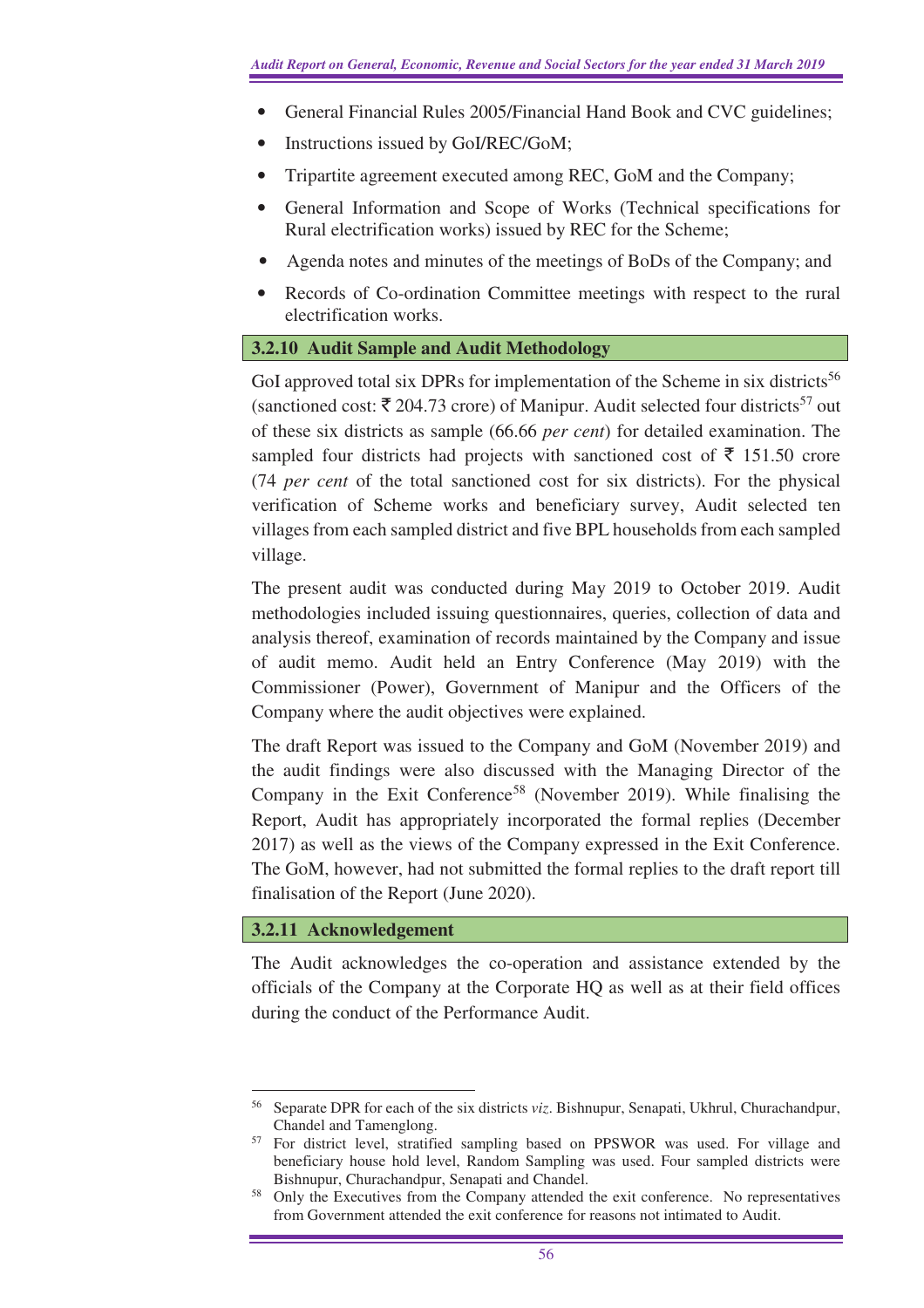## *Audit Findings*

The Audit findings are discussed in the succeeding paragraphs.

#### **3.2.12 Physical progress of Scheme works**

REC approved and sanctioned total six DPRs (separate DPR for each district) for implementation of the Scheme in six districts<sup>59</sup> under the XII  $FYP^{60}$  at a cost of  $\bar{\tau}$  204.73 crore. The Company was required to complete all works within two years (August 2016) after issuing (August 2014) the work orders. DPR-wise progress of physical works taken up under the Scheme in six districts as on 30 November 2019 is depicted in the table below.

| <b>DPR</b> for the<br><b>District</b> | No. of villages/<br>habitations<br>approved as per<br>final DPR | No. of<br>villages/<br>habitation<br>completed | <b>Completed</b><br>villages<br>(per cent) | <b>Beneficiaries</b><br>provided<br>electricity<br>connection |
|---------------------------------------|-----------------------------------------------------------------|------------------------------------------------|--------------------------------------------|---------------------------------------------------------------|
| Bishnupur                             | 26                                                              | 26                                             | 100                                        | 723                                                           |
| Churachandpur                         | 142                                                             | 142                                            | 100                                        | 7,846                                                         |
| Senapati                              | 87                                                              | 76                                             | 87                                         | 4,732                                                         |
| Chandel                               | 78                                                              | 75                                             | 96                                         | 3,056                                                         |
| <b>Ukhrul</b>                         | 95                                                              | 92                                             | 97                                         | 4,102                                                         |
| Tamenglong                            | 42                                                              | 37                                             | 88                                         | 1,911                                                         |
| <b>Total</b><br>$\sim$ $\sim$         | 470                                                             | 448                                            | 95                                         | 22,370                                                        |

**Table No. 3.2.2 Status of physical progress of Scheme works as on 30 November 2019** 

*Source: As per information furnished by the Company.* 

It can be noticed from the table that as on 30 November 2019, against the envisaged target of 470 villages/habitations, the Company completed works in 448 villages (95 *per cent*) covering 98.42 *per cent* (22,370 beneficiaries) of the targeted beneficiaries (22,730 beneficiaries). The Company could not fully complete the works in four out of six districts (November 2019) even after more than three years of scheduled date (August 2016).

#### **Financial Management**

**3.2.13** As per the tripartite agreement, GoI and GoM were to finance the Scheme in the proportion of 90:10. For financing the balance 10 *per cent* of project costs, the Company availed loan from REC. REC was to release the GoI subsidy grant component of project funding to the Company in five installments (*viz.* 30 *per cent*, 20 *per cent*, 20 *per cent*, 20 *per cent*, & 10 *per cent*). Further, in the event of not availing REC loan, GoI subsidy grant component as admissible, shall be released only after the confirmation from GoM/Company regarding depositing of the proportionate State share in the Scheme account.

<sup>59</sup> The Company prepared DPRs for total nine districts, of which, REC approved six DPRs for six districts only (*i.e*. Bishnupur, Senapati, Ukhrul, Churachandpur, Chandel and Tamenglong).

XII Five Year Plan 2012-17.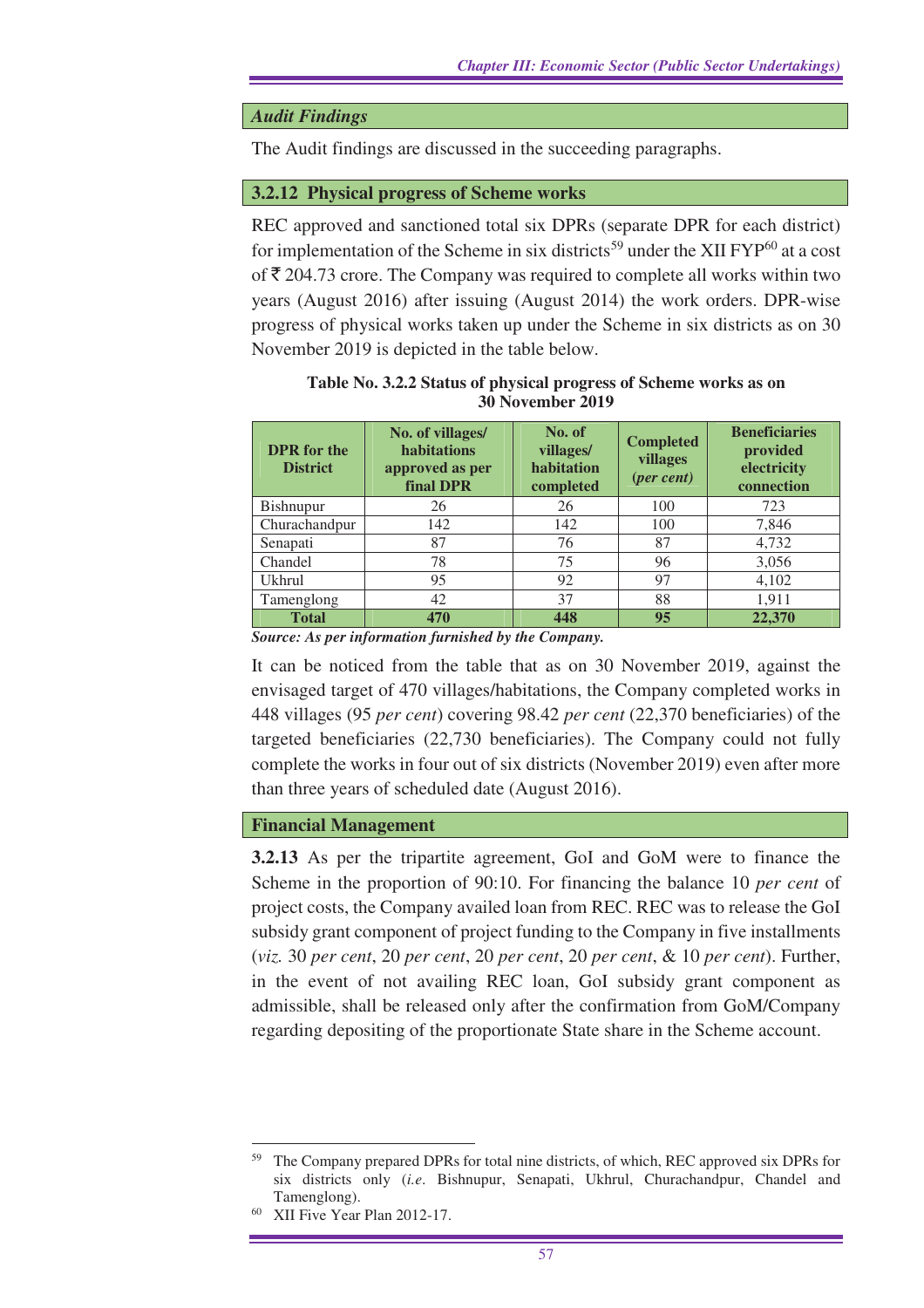**3.2.14** The table below depicts the year-wise position of receipt and utilisation of Scheme funding (REC loans and GoI subsidy grant) during the years from 2014-15 to 2019-20 (upto 30 November 2019).

|              |                                  |                         |                 |                           |                  | $\left($ <b>₹</b> in crore) |
|--------------|----------------------------------|-------------------------|-----------------|---------------------------|------------------|-----------------------------|
|              |                                  |                         | <b>Receipts</b> | <b>Total</b>              | <b>Actual</b>    | <b>Closing</b>              |
| Year         | <b>Opening</b><br><b>balance</b> | <b>Subsidy</b><br>grant | Loans           | <b>Funds</b><br>available | payments<br>made | <b>balance</b>              |
| 2014-15      |                                  | 49.82                   | 5.54            | 55.36                     | 26.35            | 29.01                       |
| 2015-16      | 29.01                            | ٠                       | -               | 29.01                     | 28.86            | 0.15                        |
| 2016-17      | 0.15                             | 36.05                   | 4.14            | 40.34                     | 18.37            | 21.97                       |
| 2017-18      | 21.97                            | 13.57                   | 0.20            | 35.74                     | 23.74            | 12.00                       |
| 2018-19      | 12.00                            | 24.63                   | 1.52            | 38.15                     | 27.21            | 10.94                       |
| $2019 - 20*$ | 10.94                            | 8.29                    | 0.80            | 20.03                     | 8.63             | 11.40                       |
| <b>Total</b> |                                  | 132.36                  | 12.20           |                           | 133.16           |                             |

**Table No. 3.2.3 Receipt and utilisation of Scheme funding as on 30 November 2019** 

*Source: Records of the Company. \*1 April 2019 to 30 November 2019.*

As on 30 November 2019, the Company had incurred total expenditure of  $\bar{\mathfrak{F}}$  173.05 crore<sup>61</sup> on Scheme works. It can be noticed from the table that as on 30 November 2019, the Company received  $\bar{\tau}$  132.36 crore as GoI subsidy grant and availed loan of  $\bar{\tau}$  12.20 crore from REC. As against the total funds of  $\bar{\xi}$  144.56 crore (subsidy grant and loan) received from REC as on 30 November 2019, the Company spent  $\bar{\tau}$  133.16 crore towards making payment against Scheme works. As on 30 November 2019, the Company had unspent Scheme funds of  $\bar{\bar{\xi}}$  11.40 crore.

The audit findings on financial management are discussed in succeeding text.

## *Non-maintenance of separate accounts for loans and subsidy grant*

**3.2.15** As per the prudent practices of financial management and also to ensure proper use and effective control over utilisation of Scheme funds, it is desirable that receipt and utilisation of loans and GoI subsidy grant are recorded separately. On the contrary, however, the Company parked the entire Scheme Funds (subsidy grant and loans) in a single Program Account and made all the payments against Scheme works from this account. Thus, the Company did not have separate details on utilisation of loans and subsidy grant components of Scheme funding. Therefore, the utilisation of the two components could not be separately ascertained.

## **3.2.16** *Short recovery of interest on mobilisation advance*

As per the Letter of Award (LOA) terms, the turnkey contractors (Contractors) were entitled for an initial advance of 15 *per cent* of the price of equipment/materials at an interest of nine *per cent* per annum against submission of an unconditional bank guarantee (BG) for equivalent amount. Audit observed that the Higher Tender Committee (HTC) of GoM, while

As per the bills submitted by the Contractors.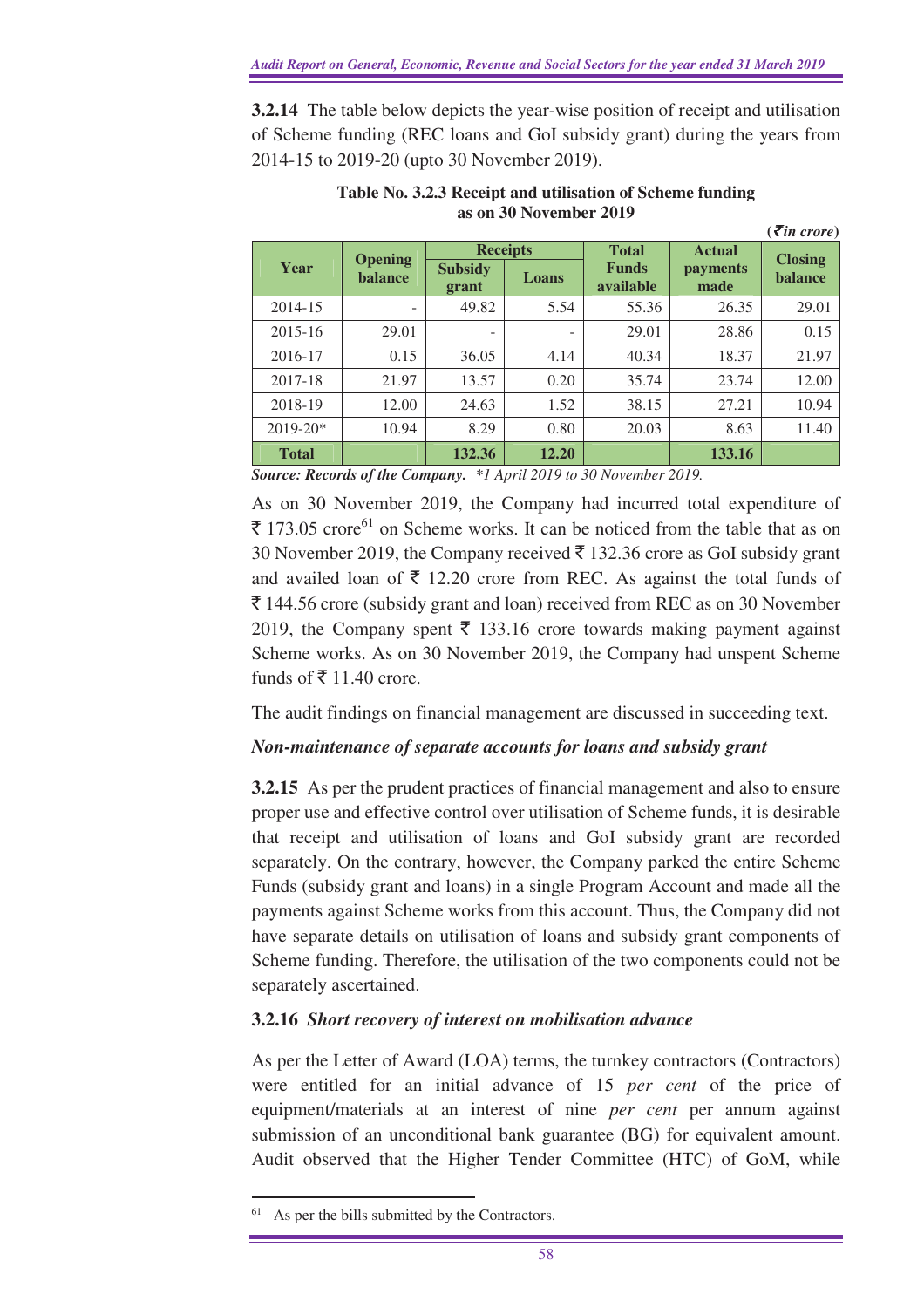deliberating on completion of the Scheme projects within the scheduled period, revised (January 2015) the rate of mobilisation advance (MA) to 20 *per cent*  and the Company paid MA of  $\bar{\xi}$  33.18 crore to the Contractors against six work orders.

It was seen that though the Company had fully recovered (2016-17) the principal amount of MA from the running bills of the Contractors, it recovered only  $\bar{\xi}$  0.78 crore towards interest component during 2018-19, as against the recoverable dues of  $\bar{\mathfrak{c}}$  3.33 crore at nine *per cent* rate of interest.

Thus, Company extended undue benefit to the Contractors by short recovering the interest amount of  $\bar{\tau}$  2.55 crore (77 *per cent*) on mobilisation advance.

The Company accepted (November 2019) the facts and assured to recover the balance amount from subsequent bills of the Contractors.

## **3.2.17** *Short recovery of Labour Cess*

As per the Building and Other Construction Workers' Welfare Cess Act, 1996 (Cess Act), the Company was required to deduct Labour  $Cess^{62}$  at the rate of one *per cent* of the total projects cost from the bills of the Contractors and deposit the same with the Cess Authority within 30 days of its recovery.

Audit observed that the Company had released  $\bar{\tau}$  8.30 crore against Scheme works to various Contractors in six districts and deducted (till September 2018) only  $\bar{\xi}$  0.83 lakh towards Labour Cess instead of  $\bar{\xi}$  8.30 lakh leading to short recovery of Labour Cess amounting to  $\overline{5}$  7.47 lakh. The Company also failed to remit the Cess amount recovered to the Cess Authority concerned till date (November 2019) in contravention to the provisions of the Cess Act.

There was no assurance that the Company had deducted Labour Cess as applicable relating to all works in all districts.

The Company acknowledged (December 2019) the audit observation and assured to take necessary action.

#### **Project Management**

 $\overline{a}$ 

**3.2.18** For Scheme implementation, the Company awarded (November 2013) the work for preparation of Detailed Project Reports (DPRs) to M/s. Rural Electrification Corporation Power Distribution Company Limited<sup>63</sup> (Consultants) at a cost of 0.49 *per cent* of the approved project cost of each district with a ceiling of  $\bar{\tau}$  17 lakh for each district. The Company had selected the Consultants on 'nomination basis' without following the competitive

Applicable on the 'erection' component of the project cost only.

<sup>63</sup> A subsidiary of Rural Electrification Corporation Limited (REC), a Central PSU and the Nodal Agency for implementation of the Scheme.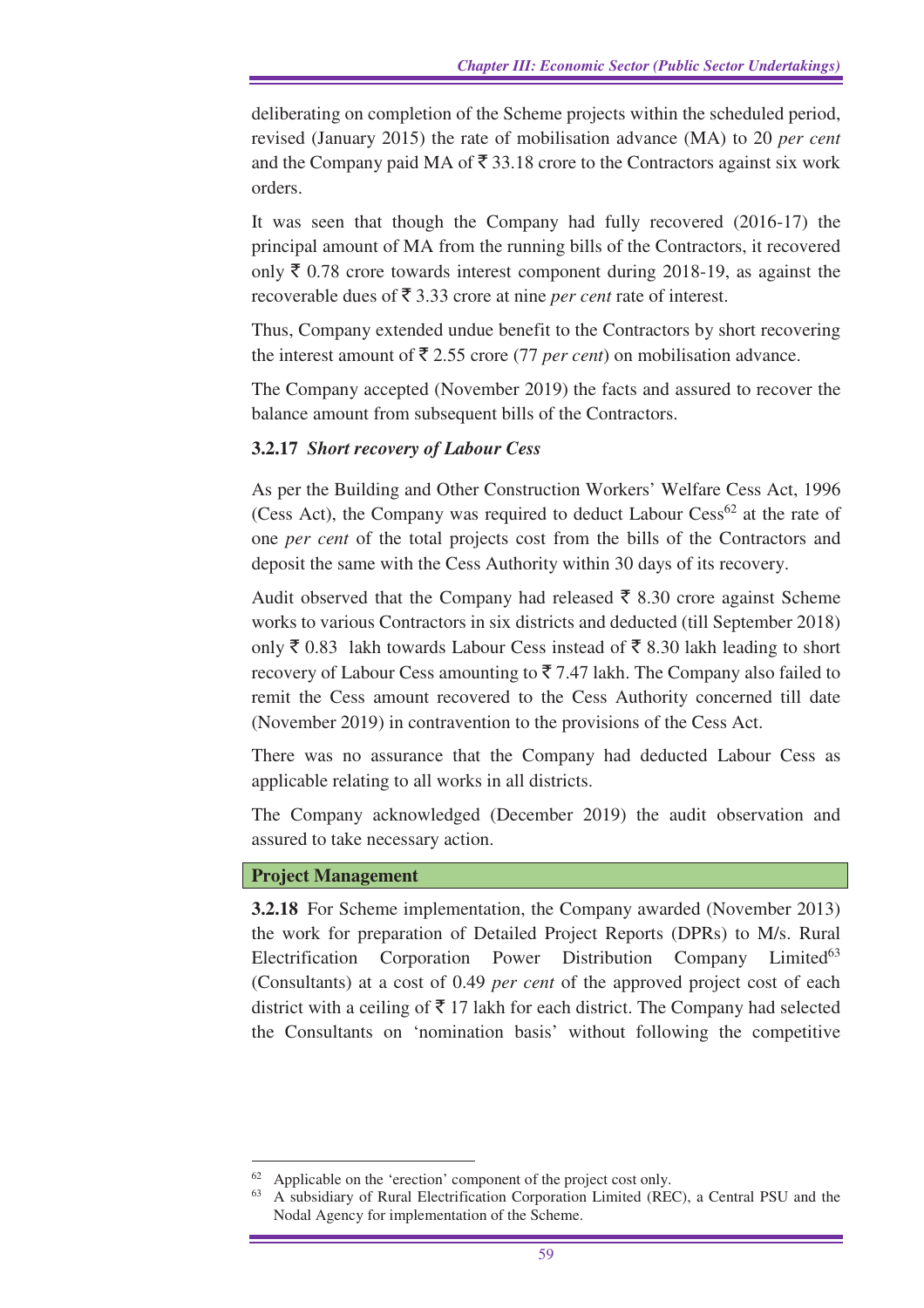bidding process, as approved by the Higher Tender Committee<sup>64</sup> (HTC) of the GoM.

**3.2.19** As mentioned earlier, REC approved separate DPRs for implementation of the Scheme in each of the six districts. As per the approved schedule, the Scheme works were to be completed within two years (August 2016) after issuing the LOA (August 2014). As on 30 November 2019, the Company could achieve 100 *per cent* completion in two districts (Bishnupur and Churachandpur) whereas three to 12 *per cent* Scheme works in remaining four districts<sup>65</sup> were ongoing. Audit examined the execution of projects in four districts (sanctioned cost:  $\bar{\tau}$  151.50 crore) out of said six districts (sanctioned cost:  $\bar{\zeta}$  204.73 crore). The observations relating to the project management have been discussed in succeeding paragraphs.

#### **Changes made in approved DPRs**

**3.2.20** During the course of audit, Audit observed instances of changes made by the Company in approved DPRs impacting on the Scheme coverage as discussed in the succeeding text.

## *Revision after approval of DPRs*

**3.2.21** As per the approved DPRs, the Company selected 377 villages/ habitations in six districts for creation of electricity infrastructure. In addition, Company identified total 1,730 villages/habitations already having the required infrastructure, for release of electricity connections to BPL households (hhs). Audit observed that at implementation stage, the Company excluded 146 villages/habitations selected under the approved DPRs and added fresh 239 villages/habitations for electrification in place of 146 left out villages. Thus, the Scheme coverage in six districts was revised to 470 villages/habitations as detailed in the table below.

| SI.<br>No.     | <b>District</b>    | <b>Total number</b><br>of<br>habitations/<br>villages<br>proposed as<br>per original<br><b>DPRs</b> | <b>Village</b><br>selected<br>for<br>electrificat<br>ion as per<br>original<br><b>DPRs</b> | <b>Villages</b><br>selected for<br><b>BPL</b> hh<br>connection<br>only | No. of<br>electrified<br>villages from<br>the original<br><b>DPRs</b> | <b>Addition</b><br>al New<br>villages<br>selected<br>in<br>revised<br><b>DPRs</b> | <b>Total</b><br><b>Villages</b><br>electrified<br>as per<br><b>Revised</b><br><b>DPRs</b> | No. of<br><b>Villages</b><br>left out<br>from the<br>original<br><b>DPRs</b> |
|----------------|--------------------|-----------------------------------------------------------------------------------------------------|--------------------------------------------------------------------------------------------|------------------------------------------------------------------------|-----------------------------------------------------------------------|-----------------------------------------------------------------------------------|-------------------------------------------------------------------------------------------|------------------------------------------------------------------------------|
| ı              | Churachand-<br>pur | 518                                                                                                 | 113                                                                                        | 405                                                                    | 39                                                                    | 103                                                                               | 142                                                                                       | 74                                                                           |
| 2              | Bishnupur          | 110                                                                                                 | 21                                                                                         | 89                                                                     | 20                                                                    | 6                                                                                 | 26                                                                                        |                                                                              |
| 3              | Senapati           | 595                                                                                                 | 75                                                                                         | 520                                                                    | 43                                                                    | 44                                                                                | 87                                                                                        | 32                                                                           |
| $\overline{4}$ | Chandel            | 401                                                                                                 | 52                                                                                         | 349                                                                    | 44                                                                    | 34                                                                                | 78                                                                                        | 8                                                                            |
| 5              | Ukhrul             | 272                                                                                                 | 74                                                                                         | 198                                                                    | 53                                                                    | 42                                                                                | 95                                                                                        | 21                                                                           |
| 6              | Tamenglong         | 211                                                                                                 | 42                                                                                         | 169                                                                    | 32                                                                    | 10                                                                                | 42                                                                                        | 10                                                                           |
|                | <b>Total</b>       | 2107                                                                                                | 377                                                                                        | 1730                                                                   | 231                                                                   | 239                                                                               | 470                                                                                       | 146                                                                          |

**Table No. 3.2.4 Villages left out from original DPR**

*Source: Records of the Company.*

 $\overline{a}$ <sup>64</sup> HTC comprised the Additional Chief Secretary (Finance) as Chairman and three Members: Commissioner (Power), Additional Secretary (Finance) and Chief Engineer (Power), Government of Manipur.

<sup>65</sup> As on 30 November 2019, the Scheme works in four districts were completed to the extent of 97 *per cent* (Ukhrul district), 96 *per cent* (Chandel district), 88 *per cent* (Tamenglong district) and 87 *per cent* (Senapati district).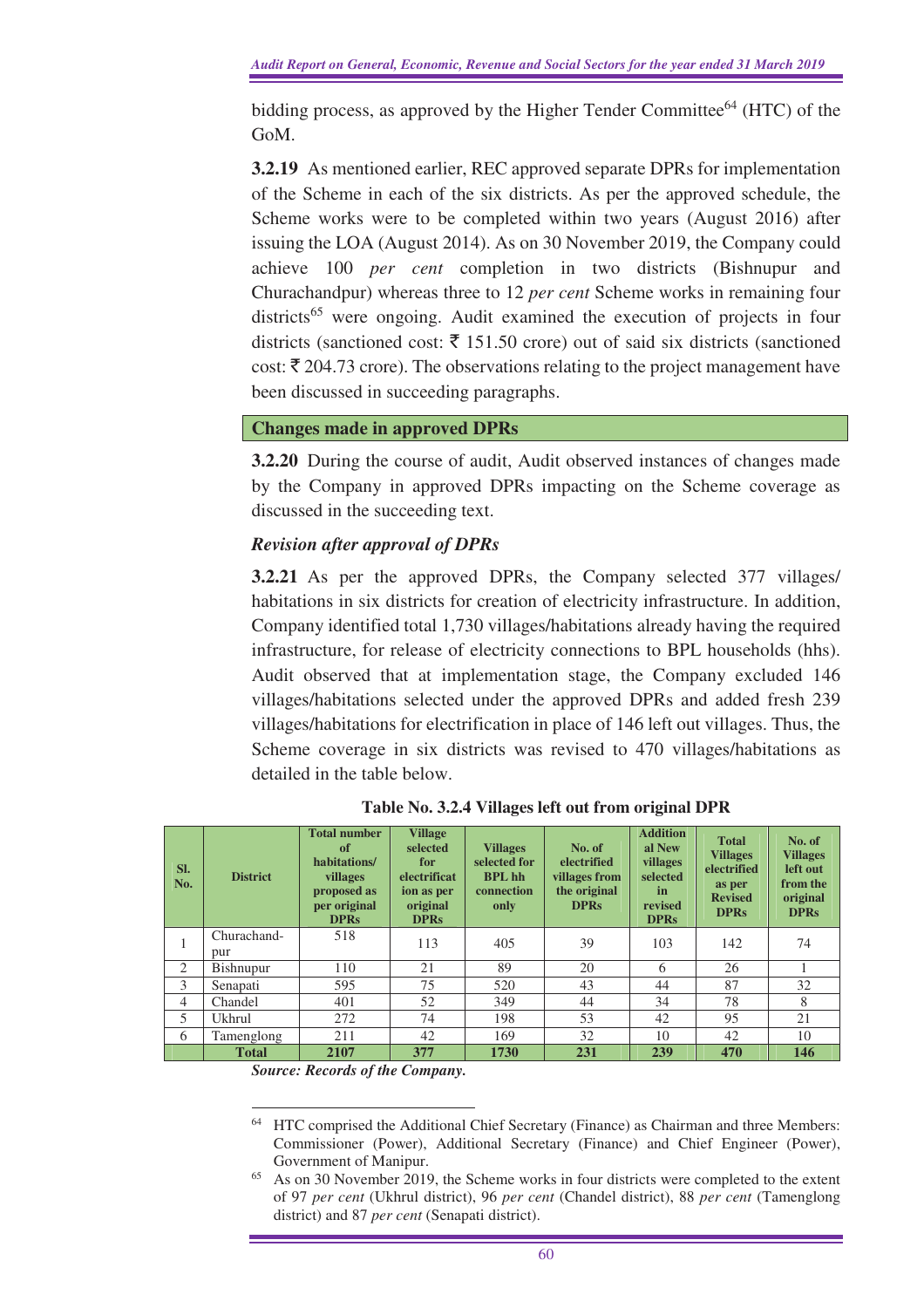As can be noticed from the table above, around 73 *per cent* (106 villages) of left out villages pertained to two districts (*viz.* Churachandpur and Senapati). Audit noticed that exclusion of villages from Scheme coverage was mainly attributable to their remote locations and inaccessibility. The Company, however, should have planned for electrification of such villages separately under Decentralised Distributed Generation (DDG) or Ministry of Non-Renewable Energy Scheme (MNRE Scheme) as stipulated under DPR guidelines, which was not done.

Changes made in the approved DPRs at implementation stage deprived 146 villages/habitations from electrification in six districts of the State.

The Company stated (November 2019) that the villages were left out due to cost constraints and inaccessibility, and claimed that the left out villages were now electrified departmentally or through the off-grid schemes.

Audit has not been able to verify the correctness of their claim regarding electrification of left out villages. Further, changing the Scheme coverage after approval of DPRs was not proper.

## **3.2.22** *Electricity connections not provided to BPL households*

DPR Guidelines (Clause 3.1(f)) provided for electrification of the left out BPL hhs in those villages and habitations, which were already electrified under previous schemes. For such villages and habitations, capital subsidy shall not be provided for creation of infrastructure.

Audit noticed that the Company excluded 15,943 un-electrified BPL hhs from electrification in 1,730 villages/ habitations under six districts where the required infrastructure was already existing. Instead, the Company provided free electricity connection to all households of other villages *by diverting the Scheme funds approved for electrification of above mentioned 15,943 BPL hhs*. Thus, the changes made in the Scheme coverage at implementation stage deprived 15,943 BPL hhs from electricity connection, which was around 71 *per cent* of the total BPL hhs (22,370 hhs) covered under the Scheme so far (November 2019).

The Company stated (December 2019) that priority was given for electrification of villages not covered earlier under any scheme and thus, 15,943 beneficiaries existed under already electrified villages had to be left out due to cost constraints. It was further stated that the left out BPL beneficiaries would be electrified through Saubhagya scheme.

The reply is not acceptable because the guidelines had provided covering BPL households and REC had approved the cost in the DPRs for these villages. The Company had not prioritised more deserving villages/habitations at planning stage and had instead made changes at implementation stage.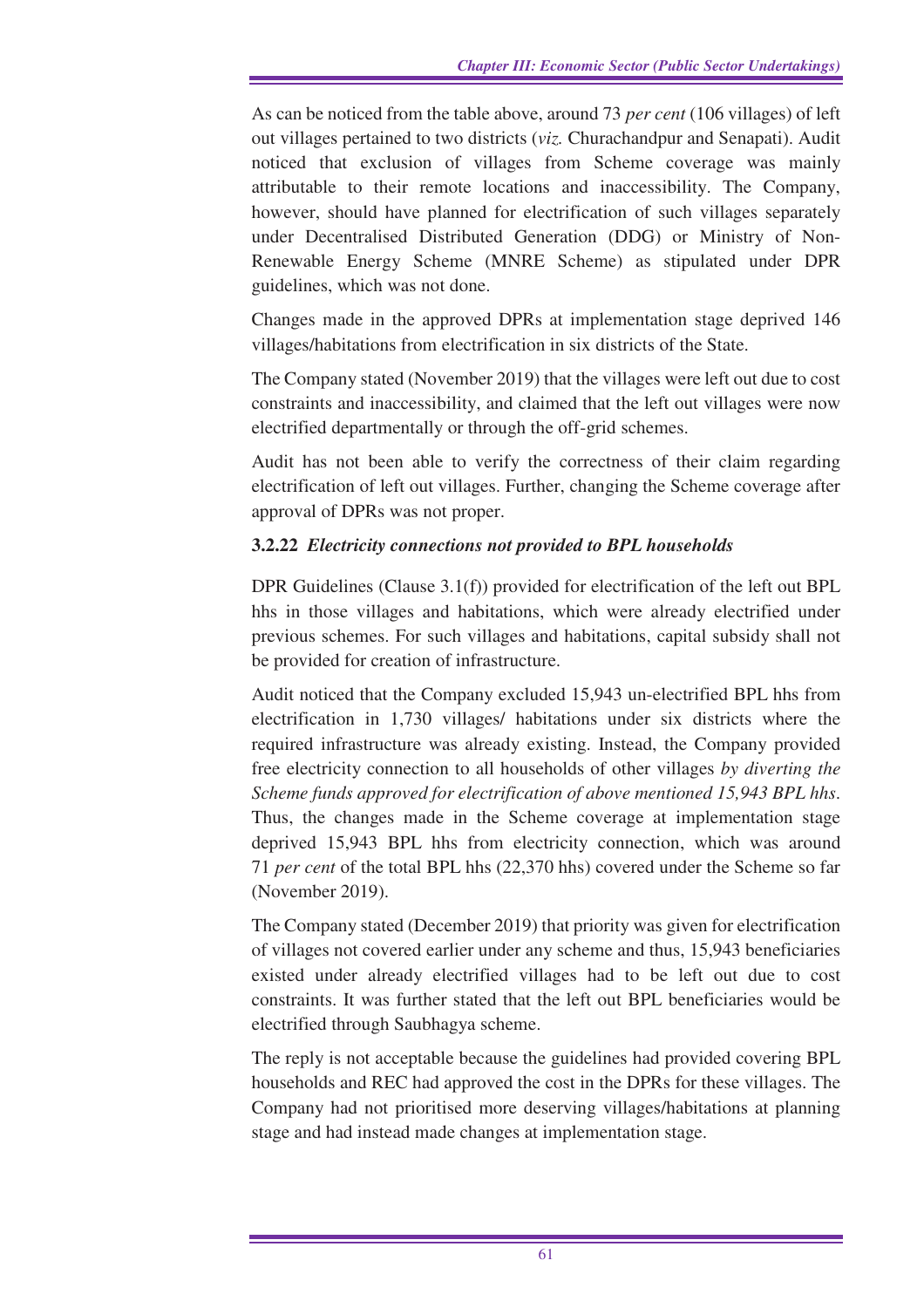#### **Fixation of price without market survey**

#### **3.2.23** *Higher pricing of Scheme works material*

For preparation of the cost estimates for the Scheme works, the Company relied on the Cost Data prepared by the Electricity Department for 2013-14. During scrutiny of item-wise price estimation and bids, Audit noticed that the unit rates of several items considered under the work orders for Scheme works were exorbitantly higher than the rates at which, the Company procured (2014-17) the similar items for its routine Operation and Maintenance works.

Audit carried out a comparative analysis of the rates of seven items supplied by the Contractors<sup>66</sup> under the Scheme in two districts<sup>67</sup> with the Manufacturer's invoice price of these items procured by the Company. It was seen that the rates accepted by the Company for supply of several items of Scheme works as compared to the rates it paid to the Manufacturers for procurement of similar items during routine procurement differed.

Summarised details for supply of three major items have been presented in table below.

|                                 | <b>Unit price (in Rupees)</b>      |                                                                                   |                          | <b>Difference</b> | <b>Quantity</b> | <b>Additional</b>                                            |
|---------------------------------|------------------------------------|-----------------------------------------------------------------------------------|--------------------------|-------------------|-----------------|--------------------------------------------------------------|
| <b>Item</b>                     | <b>Company</b><br><b>Estimates</b> | <b>Contractor</b>                                                                 | <b>Manufac-</b><br>turer | (Rupees)          | (units)         | expenditure<br>$(\overline{\mathbf{\overline{z}}}$ in crore) |
|                                 |                                    | Contractor: M/s Techno Power; period: February-April 2016 (Senapati District)     |                          |                   |                 |                                                              |
| STP 410: SP-<br>14:8m           | 12425                              | 12000                                                                             | 4303.38                  | 7696.62           | 2012            | 1.55                                                         |
| STP SP-31                       | 18860                              | 15000                                                                             | 5823                     | 9177              | 1336            | 1.23                                                         |
| <b>ASCR Rabbit</b><br>Conductor | 66060                              | 60000                                                                             | 25250                    | 34750             | 488.19          | 1.70                                                         |
|                                 |                                    | Contractor: M/s T&T Projects; period: May 2016 to October 2018 (Chandel District) |                          |                   |                 |                                                              |
| STP 410: SP-<br>14:8m           | 12425                              | 21800                                                                             | 5398                     | 16402             | 1197            | 1.96                                                         |
| STP SP-319<br>M                 | 18860                              | 24500                                                                             | 6211.63                  | 18288.37          | 2317            | 4.24                                                         |
| <b>ASCR Rabbit</b><br>Conductor | 66060                              | 71500                                                                             | 28052                    | 43448             | 632             | 2.75                                                         |
|                                 | 13.43                              |                                                                                   |                          |                   |                 |                                                              |

**Table No. 3.2.5 Summary of extra expenditure incurred on three major supply items** 

As can be noticed from the table above, the rates allowed to the Contractors under the LOA for three major supply items were significantly higher than the corresponding price paid to the manufacturers during routine procurement. Even the cost estimates of the Company were significantly higher than the prevailing market rates, based on which Contractors quoted higher rates.

The total extra cost on Scheme works due to unreasonable high price of various supply items worked out to  $\bar{\tau}$  16.39 crore as detailed in *Appendix 3.4.* 

 $\overline{a}$ <sup>66</sup> M/s Techno Power Enterprise (Senapati District) and M/s T&T Projects Limited (Chandel District).

Senapati and Chandel districts.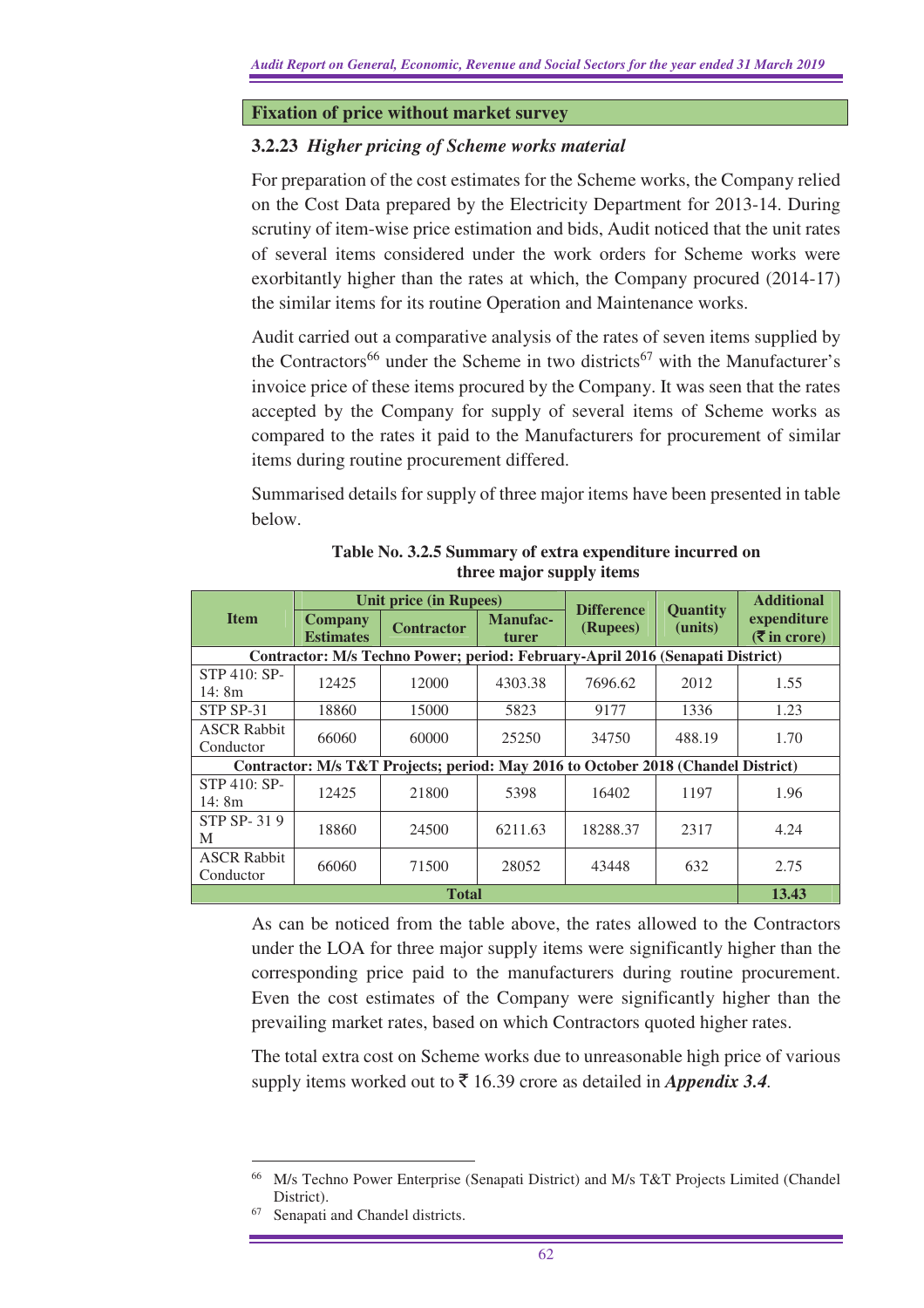Thus, absence of proper estimation of cost and tender/ purchase strategy when the Company was aware of the market prices of same items procured for other maintenance works, led to avoidable expenditure of  $\bar{\tau}$  16.39 crore towards procurement cost of material under the Scheme.

The Company stated (December 2019) that the cost for projects was priced higher due to the transportation challenges in hill districts and inaccessible roads *etc*. It was also stated that the contractors were responsible for wear and tear, theft, local hindrances, *etc*. till handing over of the completed infrastructure.

The reply is not acceptable since work contract had separately provided for freight & insurance component to cushion the challenges of unfavourable terrain. Thus, higher rates allowed for these supply items were not justified.

## **3.2.24** *Unreasonable price difference for supply and erection of similar work items in districts*

As per Rule 137 of GFR 2005, a public sector organisation (Company) must incorporate appropriate clauses in the bid documents to protect its financial interests and ensure prudent utilisation of public money.

The Company awarded the turnkey contracts for Scheme works under three separate components (*viz.* Supply, Freight & Insurance and Erection for each package). Audit noticed that the price quoted for different packages across the districts varied during the same period (2014-2017). While differential rates for Freight & Insurance were admissible considering the varied geographical location and local conditions, the adoption of differential rates for 'Supply' and 'Erection' of same item/work was unreasonable and not justified.

Audit observed that the Company incurred extra expenditure of  $\bar{\bar{\xi}}$  36.52 crore (*Appendix 3.5*) due to allowing differential rates for 'Supply' and 'Erection' of similar items of works in five districts<sup>68</sup>. An excerpt of price comparison of major items in five selected districts has been given in the table below.

| <b>Item</b>                                                                          | <b>Lowest ex-works</b><br>unit price (in $\bar{\mathbf{z}}$ )<br>(District) | <b>Ex-works unit</b><br>price range in<br>other four<br>districts<br>$(in \bar{\mathbf{\mathcal{R}}})$ | <b>Ouantum of</b><br>work executed<br>in four<br>districts at<br>higher price<br>(in units) | <b>Higher cost</b><br>incurred in<br>four districts<br><b>due to rate</b><br>difference<br>$(3\overline{5})$ in crore) |
|--------------------------------------------------------------------------------------|-----------------------------------------------------------------------------|--------------------------------------------------------------------------------------------------------|---------------------------------------------------------------------------------------------|------------------------------------------------------------------------------------------------------------------------|
| <b>SUPPLY</b>                                                                        |                                                                             |                                                                                                        |                                                                                             |                                                                                                                        |
| 11 KV Lines (34.71)                                                                  |                                                                             |                                                                                                        |                                                                                             |                                                                                                                        |
| $Km$ )                                                                               |                                                                             |                                                                                                        |                                                                                             |                                                                                                                        |
| 9.0 m S.T.P.(410:SP-<br>31)                                                          | $15,000$ (Senapati)                                                         | 24,500 - 17,010                                                                                        | $11,203$ (no.)                                                                              | 5.95                                                                                                                   |
| 11 KV Disc. Insulator<br>set $i/c$<br>(Complete)<br>Tension<br>clamps,<br>Hardware). | $754.50$ (Senapati)                                                         | 24,000-1,590                                                                                           | $33,654$ (set)                                                                              | 3.69                                                                                                                   |

**Table No. 3.2.6 Excerpts of price comparison of major items in five selected districts** 

Bishnupur, Chandel, Churachandpur, Senapati and Tamenglong.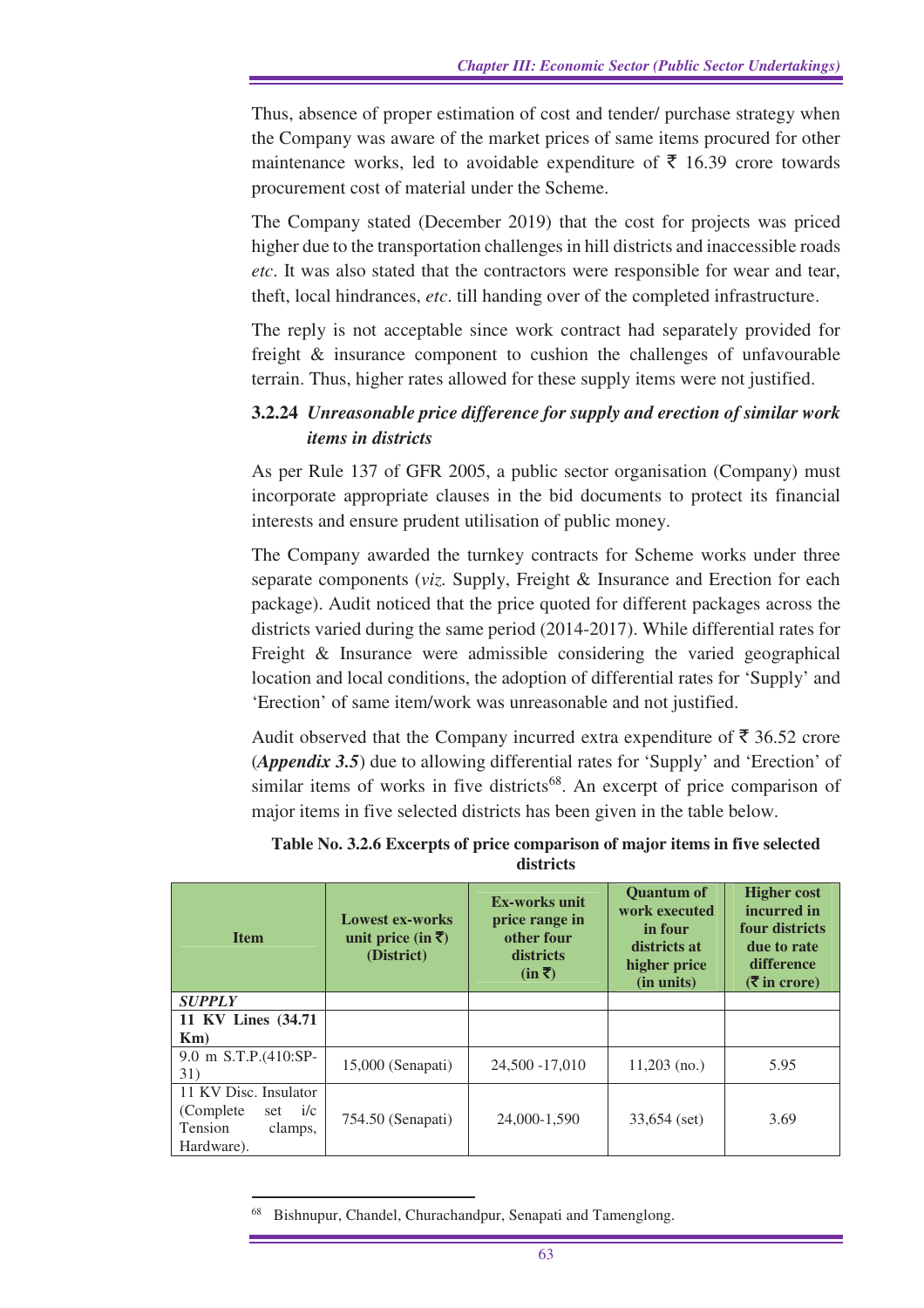| <b>Item</b>                                         | <b>Lowest ex-works</b><br>unit price (in ₹)<br>(District) | <b>Ex-works unit</b><br>price range in<br>other four<br>districts<br>$(in \bar{\bar{z}})$ | <b>Quantum of</b><br>work executed<br>in four<br>districts at<br>higher price<br>(in units) | <b>Higher cost</b><br>incurred in<br>four districts<br>due to rate<br>difference<br>$($ ₹ in crore) |
|-----------------------------------------------------|-----------------------------------------------------------|-------------------------------------------------------------------------------------------|---------------------------------------------------------------------------------------------|-----------------------------------------------------------------------------------------------------|
| <b>Distribution</b><br>transformer 25 KVA.          | 1,03,500 (Senapati)                                       | 2,49,640-1,45,931                                                                         | $230$ (no.)                                                                                 | 1.49                                                                                                |
| LT<br><b>ABC</b><br><b>Single</b><br><b>Phase</b>   |                                                           |                                                                                           |                                                                                             |                                                                                                     |
| 8.0 m S.T.P.(410:SP-<br>14)                         | $12,000$ (Senapati)                                       | 21,800-14,140                                                                             | $3,080$ (no.)                                                                               | 2.02                                                                                                |
| <b>LT ABC three Phase</b>                           |                                                           |                                                                                           |                                                                                             |                                                                                                     |
| 8.0 m S.T.P.(410:SP-<br>14)                         | $12,000$ (Senapati)                                       | 21,800-14,140                                                                             | $4,007$ (no.)                                                                               | 2.57                                                                                                |
|                                                     | Total (A)                                                 |                                                                                           |                                                                                             | 15.72                                                                                               |
| <b>ERECTION</b>                                     |                                                           |                                                                                           |                                                                                             |                                                                                                     |
| <b>11 KV Lines</b>                                  |                                                           |                                                                                           |                                                                                             |                                                                                                     |
| Jungle clearance                                    | 600 (Tamenglong)                                          | 65,056-1,500                                                                              | 896.99 (km)                                                                                 | 1.09                                                                                                |
| Erection of Double<br>Pole                          | 2,800 (Chandel)                                           | 7,156-3,500                                                                               | $4560$ (no.)                                                                                | 1.15                                                                                                |
| Earthing<br>Pipe<br>including fixing of GI<br>pipe. | 400 (Chandel)                                             | 7,807-580                                                                                 | $9119$ (Loc)                                                                                | 1.62                                                                                                |
| Stringing of line (3)<br>wires).                    | 4,500 (Chandel)                                           | 19,517-15,905                                                                             | 911.87<br>(CKT km)                                                                          | 1.19                                                                                                |
|                                                     | Total (B)                                                 |                                                                                           |                                                                                             | 5.05                                                                                                |
|                                                     | Grand Total (A & B)                                       |                                                                                           |                                                                                             | 20.77                                                                                               |

As can be noticed from the table, the price quoted for supply and erection of similar work items was significantly higher in four districts in comparison with the remaining fifth district.

As the Freight & Insurance costs were compensated separately under the Contract, allowing differential rates for Supply and Erection of same item of work was unfair tantamount to undue benefit to the contractors and higher cost to the Company.

The Company stated (November 2019) that the cost of the project was based on the cost-data of the Electricity Department. It was further added that the Higher Tender Committee (HTC) allowed (August 2014) award of work at rates not exceeding five *per cent* and six *per cent* above the estimated cost for Valley and Hill Districts respectively.

The reply is not acceptable as it did not take cognisance of the fact that HTC in same meeting (August 2014) had observed that wide variation of cost for similar work items as unacceptable*.* Further, HTC had allowed the higher rates (within five and six *per cent* of estimates) after considering the hilly locations of the project areas and the fact that the cost estimates for these works were based on the cost data for 2013-14. Since the work contracts separately provided for 'Freight & Insurance' to take care of difficult project locations, allowing different rates for 'Supply' and 'Erection' of similar items was not justified.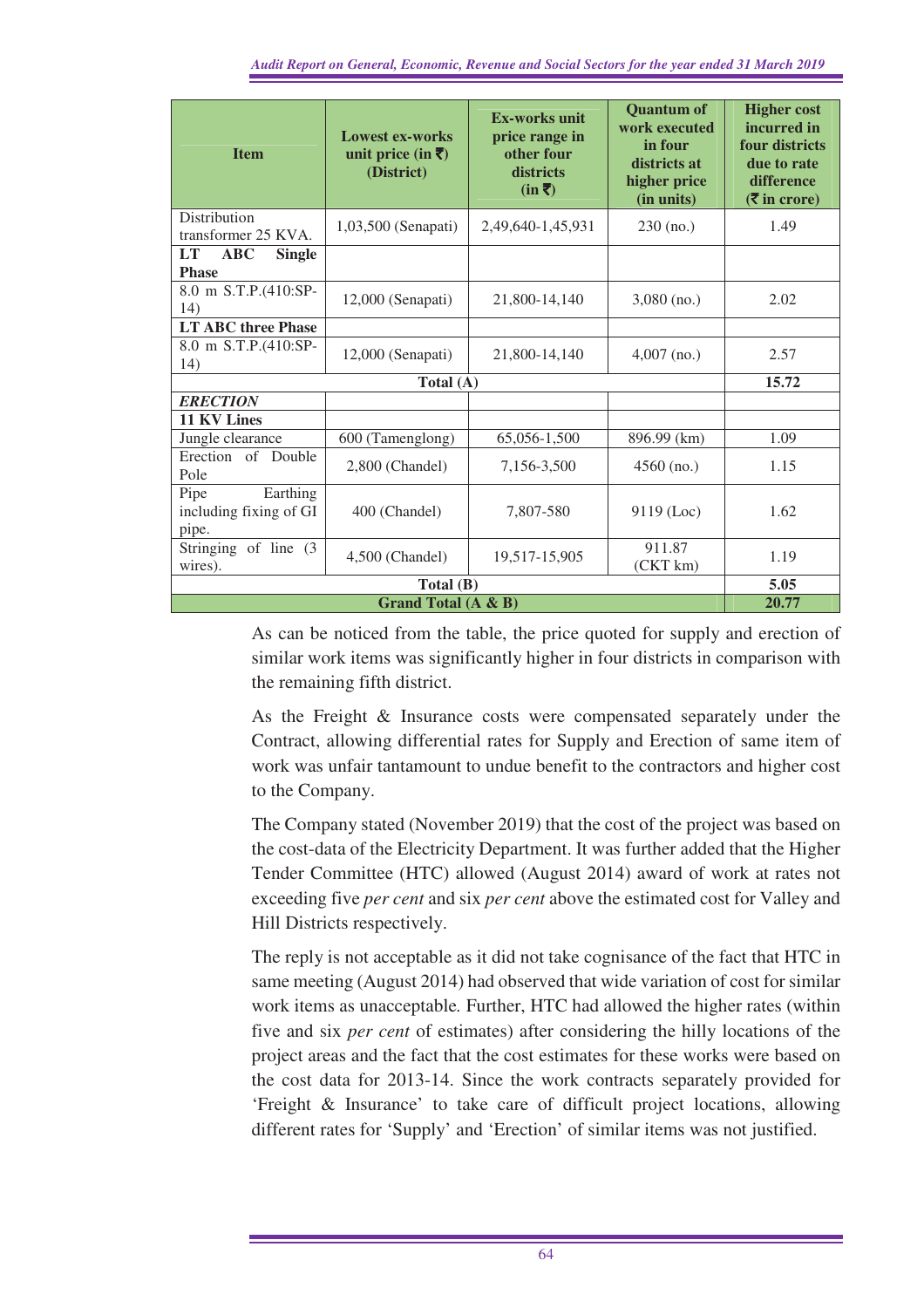## **Other findings**

#### **3.2.25** *Non-provisioning of Capacitor Banks for augmentation work*

One of the factors having direct bearing on energy losses in the distribution system is Power Factor<sup>69</sup> (PF) efficiency. Capacitor Banks improve power factor by regulating the current flow and voltage regulation. In the event of voltage falling below normal, the situation can be set right by providing sufficient capacity of Capacitor Banks to the system as it improves the voltage profile and reduces dissipation of energy to a great extent thereby saving energy loss.

The Company awarded (August 2014) the work of augmentation of four substations<sup>70</sup> and construction of one new substation in Churachandpur under the Scheme. As per the conditions<sup>71</sup> attached to the bidding document, the work of augmentation or construction of new 33/11 kV substations required installation of Capacitor Banks (capacity: 600 kVA) for 3.15 mVA transformers. Audit noticed that contrary to the above requirements, the Company did not provide for installation of the Capacitor Banks in the above work order for reasons not on record. Consequently, all the substations (augmented and new) were commissioned without provision of Capacitor Banks in the substation system.

Thus, in absence of the Capacitor Banks of prescribed capacity in the substation system, the Scheme objective to minimise the distribution losses was defeated.

The Company stated (November 2019) that Capacitor Banks was not needed as inductive load such as electric motors for industrial purposes were absent.

The reply is not tenable as the Scheme DPRs were prepared based on the projections of future growth and these equipment are standard part of any substation apparatus across the Country. Further, there are number of commercial small cottage industries in the State operating with induction motors, which necessitate installation of Capacitor Bank in the substations.

#### **3.2.26** *Failure to limit the works cost within the MoP norms*

As per MoP's OM (September 2013) for preparation of Scheme DPRs (DPR Guidelines), the GoI capital subsidy for providing electricity connection along with LED bulbs was to be limited to  $\bar{\mathfrak{g}}$  3,000 per connection.

Audit observed that while issuing work order for Senapati district, the Company allowed per connection cost of  $\bar{\tau}$  4,615.29<sup>72</sup> to the Contractor (M/s. Techno

<sup>69</sup> Power factor (PF) is an expression of energy efficiency. PF represents the ratio of true power used in a circuit to the apparent power delivered to the circuit and is usually expressed as a percentage. The lower the percentage, the less efficient power usage is.

<sup>&</sup>lt;sup>70</sup> Two in Bishnupur and One each in Chandel and Tamenglong.

<sup>71</sup> General Information & Scope of works (Vol.-I, Section VIII) forms part of bidding document.

<sup>&</sup>lt;sup>72</sup> Supply:  $\bar{\zeta}$  3,750 ( $\bar{\zeta}$  1.81 crore  $\div$  4,826 BPL hhs), Freight & Insurance:  $\bar{\zeta}$  220.29, Erection: ₹ 645.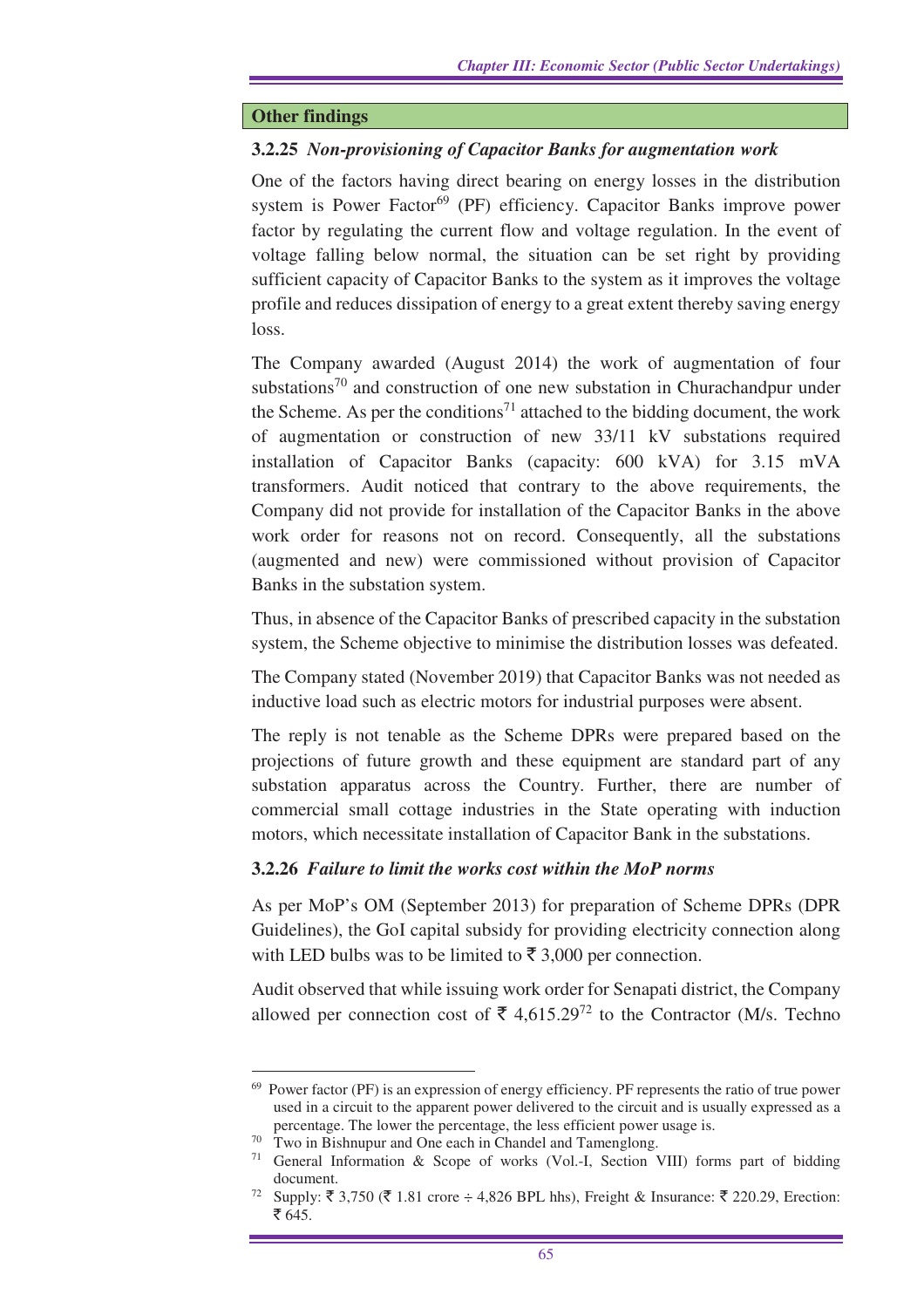Power Limited) for providing free connections to 4,826 BPL households, which was higher than the threshold limit ( $\bar{\mathfrak{F}}$  3,000) fixed by MoP.

Thus, the Company incurred excess expenditure of  $\overline{5}$  77.95 lakh<sup>73</sup> against 4,826 BPL households due to allowing higher rate to Contractor than prescribed norms.

The Company stated (November 2019) that though the cost for this item was above the prescribed limits, the overall cost was within the sanctioned cost. The reply is not tenable as allowing subsidy beyond the prescribed norms was irregular being in violation of Scheme guidelines.

## **3.2.27** *Extra expenditure due to excess provision of Steel Tubular Poles*

REC guidelines stipulated preparation of DPRs based on the actual field surveys and updated cost schedules to avoid subsequent revisions in the project costs. As per LOA and Cost Data, there was a requirement of 12 Steel Tubular poles (STP) of nine meter length for each kilometer of 11 kV line in hill areas. As per work completion report of ten villages under Chandel district, however, the number of poles installed was much higher than the prescribed norms (12 poles per kilometer) as shown at table below.

| SI.          |                                         |                        | 11kV                     | No. of poles     |                 | <b>Excess</b>    |
|--------------|-----------------------------------------|------------------------|--------------------------|------------------|-----------------|------------------|
| No.          | <b>Name of Village</b>                  | <b>Habitation Name</b> | line<br>Km               | <b>Installed</b> | <b>Required</b> | poles<br>erected |
| 1            | S. M. Lhangjol.                         | S. M. Lhangjol.        | 7.2                      | 103              | 86              | 17               |
| 2            | Sehao                                   | Sehao                  | 6.6                      | 104              | 79              | 25               |
| 3            | AibolJoupi                              | AibolJoupi             | 7.6                      | 107              | 91              | 16               |
| 4            | Maojang                                 | Maojang                | 15.9                     | 212              | 191             | 21               |
| 5            | Semol                                   | Semol                  | 4.1                      | 80               | 49              | 31               |
| 6            | Berumullambung                          | Berumullambung         | 3                        | 53               | 36              | 17               |
| 7            | Ravalon                                 | Ravalon                |                          | 19               | 12              | 7                |
| 8            | Beleijang                               | Beleijang              | 6.2                      | 93               | 74              | 19               |
| 9            | T. Khonomjang                           | T. Khonomjang          | 16.9                     | 242              | 202             | 40               |
| 10           | 5 Km kV line (from molpibung to Tuidam) |                        | $\overline{\mathcal{L}}$ | 93               | 60              | 33               |
| <b>Total</b> |                                         |                        | 73.5                     | 1106             | 880             | 226              |

**Table No. 3.2.7 Poles installed in excess of norms**

*Source: Records of the Company.*

From the table above it can be noticed that the Contractor had installed total 226 poles in excess of the norms. Installation of excess numbers of poles was a compromise with the economy measures to be observed in implementation of the Scheme works involving an extra expenditure of  $\bar{\epsilon}$  55.42 lakh<sup>74</sup>.

The Company stated (November 2019) that the standard 12 poles per km could not be followed due to varied terrains.

 $\overline{a}$  $73 \quad \xi$  4,615.29-  $\xi$  3,000=  $\xi$  1,615.29 x 4,826 BPL beneficiaries.

<sup>&</sup>lt;sup>74</sup> Total cost of STPs ( $\overline{\xi}$  5.24 crore) as per work order ÷ Total no. of STPs (2,137) x excess STPs installed (226).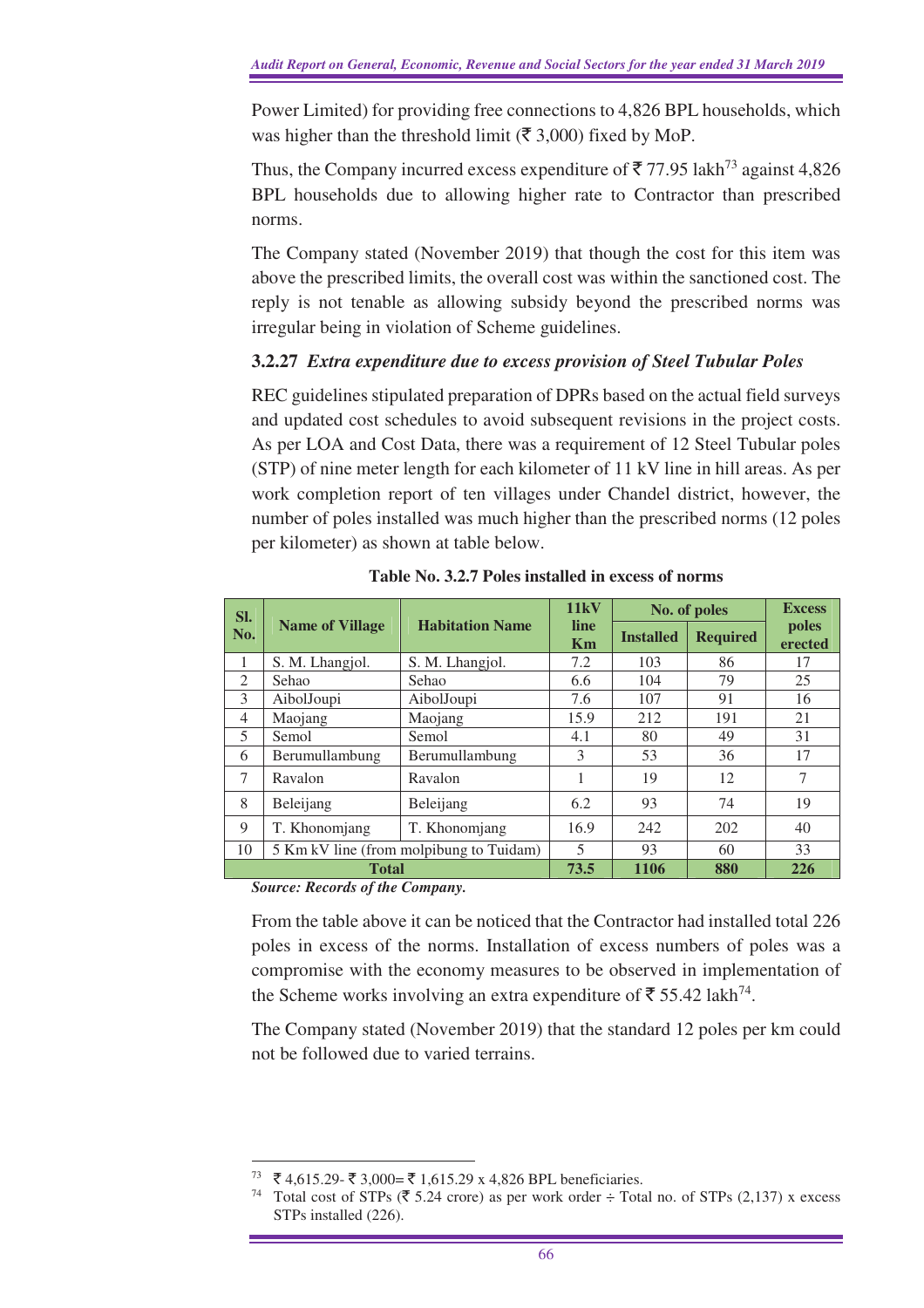The reply is not acceptable as the prescribed norms of 12 poles per kilometre pertained to 'hilly areas' and the Company should have obtained prior approval of the competent authority before deviating to these norms.

## *3.2.28 Downward revision of CPG after issue of work orders*

As per the General Conditions of Contract<sup>75</sup>, the Contractor was required to submit Contract Performance Guarantee (CPG) equivalent to 15 *per cent* of the Contract Price with 90 days validity beyond the Defect Liability Period. The Contractor was also required to renew the CPG from time to time till 90 days beyond the actual Defect Liability Period as may be required under the Contract.

The Company issued (14 August 2014) work orders for Scheme works in six districts in favour of five contractors with stipulations (clause 9.1 of the work order) to submit the Bank Guarantee as per the standard terms prescribed by REC. Audit observed that the Higher Tender Committee (HTC) during its meeting (January 2015), while deliberating on timely completion of the projects and release of REC funding (first instalment) pending for want of execution of works contracts, decided to revise the CPG from 15 *per cent* to 7.5 *per cent* of the contract price. The HTC's decision (January 2015) to alter the contract terms in favour of the Contractors after award of work (August 2014) was irregular and unjustified.

The downward revision of CPG rates resulted in the Contractors submitting CPGs valuing  $\bar{\tau}$  13.97 crore against the stipulated amount of  $\bar{\tau}$  27.94 crore leaving a shortfall of  $\bar{\bar{\xi}}$  13.97 crore. Thus, due to downward revision in CPG amount, the Company was exposed against the risk of possible losses on account of under performance of the Contractors.

The Company stated (December 2019) that the CPG rates were fixed on the recommendation of the HTC, which consisted of representatives from GoM.

The reply is not acceptable as downward revision of CPG by HTC after issue of the work orders was not only irregular being against the financial interests of the Company but also an avoidable risk for timely completion of works by the Contractors.

## *3.2.29 Non adherence to MoP directions regarding energy conservation*

In a move to encourage energy efficient practices, the Ministry of Power (MoP) issued (September 2013) a Memorandum with stipulation to provide LED bulbs to each BPL beneficiary while providing free electricity connection under the Scheme. GoI also launched (January 2015) Domestic Efficient Lighting Program (DELP) to replace all the incandescent bulbs with LED bulbs in India to reduce the load requirements and greenhouse gases.

Issued by REC (volume-1, Section-IV, Clause 9.3.3).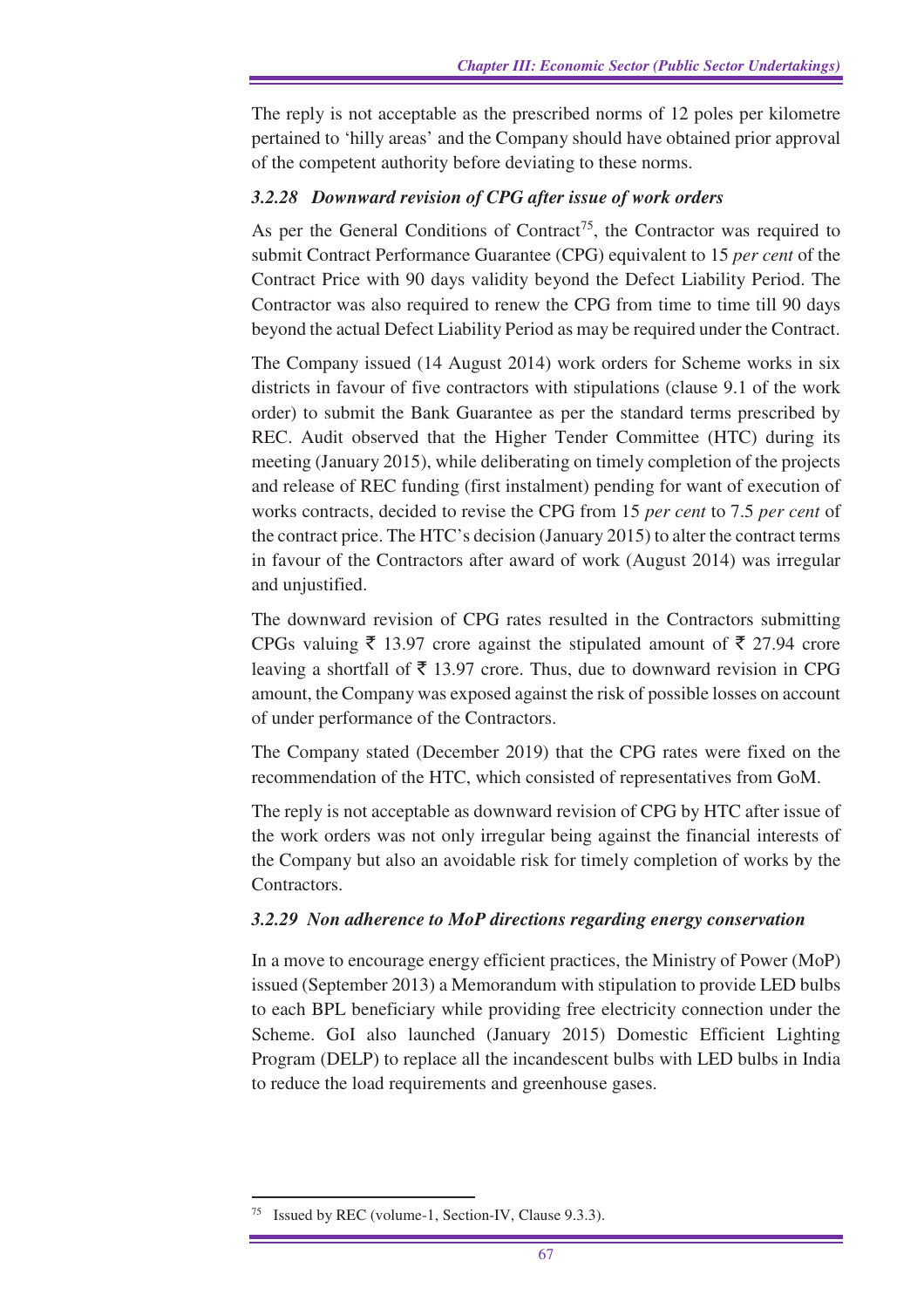As per the conditions<sup>76</sup> attached to the bidding document, each BPL household was to be provided with free LED bulbs of upto 9 watts. Audit observed while issuing the work orders, the Head Office of the Company replaced this specification with 60 watt incandescent bulbs. Accordingly, 22,370 BPL hhs covered under the Scheme so far (November 2019) were provided with 60 watt incandescent bulbs instead of 9 watt LED bulbs.

Thus, changing the specification of work for reasons not recorded not only defeated DELP initiative towards energy conservation but also caused additional power consumption of 3.23<sup>77</sup> Mega Watts per year.

The Company accepted (December 2019) the observation and stated that REC approved the DPR without the provisions of LED. It was further added that after introduction (May 2015) of UJALA Scheme, incandescent bulbs were replaced by LED bulbs and 2.75 lakh LED bulb had been issued to consumers so far.

The fact, however, remained that deviation in the specification of bulbs at work order stage was against the GoI policy to encourage energy efficient practices.

## **3.2.30 Project Execution**

 $\overline{a}$ 

After award of works, execution of Scheme projects in an efficient and timely manner is of utmost importance to achieve the intended objectives of the Scheme. The observations relating to project execution have been discussed in the succeeding text.

## **3.2.31 Payments released without verification of works executed**

The Company released payments to contractors as per village list prepared at the time of processing their claims against the works executed. Bills are not prepared for individual villages rather several cluster of villages are grouped while processing and approving the bills of the Contractors. The Company, being the project implementing agency was supposed to apply due diligence while releasing payments to the Contractors against execution of Scheme works. Accordingly, before releasing payment, the Company was required to satisfy itself about the quality and quantum of works executed from the primary records on project works maintained at division level (*viz.* Measurement Book, Stock Register, Indent Register, *etc*.) and also by conducting field visit of each village where the Scheme works had been executed. As discussed under previous paragraph, the Divisions of the Company had not been maintaining proper records to verify the project works executed by the Contractors. Further, there was no system in place to conduct field visit of villages for verification of works executed by Contractors before releasing the payment.

As mentioned earlier, Audit selected ten villages from each of the four sampled districts (total 40 villages) for joint physical verification (JPV) of Scheme works and five beneficiaries from each selected village (total 50 beneficiaries from

<sup>76</sup> General Information and Scope of works (clause 11.16 of Volume-I, Section VII) issued by REC for Scheme works, which form part of the Biding Document.

<sup>77</sup> (0.06 - 0.009) x 8 hours x 30 days x 22,000 new BPL consumers = 0.28 MW x 12 months.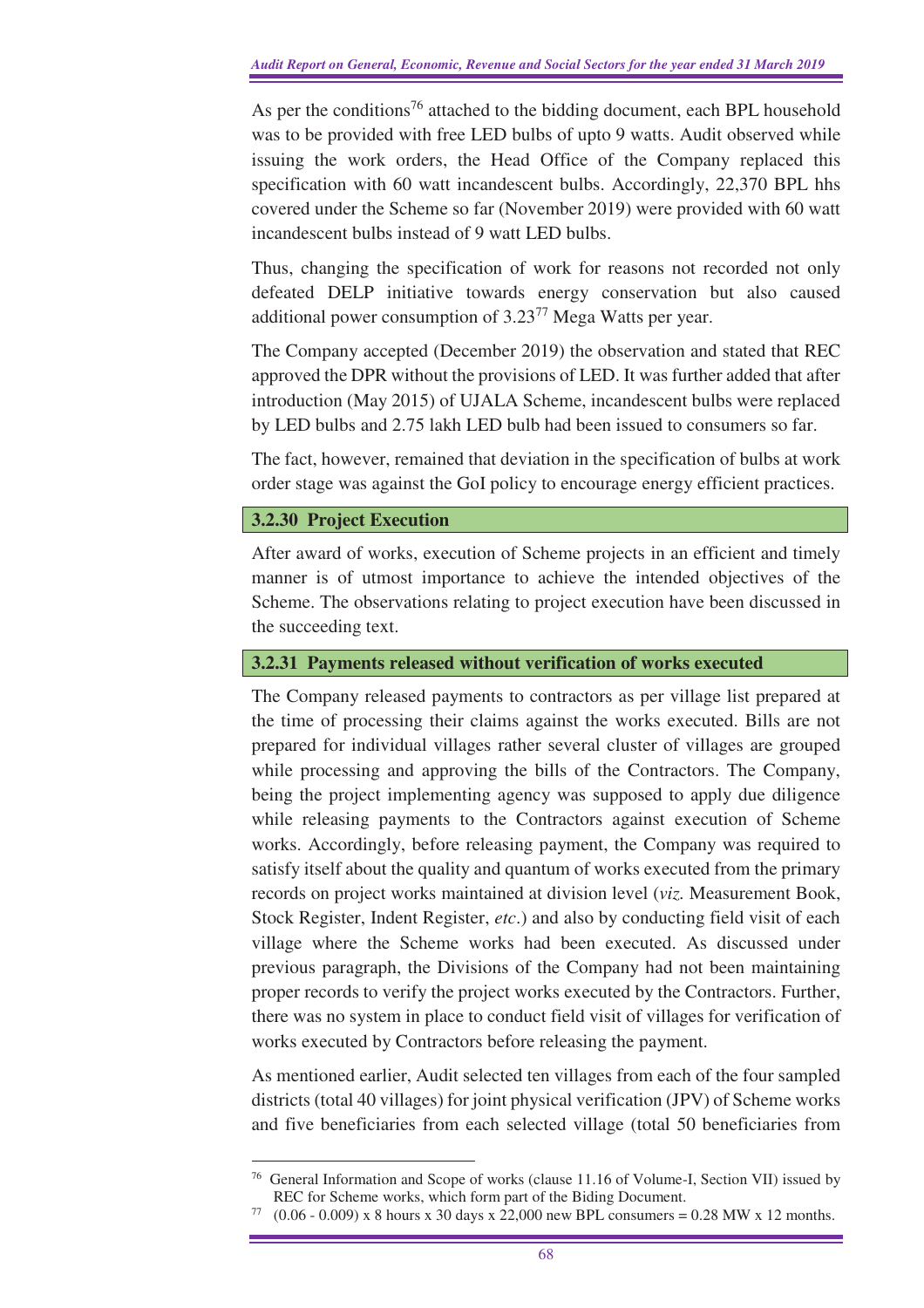each district) for beneficiary survey. The results of JPV and beneficiary survey carried out by Audit (July to October 2019) with the representatives of the Company/GoM had brought out instances of short execution of works as discussed in the succeeding paragraphs.

## **Joint Physical Verification and Beneficiary Survey**

## *3.2.31.1**Excess claims of beneficiary households and uninstalled meters*

During joint physical verification (JPV) and beneficiary survey (24 October 2019) of two villages (Maite and Tuiliphai) in Churachandpur District following was noticed.

- Total 7 and 3 BPL hhs were found in existence in Maite and Tuiliphai villages as against the claimed electrification of 20 and 35 BPL hhs in two villages as per the work completion reports respectively;
- Though the Contractor had brought (February 2017) meters for installation in Tuiliphai village, all the meters were found lying in a house uninstalled (October 2019). As such, the division concerned could not raise bills/collect revenue after providing these connections (February 2017); and
- None of the BPL households in two villages was provided with the earthing apparatus compromising with their safety and security.

Despite above shortcomings, the Company released payments to Contractors in both the cases.

The Company stated (November 2019) that the household numbers were reduced as the practice of migration was common in hill districts. As regards non-provisioning of earthing apparatus, Company stated that instructions had been issued to the Contractor to complete the rectification work.

The reply is not acceptable as during JPV of two villages, neither any villager mentioned about any such migration nor any traces of empty/abandoned houses were noticed.

## *3.2.31.2 False certification of work*

For Chandel, Senapati and Kangpokpi Electrical Divisions, Company paid  $\bar{\xi}$  1.45 crore<sup>78</sup> to the Contractors towards supply of four sub-items of Scheme works namely, 'earthing set complete with G.I. wire for HT & LT line and hot dip galvanised anti climbing device complete'.

During JPV of sampled villages<sup>79</sup>, Audit noticed that none of the poles (11 KV) and LT line) erected in the sampled villages were provided with 'earthing and anti-climbing' devices, which pointed towards a larger picture of deficient execution of Scheme works under various districts. Audit further observed that

Chandel -  $\bar{\mathfrak{g}}$  92.42 lakh and Kangpokpi and Senapati -  $\bar{\mathfrak{g}}$  52.16 lakh.

<sup>10</sup> villages each from Chandel and Senapati districts.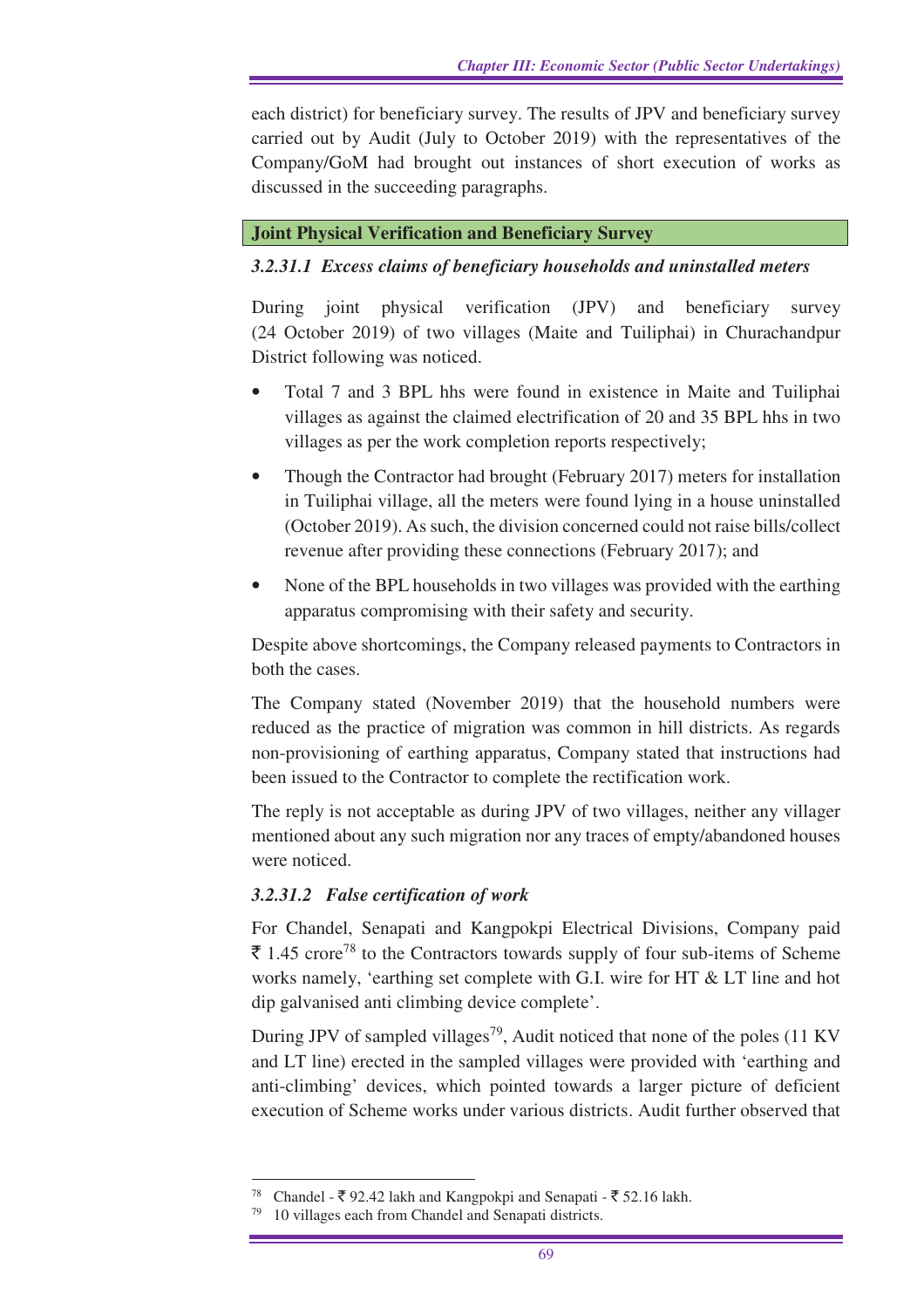$DGM$  of respective Divisions<sup>80</sup> had certified the work completion without recording the measurements of the actual work in Measurement Books, thereby compromising on the safety of the electrical apparatus/systems.

The Company accepted the audit observation and stated (November 2019) that instruction had been issued to the Contractors to install the missing items.

*Recommendation: The Company should fix responsibility for incorrect certification of Scheme work and recover the payments made towards unexecuted portion of work from the Contractors concerned.* 

## *3.2.31.3 Incorrect completion reports*

Audit noticed several deficiencies in the work completion reports submitted by the Company to REC as discussed below.

- i. In Chandel district, the Company certified electrification of three villages (*i.e.* Sejang Theoset, Tuipi Mate and Yangoulen) under the present Scheme. Audit however, noticed that while the Company had not taken up the electrification of one village (Sejang Theoset), another village (Tuipi Mate) was shown already electrified under earlier schemes. In case of third village (Yangoulen), the Company had created only the infrastructure without charging the lines (June 2019). Thus, the claim of the Company under work completion reports regarding electrification of these villages under the Scheme was incorrect.
- ii. In Senapati district, Company certified (June 2019) completion of electrification work in Mongjang village. During JPV (July 2019), the work of electrification in Mongjang village was found to be incomplete.
- iii. In Churchandpur district, the Company declared (January 2018) the Rovakot village<sup>81</sup> to be electrified, which included electrification of total 120 BPL hhs under the village. During JPV (August 2019), however, only 72 BPL hhs were found existent in the entire village. Moreover, no BPL hh connections or other infrastructures were seen to have been created in the village as evident from the following photographs.

 $\overline{a}$ <sup>80</sup> Prior to its bifurcation (2016) under Senapati and Kangpokpi districts, Kangpokpi Electric Division was under the jurisdiction of Senapati district.

As per original DPR, the village was electrified under earlier scheme (RGGVY) and was again included in the present Scheme (DDUGJY).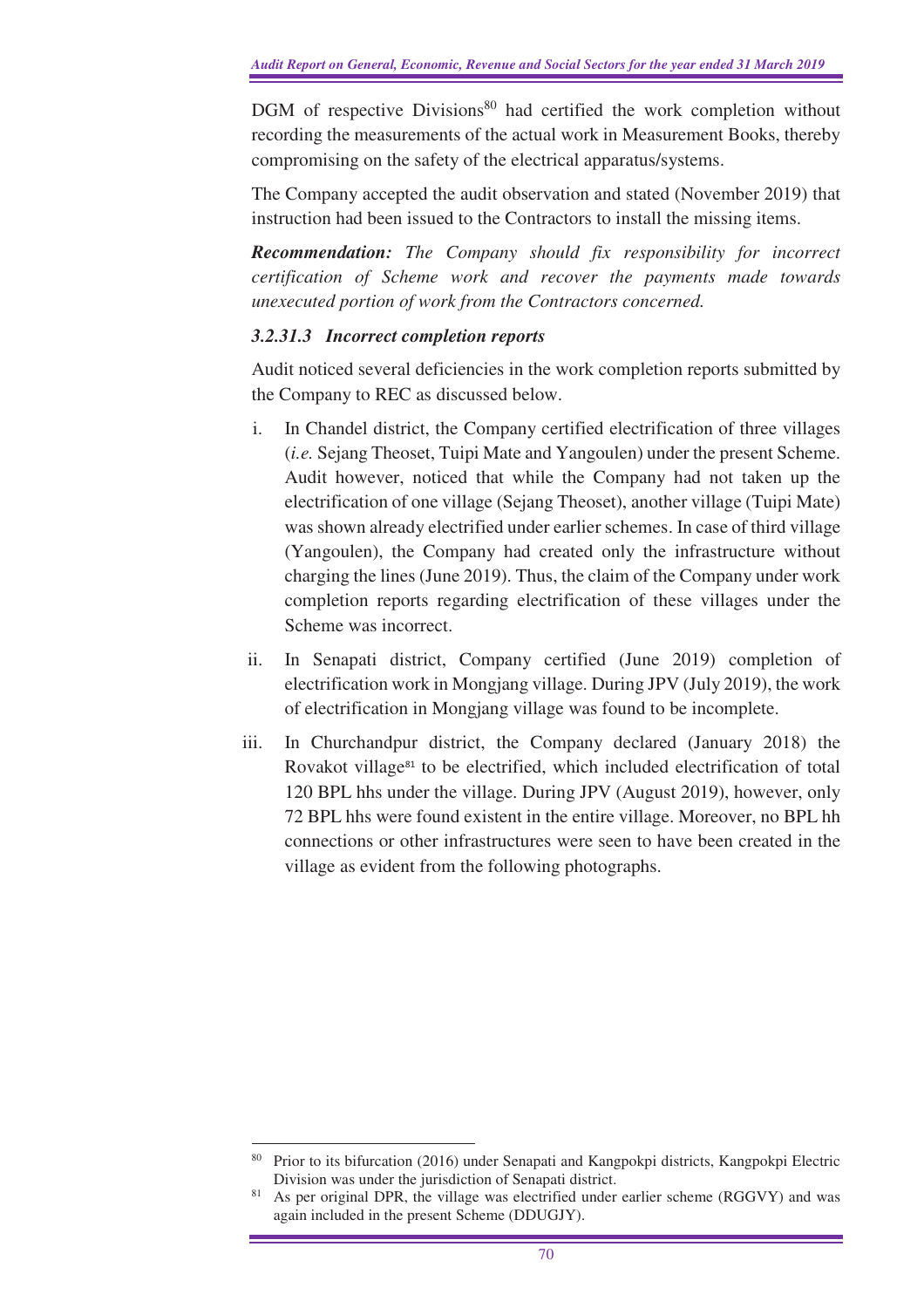

**Photograph No. 3.2.1 Photographs showing incomplete certified as completed** 

*Incomplete works certified as completed at Rovakot Village, Churachandpur District.* 

The deficiencies in completion of scheme works as brought out above raised doubt on reliability and authenticity of the 'work completion reports' submitted by the Company for various districts. The Company should ensure that the incomplete works pointed out above are actually completed on priority and not abandoned midway. Further, as the final bills of the Contractor were pending to be settled (September 2019), the Company should ensure release of further payments based on actual completion of Scheme works in each village.

The Company accepted (November 2019) that two villages under Chandel district (Sejang Theoset and Tuipi Mate) were dropped from the present Scheme due to inaccessibility or coverage under earlier schemes while the third village (Yangoulen) was still pending to be energised. The Company further stated that remaining two villages in Senapati and Churachandpur districts had been electrified (November 2019) after the JPV conducted by Audit.

## *3.2.31.4 Non-execution of earthing connection works (Chandel district)*

The Company awarded the work for electrification of 4,250 BPL households in 73 un-electrified villages under Chandel district to the Contractor (M/s T & T Projects Limited). The work was stated to be completed in 70 out of 73 villages (August 2019). The BPL household connection apparatus included three sub-components. The Contractor had claimed to have supplied the required material at a cost of  $\bar{\tau}$  39.82 lakh as shown in table below.

|                |                                                                                             |                 |               |       | $($ ₹in lakh $)$ |
|----------------|---------------------------------------------------------------------------------------------|-----------------|---------------|-------|------------------|
| SI.            | <b>Particulars</b>                                                                          |                 | <b>Cost</b>   |       |                  |
| N <sub>0</sub> |                                                                                             | <b>Quantity</b> | <b>Supply</b> | F & I | <b>Total</b>     |
| 1              | Earthing pipe 25 mm diameter, one end<br>flattened with hole with nut $&$ bolt –<br>one No. | $4,469$ (Nos)   | 17.88         | 0.67  | 18.55            |
| 2              | G.I. wire 8 SWG-3kg                                                                         | $13,407$ (kg)   | 14.08         | 0.27  | 14.35            |
| 3              | Screw, Salt (3.5 kg), Charcoal (5kg),<br>etc.                                               | $4,469$ (Nos)   | 6.70          | 0.22  | 6.92             |
|                | <b>Total</b>                                                                                | 38.66           | 1.16          | 39.82 |                  |

#### **Table No. 3.2.8 Material claimed to have been supplied**

*Source: Records of the Company.*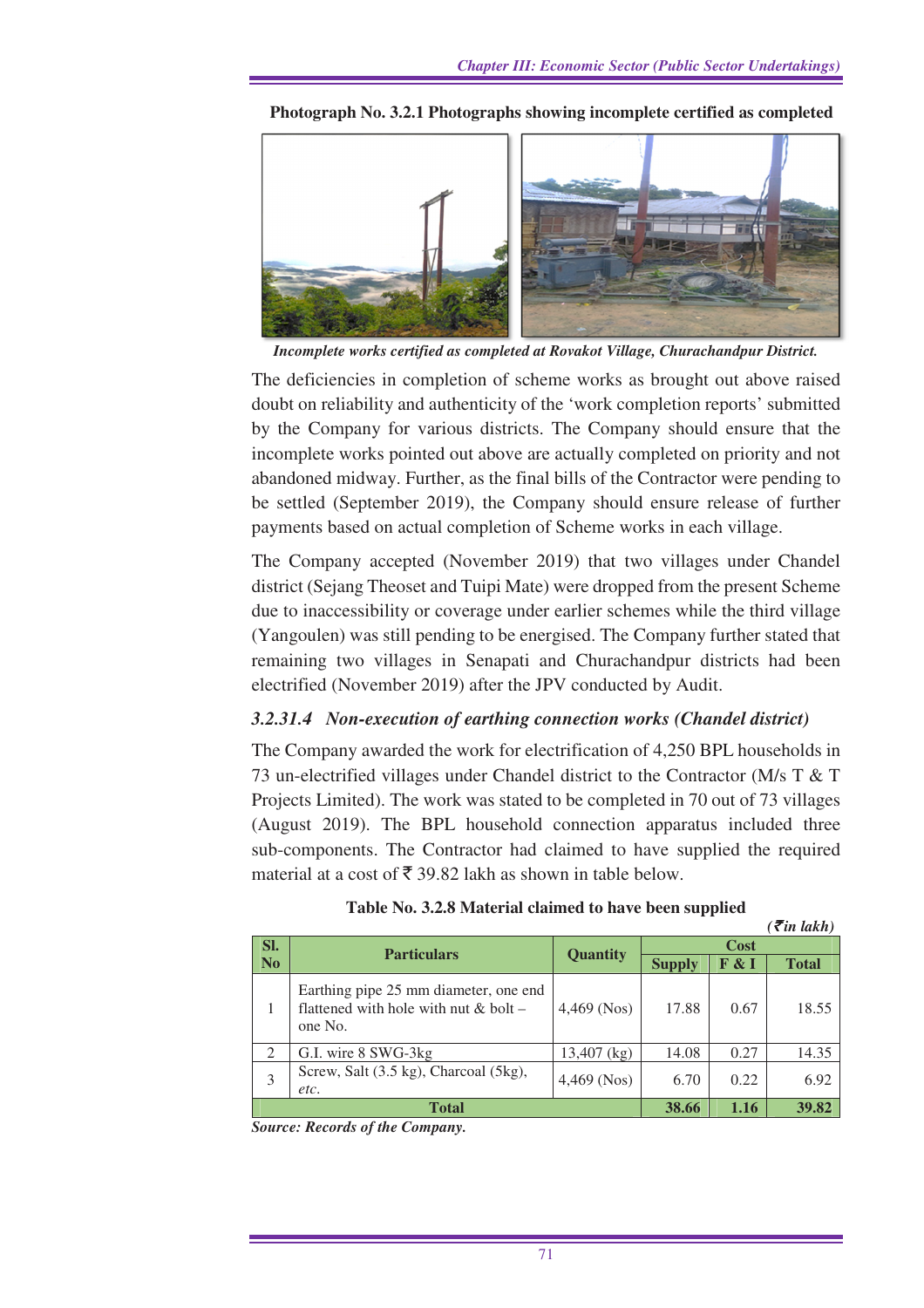During the JPV and beneficiary survey of 50 BPL households<sup>82</sup>, Audit noticed that earthing connection was not installed in any of the households surveyed. Huge quantities of earthing pipe (serial no. 1 above) were found lying at Division's store. Further, the materials stated to have been supplied for subitems 2 & 3 above were not even found in the Division's store. The excise invoice, transporter invoice and packaging lists duly stamped by the State Taxation Check Post to confirm the purchase and supply of material were also not found on record. Stock Register with complete entries on movement of materials to confirm receipt and issue of material was also not available. Similarly, the Indent Register and Measurement Book were not maintained by the Division. As such, the actual quantities of BPL kits supplied and utilised for execution of the above works was doubtful.

Thus, non-installation of earthing connection in the 50 sampled BPL households and absence of vital records to support the claims regarding supply and installation of materials raised doubts on actual execution of above works in the entire district involving financial implications of  $\bar{\tau}$  39.82 lakh.

The Company accepted the audit observation and stated (December 2019) that instructions have been issued to the Contractor to take up rectification work for all BPL households.

*The Company needs to fix responsibility for false certification of work completion to discourage similar lapses in future.* 

## *3.2.31.5 Deficiencies observed regarding installation of meters*

During the course of beneficiary survey (July to October 2019), following further discrepancies in the execution of Scheme were noticed.

• In **Bishnupur district**, all the 50 beneficiaries surveyed were found already electrified under earlier schemes and also installed with pre-paid meters departmentally and not under the present Scheme. Further, 784 meters (valuing  $\bar{\tau}$  8.98 lakh) out of total 796 meters supplied for installation under the Scheme, were lying intact in the stores at Company's DGM Office premises. The work completion report submitted by the Division concerned had no mention about these uninstalled meters. The Third Party Inspection Agency (TPIA) Stage-II reports also failed to point out this aspect, which raised doubt on actual inspection of the villages/habitations.

<sup>&</sup>lt;sup>82</sup> 5 BPL households from each of the 10 sampled villages in the District.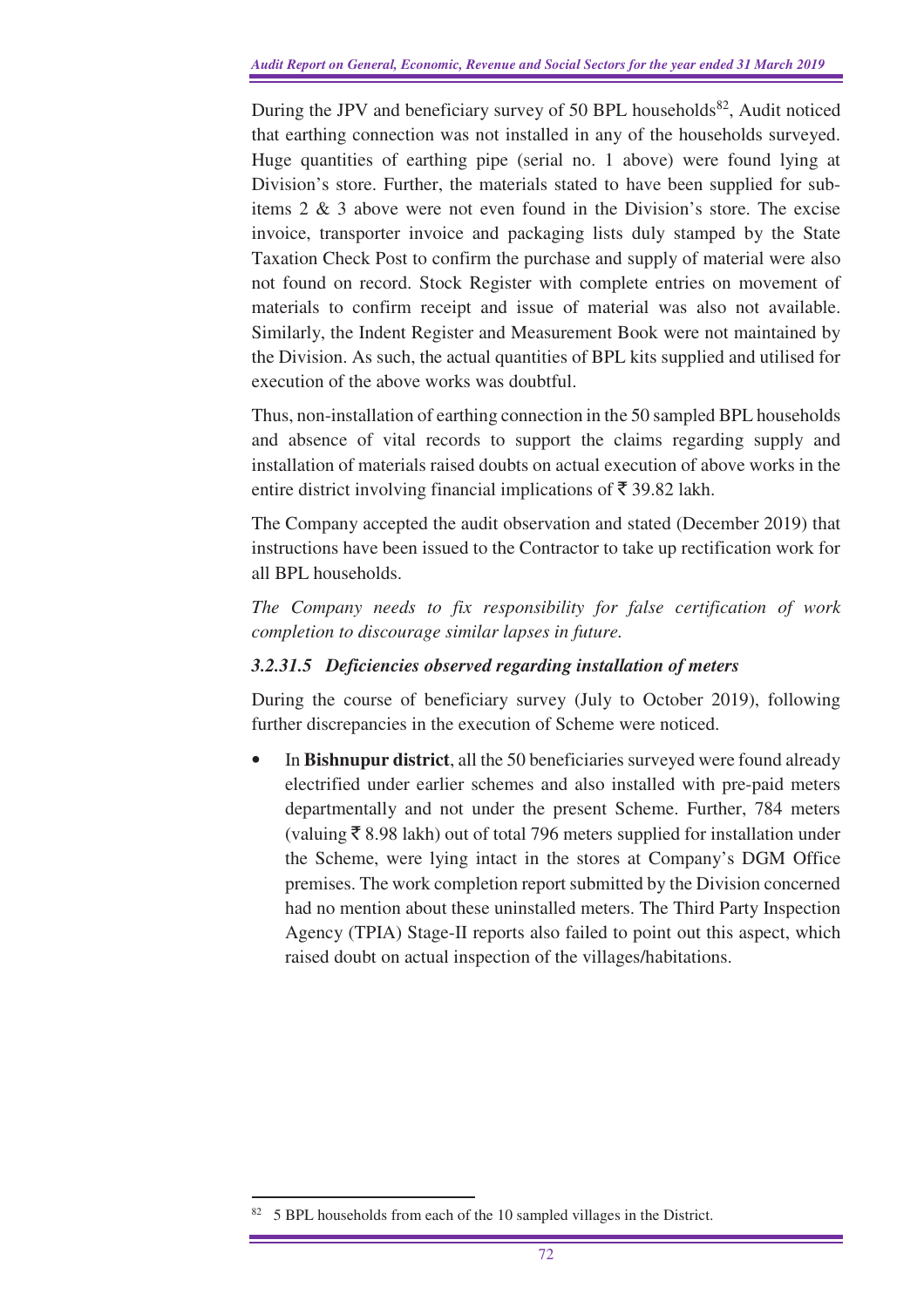• In **Chandel district**, Audit noticed that in one village, Company had installed more than one meter in all 14 connected households, which raised doubt regarding execution of electrification works earlier in the district under previous schemes. The presence of such practice in other villages could not be ruled out.



In reply (November 2019), Company placed blame on the linemen for not removing the defective meter after its replacement by new meter. The reply is not acceptable as during field verification, Audit found both the installed meters functional and connected to the main line.

As per the Letter of Award (LOA), several accessories $83$  were part of the complete set for domestic electrical connection apparatus for providing connections to the BPL hhs. During beneficiary survey, however, Audit found that in all the 50 surveyed hhs in **Bishnupur district**, accessories, which were part of BPL kits (such as PVC cable, Tumbler switch, Pendent holder, bulbs and Ceiling rose) costing  $\bar{\xi}$  4.49 lakh were not installed. The Division concerned failed to point out such deficiencies and allowed the Contractor to claim erection cost for these items by incorrectly certifying these works as completed.

The Company accepted (November 2019) the observation and assured that rectification would be carried out.

• During the beneficiary survey of one village (D. Phaipijang) under Kangpokpi Electrical Division (earlier under **Senapati District**) it was revealed that the Contractor had collected  $\bar{\xi}$  500 from each of the 63 BPL hhs in the village contrary to the Scheme stipulations regarding providing electricity connection to BPL hhs free of cost.

The Company during the exit conference (November 2019) assured that showcause notice would be issued to the Contractor concerned.

The reply was indicative of ineffective monitoring at Division level, on the activities of the Contractor.

## **3.2.32 Short execution in completed works**

 $\overline{a}$ 

During the cross examination of the projects claimed to have been executed with the 'work completion reports', Audit noticed cases of short execution of scheme works as discussed below.

<sup>&</sup>lt;sup>83</sup> PVC Cables, Tumbler switch, Pendant holder, bulbs and ceiling rose.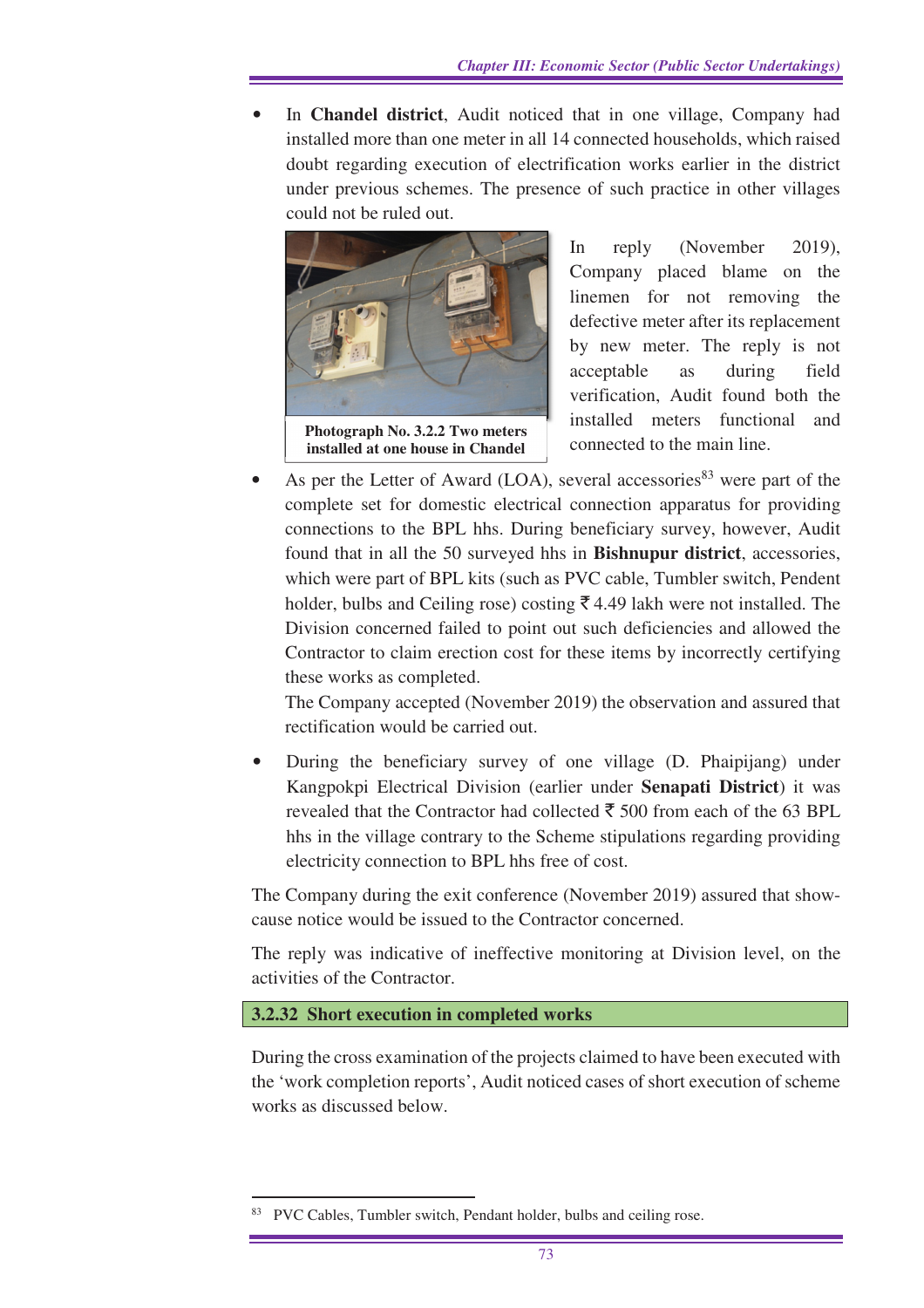## *Short coverage of BPL hhs than envisaged*

## *Chandel District*

As per the original DPR for Chandel District, total 401 villages and 4,250 number of BPL households were to be covered under the Scheme. The scope of work awarded for the district included providing connection to 4,250 BPL households (including supply of material) at a cost of  $\bar{\mathfrak{F}}$  1.20 crore<sup>84</sup>.

The Contractor (M/s T&T Projects Limited) claimed to have supplied all the required materials and equipment and the Company released full payment<sup>85</sup> to the Contractor against the said works. Audit observed that as per the work completion report (August 2019), the Company provided free electricity connections to total 1,574 number of BPL households in 72 villages and thus short provided connections to 2,676 BPL households than envisaged in original DPR (4,250 BPL beneficiaries in 401 villages). The Company made excess payments to the extent of  $\bar{\xi}$  0.76 crore against short executed works in respect of 2,676 BPL households resulting in undue benefit to the Contractor.

The results of JPV under Chandel Electrical Division also substantiated the above facts. During the JPV, Audit noticed that 1,150 Nos. of energy meters and other BPL kits (except G.I. wire and Screw, Salt, Charcoal) were lying in the store of the Division, as also evident from the following photographs.

## **Photograph No. 3.2.3 Energy metres and BPL Kits in store**



*Material at store, Chandel Division*

The Company stated (November 2019) that although the Scheme was executed in 72, the number of BPL hh covered under the Scheme equalled with that as per original DPR in 401 villages. The Company also assured that the liabilities against installed BPL meters and other items would only be considered.

The reply is not acceptable as it is not supported with the recorded facts as per the work completion report, which shows electrification of only 1,574 BPL beneficiaries in 72 villages.

## *Churchandpur District*

As per the original DPR for Churchandpur district, the Company was required to electrify total 8,176 number of BPL households in 518 villages, which was later revised to 142 villages with the same number of BPL households. The

 $\overline{a}$  $84$  Supply- ₹ 1.13 crore + F&I- ₹ 0.05 crore + Erection- ₹ 0.02 crore.

Excepting  $\bar{\xi}$  0.16 crore, which was pending due to non-submission of bill by the Contractor.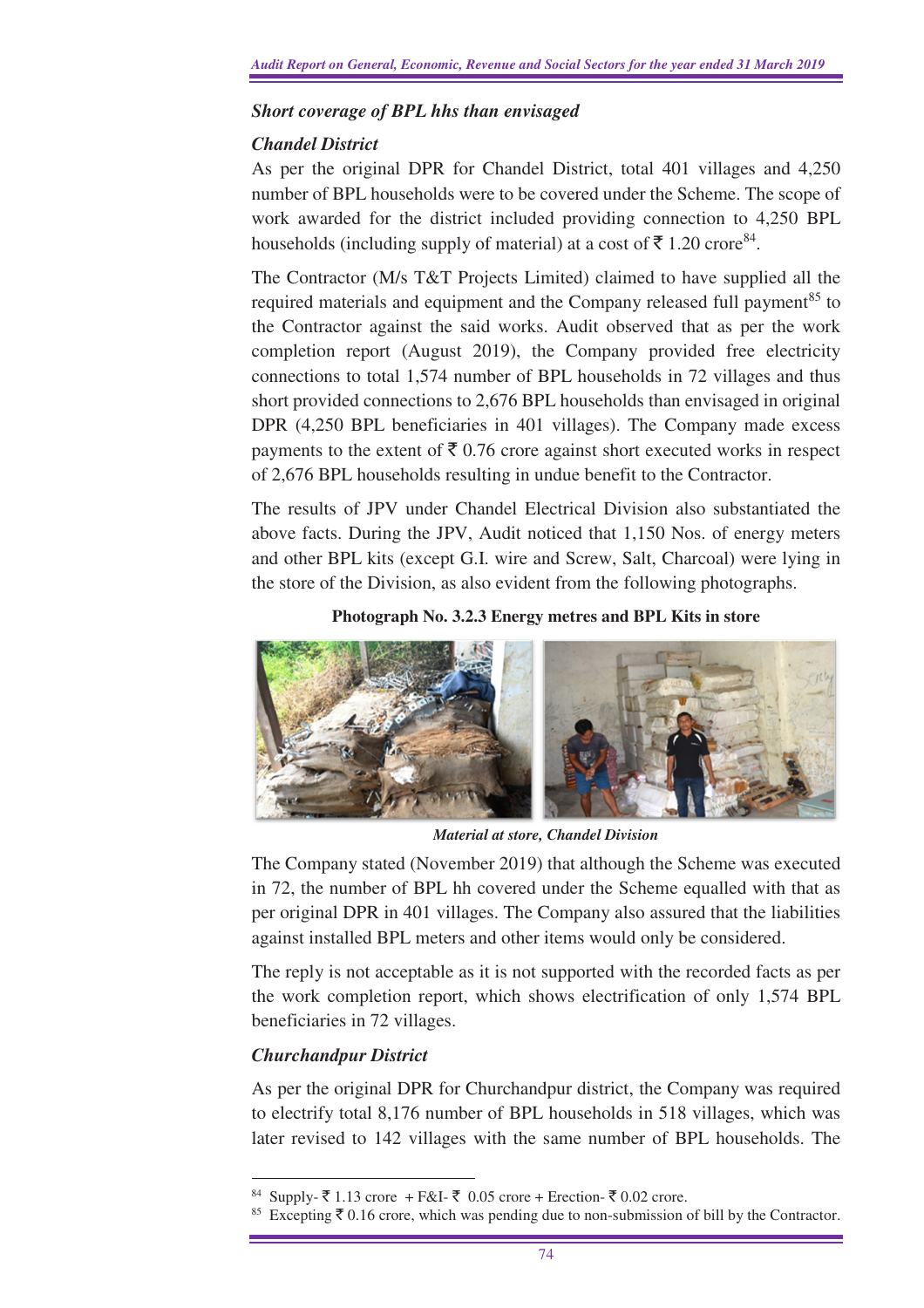Company carried out the revisions in the approved DPRs without the prior approval of the competent authority. The Contractor had stated to have supplied (August 2019) the entire material and equipment for providing electricity connection to 8,176 BPL households in 142 villages as per the revised DPR.

Audit observed that as per the work completion reports, the Company electrified only 5,832 number of BPL households against the 8,176 BPL households envisaged under revised DPR thereby registering short coverage of 2,344 BPL hhs (29 *per cent*) involving financial implications of  $\bar{c}$  61.53 lakh<sup>86</sup>. Neither any reasons for this shortfall nor any approval of higher authorities for reduction in the coverage was found on record.

The Company assured (November 2019) that commensurate value of shortfall in coverage of BPL hhs would be recovered from Contractor's bills.

## **3.2.33 Non-maintenance of records**

## *Non maintenance of proper records on movement of project materials*

The terms of the Letter of Award – Supply (LOA) (para 20.0 and 21.0) stipulated that, all material and equipment supplied by the turnkey contractor (Contractor) shall be stored with the DGM office complex of respective district or any other suitable place as directed by the Company. The equipment/material (if any) stored in Company's godown shall be issued on a written requisition from the engineer-in-charge of the Contractor.

Rule 208 (1) of GFR 2017 states that while receiving goods and materials from a supplier, the officer–in-charge of the Stores should refer to the relevant contract terms and follow the prescribed procedure for receiving the materials. All materials shall be counted, measured or weighed and subjected to visual inspection at the time of receipt to ensure that the quantities are correct, quality is as per the specifications and there is no damage or deficiency in the materials.

Audit found that contrary to the LOA conditions and the Rules *ibid,* none of the Divisions of the Company implementing the Scheme had maintained stock registers to record movement of stores/materials*.* Further, the Measurement Books (MBs) maintained to record the details of material procured and supplied, had no mention regarding measurement of the quantity of items received as per transport consignment progressively. Similarly, the Divisions had not maintained the MBs progressively for erection work carried out in each village/habitation. Instead, the Divisions certified cumulative cost abstracts for the works executed with the sole purpose of preparation of bills.

As on June 2019, stock valuing  $\bar{\xi}$  149.78 crore was stated to have been supplied by various turnkey contractors against which, the Company had released payments of  $\bar{\tau}$  117.40 crore. However, due to non-maintenance of stock registers and MBs in proper format, Audit could not vouchsafe the actual

<sup>&</sup>lt;sup>86</sup> Cost of electrification of 2,344 BPL households at the rate of  $\overline{5}$  2,625 per household.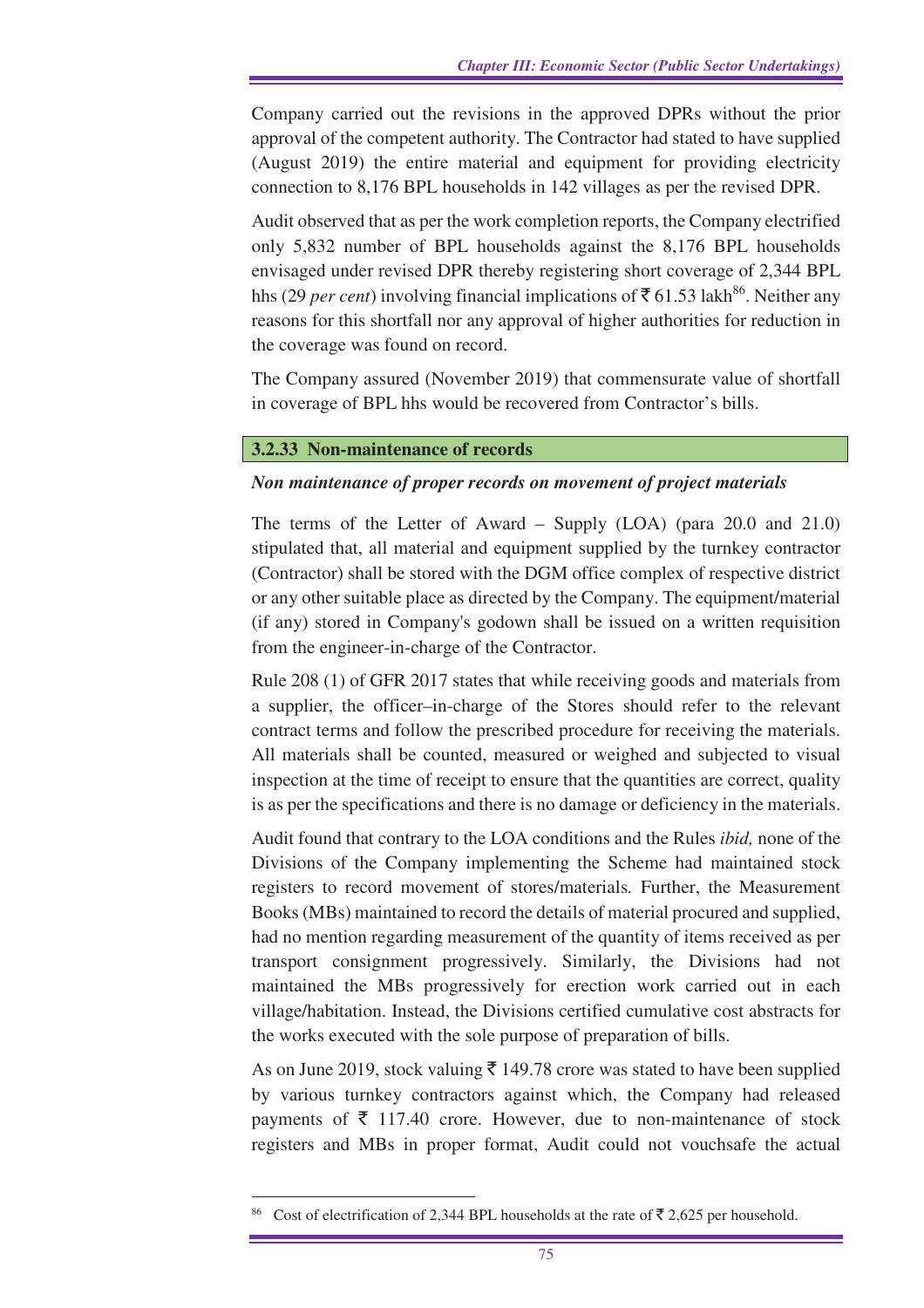quantity of material supplied and the quantum of work executed in each village/habitation

The Company stated (December 2019) that the projects were taken up on turnkey basis and, as such, the pilferage of damage to material at the storage site was at the risk of the Contractor till the project was completed and handed over to the Company.

The reply is not tenable since the LOA terms clearly mentioned that the material should be stored at a place approved by the Company and the same should be issued only based on written request/indent by the engineer concerned of the respective Contractor. The Company had failed to vouchsafe materials received and had thus jeopardised its own interests.

## **3.2.34 Other Findings**

## *Undue financial advantage to contractor on account of doubtful transportation of material*

Examination of records relating to execution of Scheme works in Tamenglong district revealed that based on the instructions of then Managing Director<sup>87</sup>, the Company paid (2016) an additional amount of  $\bar{\tau}$  19 lakh to the Turnkey Contractor towards transportation of material and equipment to the work site. Since transportation of material and equipment was covered under the scope of the turnkey contract (contract value:  $\bar{\tau}$  29.36 crore<sup>88</sup>), extra amount paid to the Contractor on this account was irregular and unjustified. The same was recovered from the Contractor after almost three years (October 2019).

Examination of records further revealed that registration number of seven vehicles claimed to have been used by the Contractor for transporting the material and equipment were not found in the all India vehicle registration database. On the contrary, one vehicle registered as Tata Truck was stated as Shaktiman Truck while registration number of one Bolero Car was purportedly claimed as a Tata Truck used for transportation of equipment. The vehicles stated above were claimed to have been used for transportation of goods on 38 occasions involving a cost of  $\bar{\xi}$  10 lakh. The claim for expenditure using fictitious vehicle record raised doubt about the genuineness of actual execution of work.

As regards mismatch in the registration number of vehicles, Company stated (October 2019) that it was due to interior location of the project sites where motorable roads were non-existent, and further, genuineness of registration number of the vehicle hired for transportation was beyond the knowledge of the **Contractor** 

The reply is not tenable since the Contractor and the Company have to ensure that transportation vehicles are used for carrying the material to the site.

 $\overline{a}$ <sup>87</sup> Shri R. Sudhan.

Supply  $-\overline{5}$  26.83 crore and Erection  $-\overline{5}$  2.53 crore.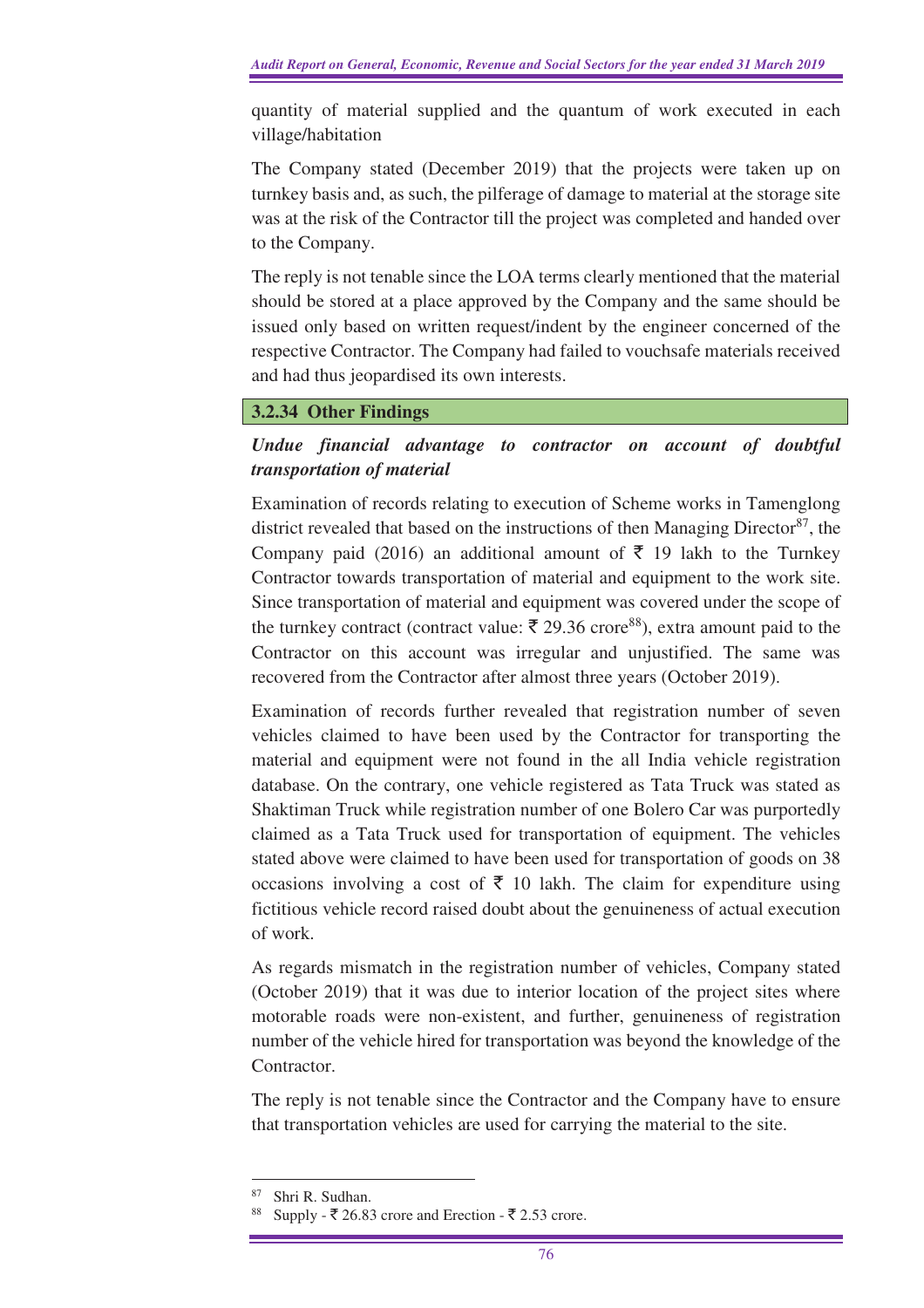#### **3.2.35 Scheme Performance**

The Scheme was implemented in six districts of Manipur for which, REC approved separate DPR for each district. Against total 470 villages/habitations and 22,730 beneficiaries targeted to be covered under the Scheme (sanctioned cost:  $\bar{\tau}$  204.73 crore), the Company completed the Scheme works in 448 villages/habitations (95 *per cent*) covering 22,370 beneficiaries (98.42 *per cent*) as on 30 November 2019.

As per the terms of the work orders, the Contractors were required to complete the Scheme works within two years (August 2016) after award of work (August 2014). The Managing Director of the Company was responsible for setting up an appropriate control mechanism to ensure achievement of the targets set under the Scheme. Deficiencies observed in the control mechanism of the Company and achievement of envisaged objectives of the Scheme, are discussed in the succeeding paragraphs.

## *3.2.36**Non-commissioning of 33/11 kV substation augmented under the Scheme*

Load of 1x1 MVA transformer installed at existing 33/11 substation at Tengnoupal was much stressed. Further, taking into account the anticipated increase in the load demand due to addition of new villages under the Scheme and also to cater to the demand for up-gradation of 250 kVA transformer of Assam Rifles outpost to 500 kVA, the urgency to augment the existing substation (capacity: 1x1 MVA) with additional 1x3.15 MVA transformer was necessitated.

The Company awarded (January 2017) the work order for augmentation of substation at Tengnoupal to the Contractor (M/s T&T Projects Limited) at a cost of  $\bar{\tau}$  1.35<sup>89</sup> crore. The Contractor completed and handed over (October 2018) the augmented substation to the Company after test charging the transformers. However, despite the urgency involved to augment the substation, the newly installed transformers were kept idle till the date of audit (October 2019).

Thus, even after incurring an expenditure of  $\bar{\tau}$  1.35 crore, the Company failed to commission the much needed augmented substation rendering the entire expenditure unfruitful.

The Company stated (28 November 2019) that the transmission utility of the State (*viz.* Manipur State Power Company Limited-MSPCL) monitored the substation and MSPCL did not respond on Company's requests for evacuation of power from the substation. During the exit conference (30 November 2019), the Company also claimed that the substation was handed over to MSPCL.

The reply is not acceptable in view of the claims (16 December 2019) made by MSPCL (transmission utility) that the Company had not officially handed over the substation to them for operations. MSPCL in its response had further stated

Supply-  $\bar{\mathfrak{c}}$  1.29 crore, Freight -  $\bar{\mathfrak{c}}$  0.02 crore and Erection -  $\bar{\mathfrak{c}}$  0.04 crore.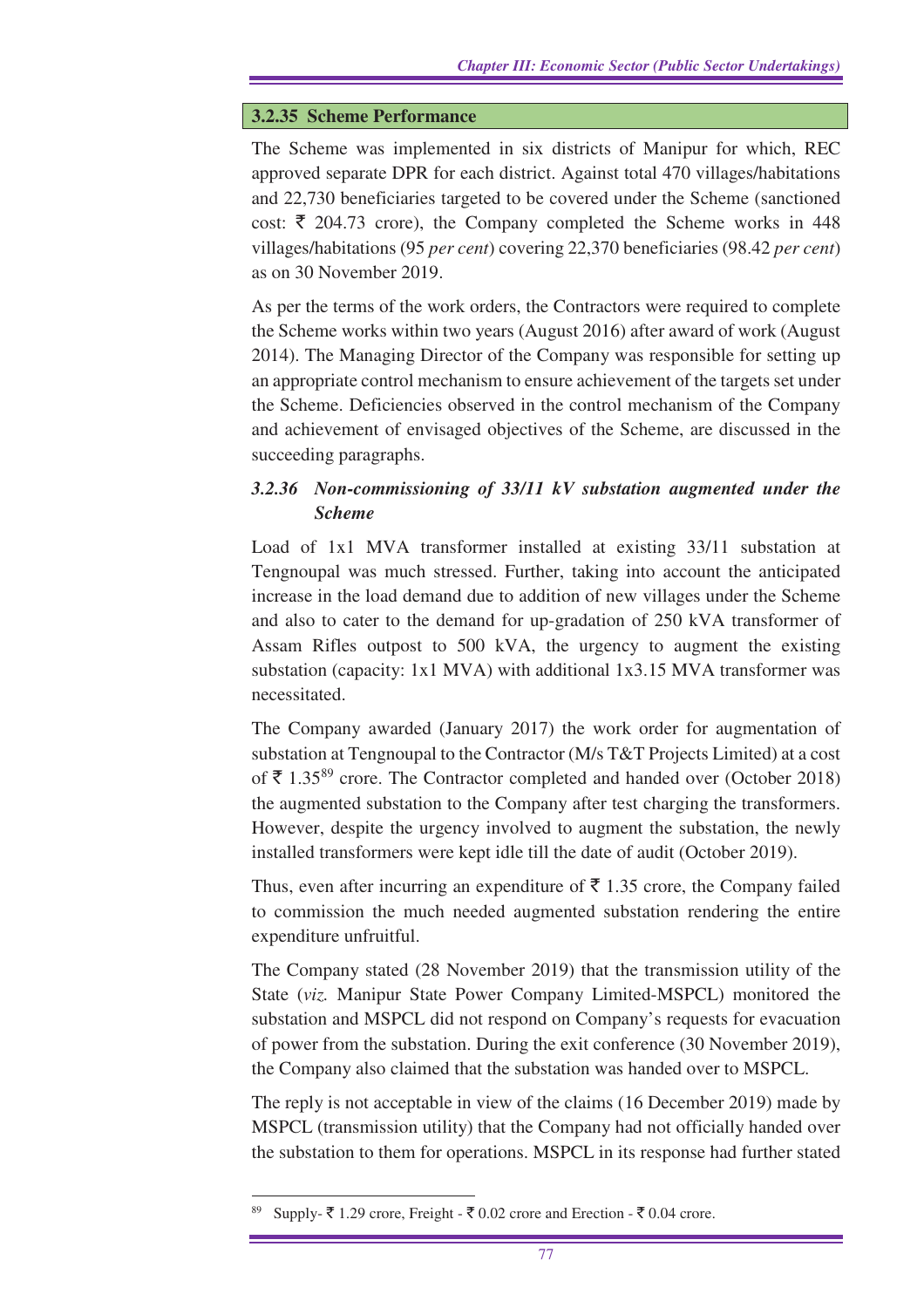that the new transformer could not be made operational in absence of 'transformer protection terminal equipment' (such as, 33 kV control panel along with control cable and 33 kV current transformer), which were not installed by the Company. No further response was received from the Company on the issue.

## *3.2.37 Non-monitoring of feeder-wise performance of DTRs*

The Scheme guidelines (Clause 2 (iv)) envisaged for installation of meters on all Distribution Transformers (DTRs) in the electrified villages/hamlets to collect DTR-wise consumption data and utilise the same to ascertain load usage and monitoring of distribution loss for each feeder.

The Company installed total 397 three phase Trivector energy meters on both 63 and 25 kVA DTRs across the six districts<sup>90</sup> under the Scheme. Audit however, observed that the Circle/Distribution Divisions of the Company had not carried out transformer-wise energy accounting, auditing and checking of energy losses thereby defeating the primary aim of installing these meters. In absence of transformer-wise energy accounting and meter readings, the Company could not monitor feeder-wise performance of DTRs to plug the Aggregate Technical & Commercial losses (AT&C losses). This rendered the expenditure ( $\bar{\tau}$  1.65 crore) incurred on the installation of 397 DT meters to be unfruitful.

The Company stated (November 2019) that the issues pointed out could not be resolved due to insufficient manpower.

The reply is not acceptable as the Company while implementing the Scheme, should have appropriately addressed the issue of manpower shortage to avail the intended benefits of the Scheme.

## *3.2.38**Billing of new consumers without actual reading*

The Scheme stipulated to provide free electricity connections (with meters) to BPL rural hhs to ensure their billing based on actual meter readings. Audit examined the position (September 2019) in four sampled districts<sup>91</sup> out of six districts covered under the Scheme and following observations are made.

In **Senapati** and **Chandel** Districts, the respective Divisions of the Company provided electricity connections to 6,379 BPL hhs without recording the connection details of these households in consumer ledgers. The Divisions concerned neither had collected the meter readings nor raised electricity bills on these consumers since installation of their connections. Thus, the Company could not realise minimum monthly revenue of  $\bar{\mathfrak{c}}$  8.67 lakh<sup>92</sup> from these 6,379 consumers.

 $\overline{a}$ <sup>90</sup> Excluding Tamenglong district where Scheme works were ongoing (September 2019) with scheduled completion by March 2020.

Senapati, Chandel, Churachandpur and Bishnupur.

<sup>&</sup>lt;sup>92</sup> 0.25 kwh x 8 hours x 30 days= 60units x  $\bar{\tau}$  1.85/unit=  $\bar{\tau}$  111 per household. Now,  $\bar{\tau}$  111 x 6379 consumers =  $\overline{5}$  7.08 lakh + Fixed charge of  $\overline{5}$  1.59 lakh ( $\overline{5}$  25 x 6379 consumers).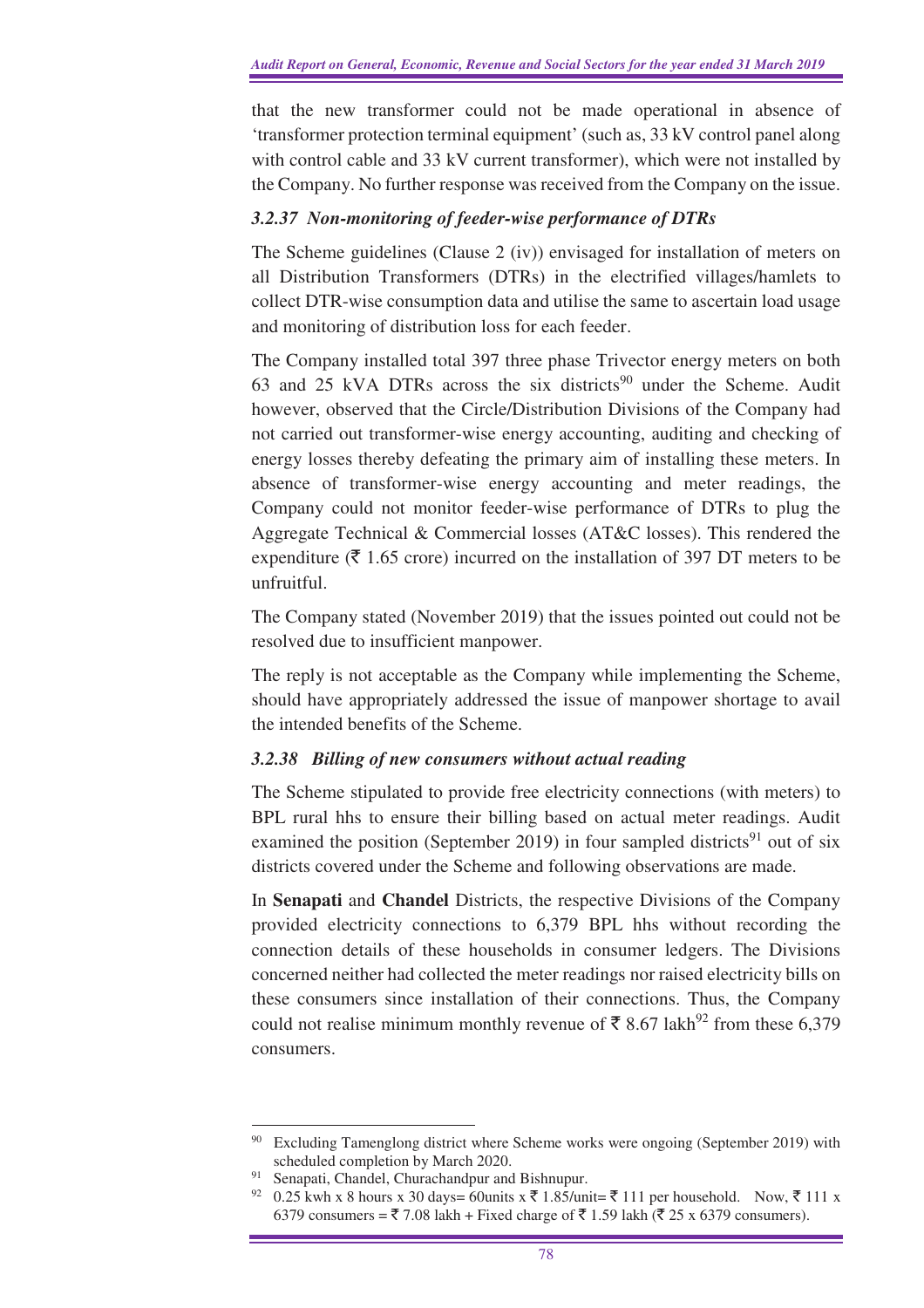In **Churachandpur** district, in eight out of ten sampled villages, the Divisions concerned had billed the consumers on a collective average basis for the whole village defeating the purpose of installation of consumer meters. In case of one sampled village (Tuiliphai), the division concerned could not raise bills due to non-installation of meters by the Contractor. In case of remaining village (Maite Village), the division concerned neither raised bills nor collected revenue despite installation of the community meters by the Contractor.

In **Bishnupur** district, all the households in the entire district were installed with pre-paid meters.

Thus, due to the non-collection of meter readings against newly connected consumers, the purpose of installation of meters remained unachieved.

The Company stated (November 2019) that monthly billing of BPL households as per actual meter reading was not feasible due to acute shortage of manpower.

The reply is not acceptable as the issue of manpower shortage should have been addressed to minimise the AT&C losses, which was one of the main objectives of the Scheme.

## *3.2.39 Non release of connections to Non BPL households*

The main objective of the Scheme was to provide access to electricity to all categories of rural hhs including Above Poverty Line households (APL hhs). The Company had assessed the required capacities of transformers in the DPRs based on the combined load requirement of BPL and APL households in each village/ habitation.

Audit observed that contrary to the Scheme provisions, the Company had not developed an effective mechanism to ensure actual release of connections to the hhs other than BPL hhs. As per the approved DPRs, the Company was required to electrify total 11,404 APL hhs in four sampled districts. However, during the conduct of audit, the Company could not provide any records to confirm actual coverage of these APL households under the Scheme although such connections were to be provided on payment basis.

The Company accepted (November 2019) the audit observation and assured to provide electricity connections to left out APL hhs under Saubhagaya scheme.

#### **Monitoring**

## *3.2.40 Quality Control Mechanism*

As mentioned earlier*,* projects under the Scheme are subject to a three-tier Quality Monitoring Mechanism to ensure that all materials are utilised and workmanship conforms to the prescribed specifications. The Company was responsible to carry out the first tier of quality control (50 *per cent* of completed villages/habitations) by engaging third party inspection agency (TPIA). Similarly, REC was responsible to ensure the second tier of quality checks (20 *per cent* of completed villages/habitations) through independent agencies designated as REC Quality Monitors (RQMs). Further, the MoP, GoI was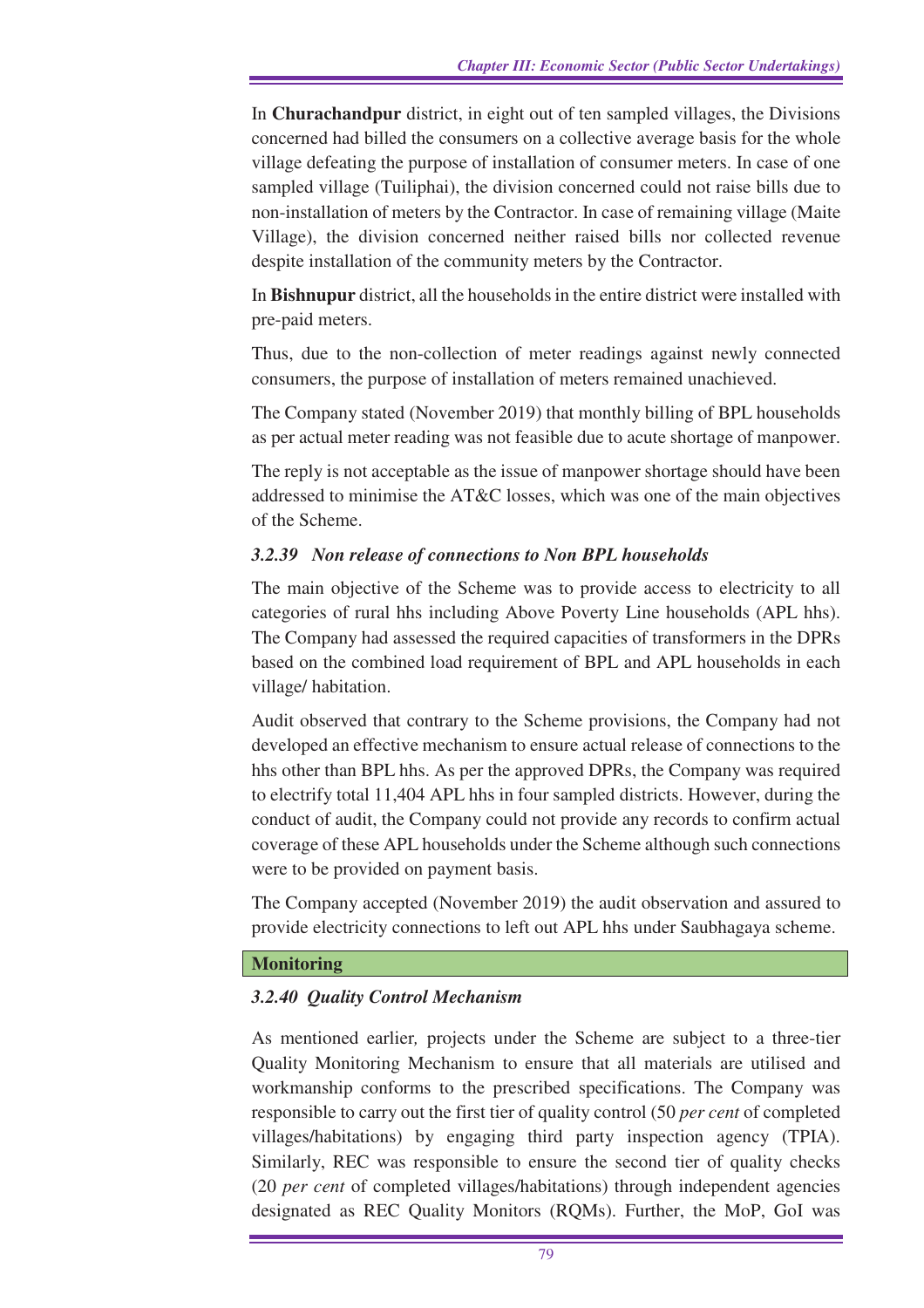required to carry out the third tier quality control checks (one *per cent* of completed villages/habitations) by outsourcing the work to the National Quality Monitors (NQM) engaged by MoP for the purpose.

## *3.2.41**Payment of Inspection charges not linked with actual inspections*

As mentioned earlier, the Scheme envisaged electrification of total 470 villages in six districts. As on 30 November 2019, the Company completed electrification of 448 villages. As per the Scheme guidelines, Third Party Inspection Agency (TPIA) was supposed to inspect 50 *per cent* of villages (235 villages) targeted under the Scheme (470 villages). As per the latest information available, TPIA had completed inspection of only  $172$  villages<sup>93</sup> till the date of audit (October 2019). Audit observed that the Company had already released payments to the TPIA to the extent of 90 *per cent* of their contracted value instead of making proportionate payment based on actual completion of inspection work.

The Company should ensure that the TPIA complete the inspection of prescribed number of electrified villages before release of further payments so that the deficiencies, if any, noticed in the Scheme works could be rectified timely.

## *3.2.42**Monitoring Committees not holding regular meetings*

GoM formed (October 2013) a State Level Standing Committee (SLSC) for implementation of the Scheme with the Chief Secretary, Manipur as Chairman. The Committee shall recommend the project proposal formulated by the implementing agency and also monitor progress, quality control and resolve issues relating to the implementation of sanctioned projects *viz.* allocation of land for substations, right of way, forest clearance, railway clearance, safety clearance, *etc*.

During the course of Scheme implementation, the Committee held only two meetings (November 2016 and January 2018) under which, only the revised scope of the Scheme Plan was discussed.

GoM further constituted (July 2015) two District Electricity Committees (DECs). Member of Parliament/Lok Sabha (Inner) and the Member of Parliament/Lok Sabha (Outer) were to chair one of the two Committees each. The two DECs were to review and monitor the implementation of all Central Schemes in power Sector. The DECs were to be consulted in preparation of DPRs for the Scheme works. The DECs were also supposed to review the quality of power supply and consumer satisfaction and promote energy efficiency and energy conservation. The DECs were required to meet at least once in three months at their respective District Headquarters.

Audit observed that as against the minimum prescribed one meeting in every quarter, two DECs had convened only three meetings so far (September 2019)

<sup>&</sup>lt;sup>93</sup> Status as of September 2019 as available.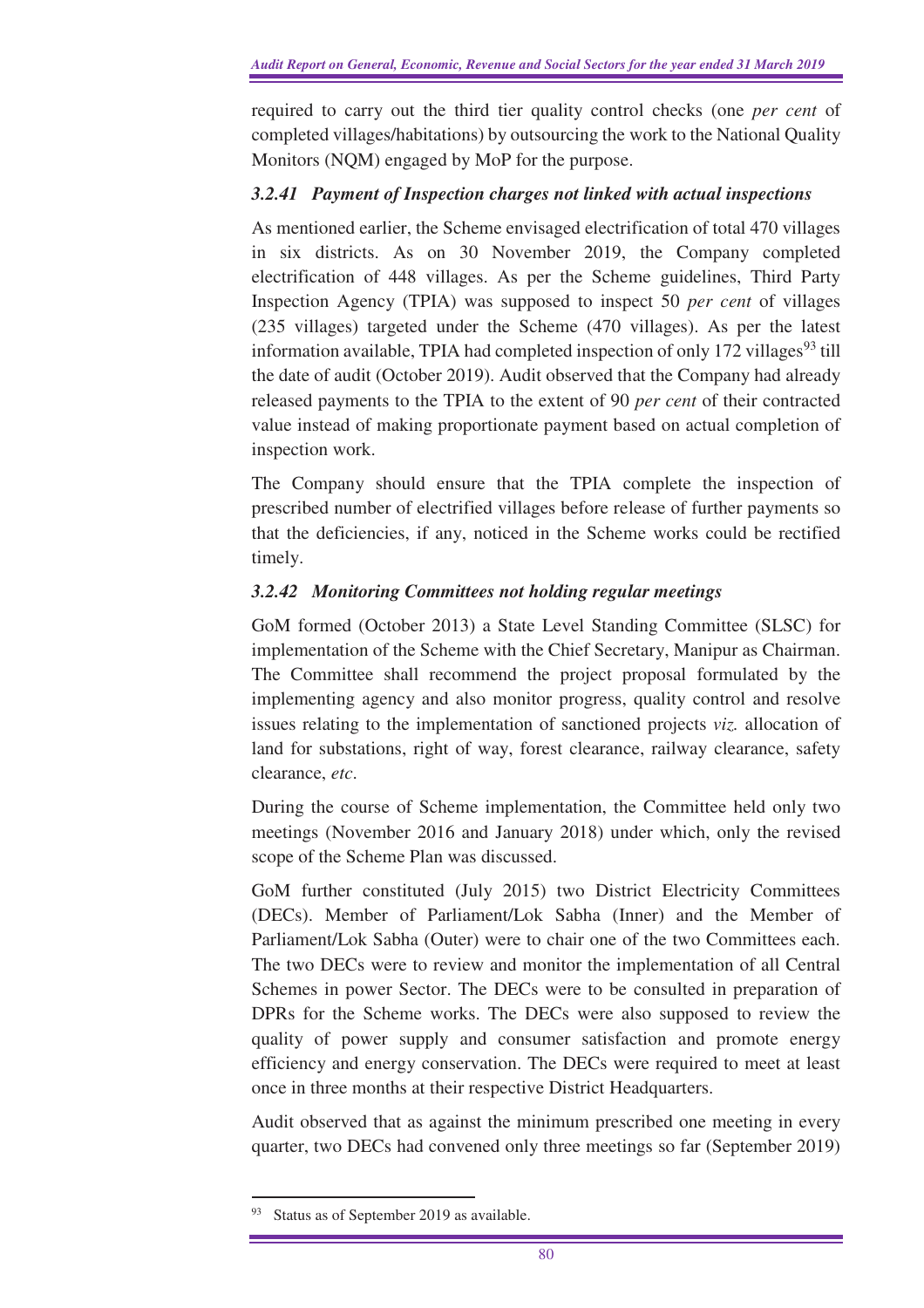since their formation (July 2015); one combined meeting in September 2015 and two separate meetings in October 2016. The two meetings were held to appraise about preparation of the revised DPRs under the Scheme. The DECs did not have any meeting at the respective District Headquarters.

Thus, failure to hold regular meetings by the Committees constituted by the GoM had adverse impact on effectiveness of monitoring and constant review of Scheme implementation, which was a compromise with the quality and timeline prescribed for the Scheme works.

## *3.2.43**Non-maintenance of Assets Registers*

As per the Tripartite Agreement entered into between GoM, REC and the Company, GoM was the custodian of the assets created under the Scheme. The GoM authorised the Company to operate and maintain these assets to effect power supply in project areas and derive consequential benefits out of the Scheme assets so created. Deputy General Managers of the respective Divisions of the Company were required to maintain separate Fixed Assets Registers for accounting the Scheme assets.

Audit observed that during the course of Scheme implementation, the Company created total assets worth  $\bar{\tau}$  161.20 crore (as of July 2019). The Company, however, had not maintained separate Fixed Asset Registers providing complete details of project assets created under the Scheme along with the cost of these assets. On the contrary, the Divisions concerned of the Company forwarded the completion and handing/taking over documents of these assets as received from the Turnkey Contractors, to the PMU Cell of the Corporate Office of the Company for archiving without mentioning the actual cost of the project assets.

## *3.2.44 Vigilance Wing*

The Company did not have a dedicated vigilance wing to carry out independent checks upon the various functions including RGGVY works.

## **Conclusion**

As per 2011 Census data, 75.46 *per cent* (1,46,180 households) of total rural households (1,93,730 households) of the State had access to electricity. After implementation of RGGVY (XII Five Year Plan) DDUGJY Scheme, the percentage of electrified rural households in Manipur had increased to 83.69 *per cent* (1,62,139 households), which was significant. The beneficiaries also responded positively towards the Scheme outcome as now they had regular power supply leading to positive socio and economic impact.

The Scheme was implemented in six districts of the State completing scheme work in 448 villages/habitations (95 *per cent* of target) covering 22,370 beneficiaries (98.42 *per cent* of target) as on 30 November, 2019.

The processes and control mechanism of the Company for management and execution of Scheme works was deficient and could be improved. Audit noticed instances of changes made in the approved DPRs resulting in coverage of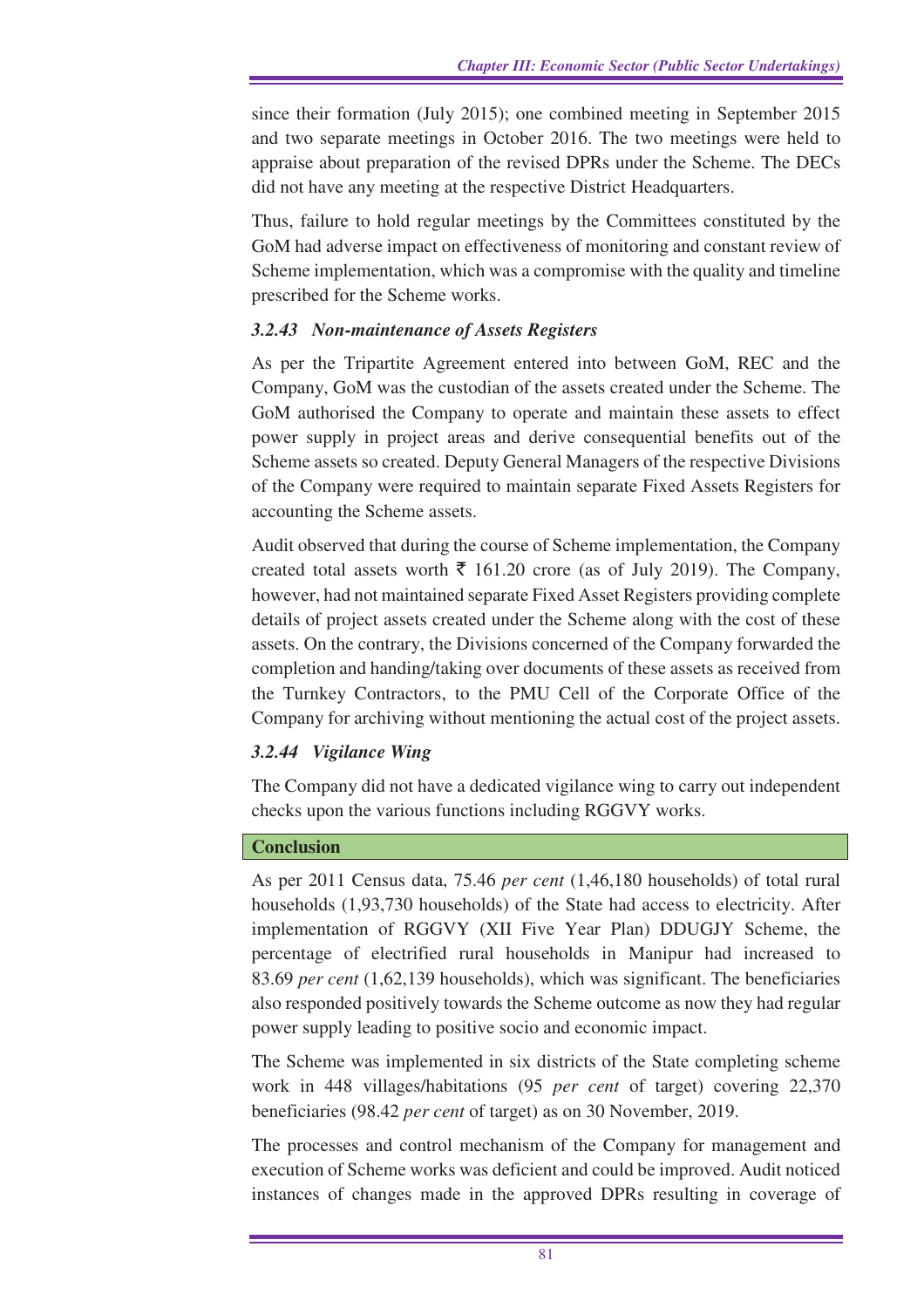households not included in Scheme DPRs on one hand and exclusion of villages originally selected for electrification under the Scheme on the other.

The Company did not have an effective system for monitoring of works leading to non-adherence to Scheme guidelines in project execution. Audit noticed cases of extending undue advantages to the Contactors by way of accepting higher pricing of scheme works materials, admitting claims against exaggerated bills and releasing payments without verification of the works executed. The work completion certificates issued by the Company were not found reliable and authentic. Joint Physical Verification of project works and beneficiary survey revealed serious irregularities such as, excess claims against the beneficiaries covered, non-installation of meters and earthing connections, false certification of works, incorrect completion reports, short execution against completed works, *etc*.

The Company did not maintain proper records on measurement of project works and movement of project material. No records maintained to record the details of project assets created.

The Role of the State Level Monitoring Committees to ensure quality and timeliness in Scheme implementation was not effective due to their failure to hold regular meetings for monitoring of Scheme works.

## **Recommendations**

Government/Company may ensure:

- *Coverage of deserving villages/habitations under the Scheme through robust planning based on actual field survey;*
- *Strict adherence to the approved DPRs and Scheme guidelines in project execution so as to extend benefits to project covered beneficiaries;*
- *Execution of works strictly as per the prescribed specification through close monitoring of Contractors activities and adhering to cost norms;*
- *Strengthening the monitoring mechanism at top level to ensure timely execution of quality works;*
- *Fixing responsibility in all cases of diversion of BPL connections, suspected misappropriation and short execution/false certification of scheme works, etc. and recovery of undue payments made against unexecuted works from the contractors concerned; and*
- *Conducting physical verification of Scheme works through an independent agency and reporting the anomalies, if any, directly to the top Management for appropriate corrective action.*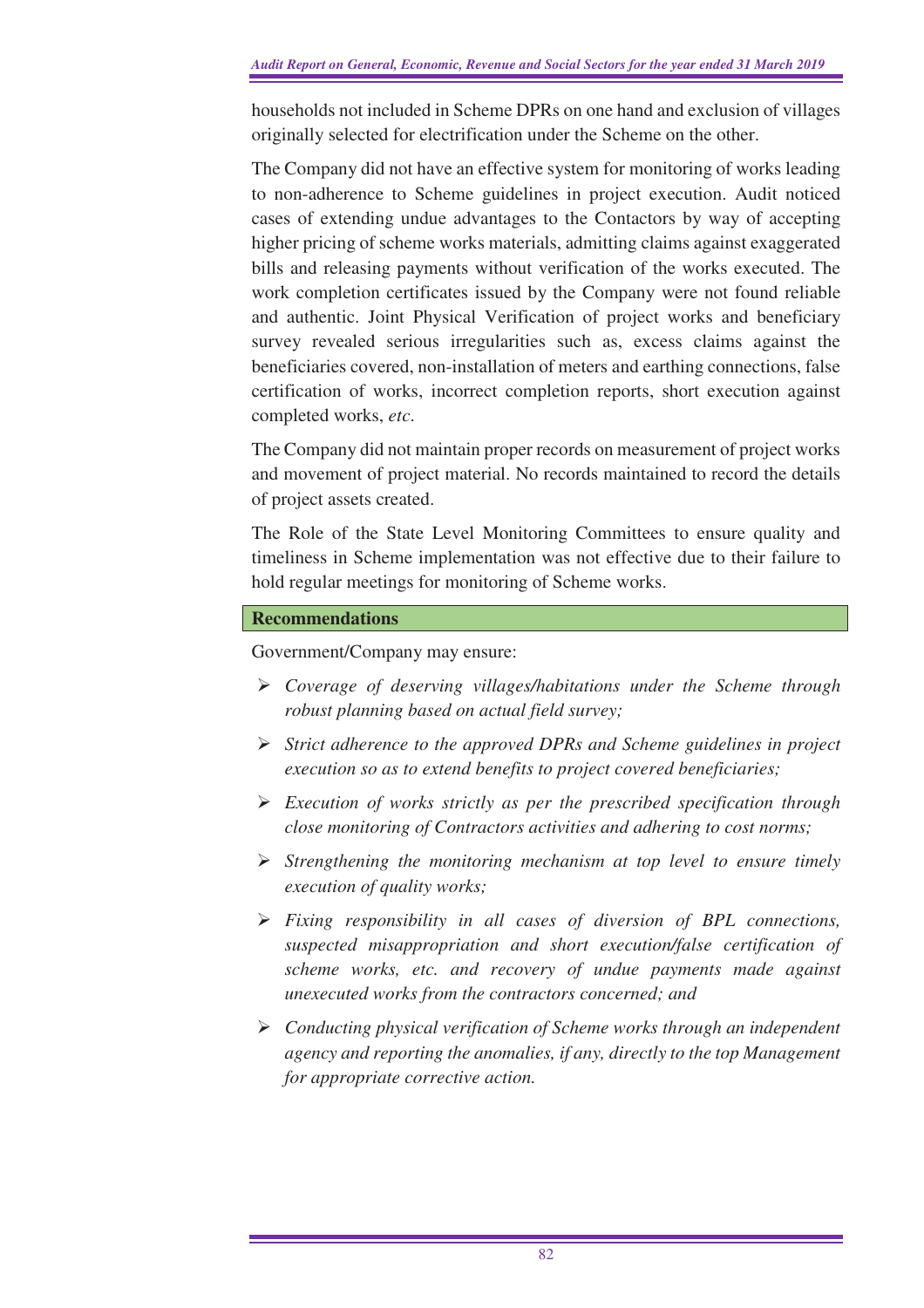## **COMPLIANCE AUDIT PARAGRAPHS**

#### **MANIPUR STATE POWER DISTRIBUTION COMPANY LIMITED**

#### **3.3 Embezzlement of Company Receipts**

**Revenue of** ` **17.39 lakh collected from consumers by the Chandel Division of Manipur State Power Distribution Company Limited was not deposited to Company Account.** 

The Manipur State Power Distribution Company Limited (Company), though a State Government PSU, does not have its own Manual/Rules/Framework for day to day functioning of the Company.

Further, as per the requirements of an effective and generally accepted cash control mechanism, a company should record the cash collections made from consumers in the Revenue Collection/Deposit Register and Cash Book on a daily basis. Similarly, the cash collected from consumers should be deposited into the Bank Account maintained for the purpose on a daily basis. The details of pay-in-slips and the amount deposited into the Bank should be properly recorded in the Remittance Register and Cash payment column of Cash Book. The pay-in-slips number should be updated in the voucher reference column in Cash Book. Further, the counterfoils of the cash receipts issued to the consumers and the pay-in-slips for cash deposited into the Bank should also be kept under safe custody of the Company.

Audit scrutiny of records (February 2019) like counterfoils of Receipt Book, Deposit Register, Bank Statements, *etc*. maintained by the office of the Deputy General Manager (DGM), Manipur State Power Distribution Company Limited (MSPDCL), Chandel Division<sup>94</sup> (Division) revealed that the Division had collected (June 2014 to January 2017) receipts aggregating to  $\bar{\tau}$  17.39 lakh from the consumers towards current energy charges, arrear surcharge, security deposit, *etc*. The details of revenue collected are shown in *Appendix 3.6*. However we noticed that the Division had neither recorded the collections  $(\bar{\mathcal{F}}$  17.39 lakh) in the revenue collection/deposit register nor deposited the same in the Bank account for a period ranging from 25 to 32 months after receipt (February 201995). Further, the Division had no documentary evidence on record96 to show the details of the individual officials authorised to collect revenue on behalf of MSPDCL or Receipt Books issued by the Division to such individuals.

<sup>&</sup>lt;sup>94</sup> Audit conducted test check of two Divisions (Churachandpur and Chandel) out of 14 Revenue Divisions of MSPDCL.

As on the date of Audit.

Except in two cases (serial no. 15 and 16 of Annexure), which showed Receipt Books were issued to Shri Kanhai.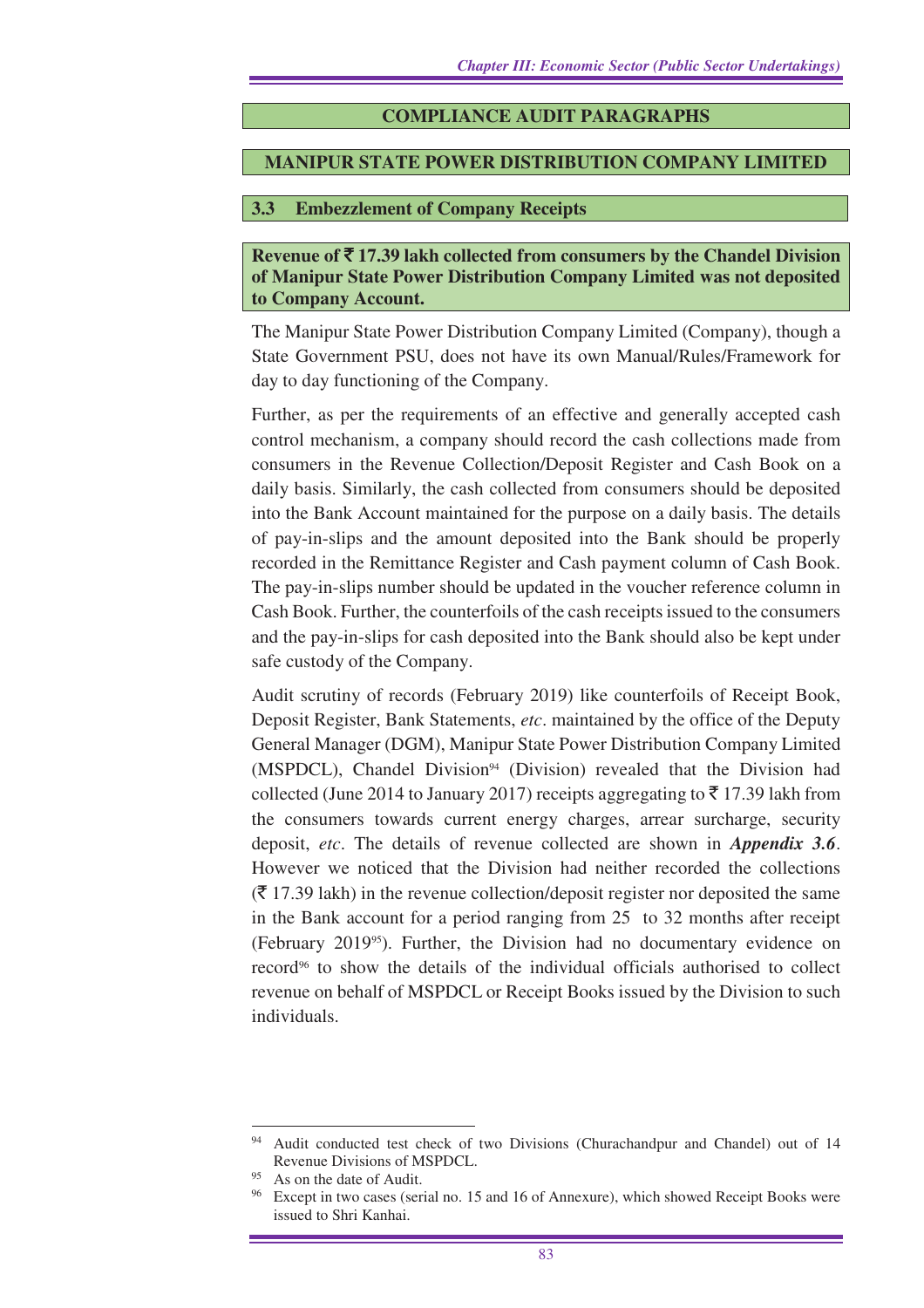On a test check of the randomly selected receipts issued for billed charges collected, audit noticed that on a single day, different individuals had signed several such Receipts in the name of the Manager.

*The Division's officials did not ensure maintenance of proper records regarding issue of Receipt Books to authorised persons and neither had they put in place an effective monitoring system to ensure deposit of all receipts into the Bank account of the Division on daily basis.* 

The Statutory Auditors of MSPDCL while giving opinion on the accounts for the year 2015-16 had also flagged the issue of unreconciled discrepancy between the figures of operational revenue as compiled at the Head Office<sup>97</sup> of MSPDCL and as shown in the divisional level billing records. The Company Management of MSPDCL, however, had not taken cognisance of the issues flagged by the Statutory Auditors for appropriate remedial action.

Absence of controls and checks in MSPDCL led to embezzlement of Company revenue to the tune of  $\bar{\xi}$  17.39 lakh over a period of two years. The findings of Audit are based on the test check of two $98$  out of 14 Revenue Divisions of MSPDCL, and hence, possibility of similar cases in other Divisions of MSPDCL could not be ruled out.

On this being pointed out in Audit, the Division stated (August 2019) that the amount pointed out by Audit ( $\bar{\tau}$  17.39 lakh<sup>99</sup>) has been paid by the defaulters/staff concerned and also deposited into the Bank account.

Our verification of the documents (Bank Deposit Slips, Deposit Register and List of Cash Receipt) submitted by MSPDCL in support of their action taken claim and due to 'bank reconciliation statements' not in place covering the periods of above deposits for verification, Audit could not derive an assurance that the charges collected were indeed deposited to Company's Account.

The matter was reported (July 2019) to the Government; their replies had not been received (November 2019).

*Recommendation: MSPDCL may carry out a special audit of their collections in all their Divisions and ensure deposit of all revenue actually collected in this case and others, to their Company's Bank Account. They may also take action to fix responsibility for the embezzlement done for persons found guilty of committing fraud on the Company.* 

<sup>&</sup>lt;sup>97</sup> Figures compiled based on the Consumer Monthly Tariff Report (CMTR) Summary Statements submitted by the Billing Divisions.

Chandel and Churachandpur Divisions.

 $\bar{\xi}$  4.16 lakh prior to audit and  $\bar{\xi}$  13.23 lakh, after audit.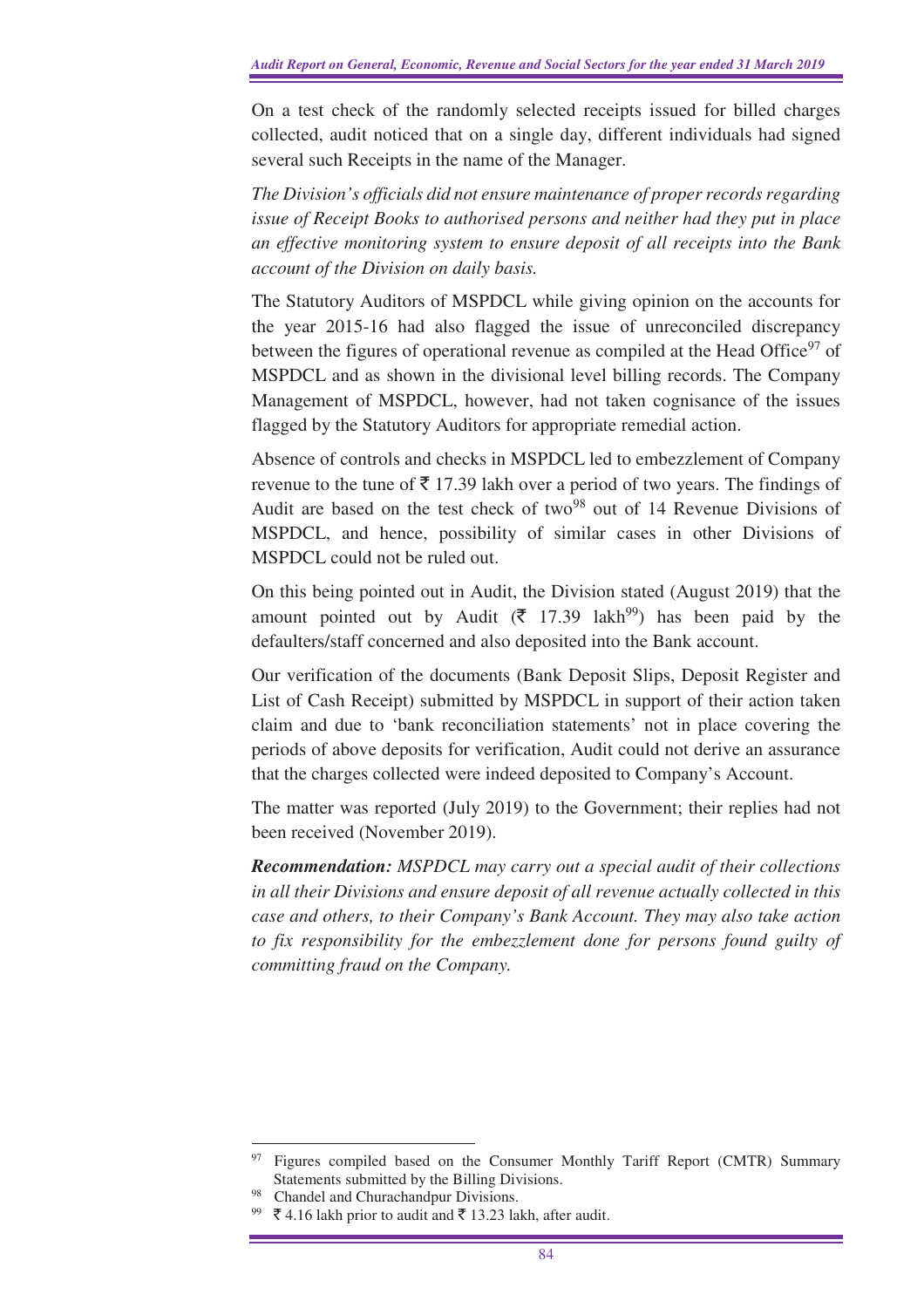## **3.4 Outsourcing of Collection of Receipts without valid contracts**

**Churachandpur Division of Manipur State Power Distribution Company Limited gave business to Revenue Collecting Agencies without legally subsisting contracts and in violation of the orders of Government of Manipur to devolve the collection functions to Autonomous District Councils (ADCs). The commission paid to the Agencies was also irregular.** 

As per Rule 22 of the General Financial Rules 2005 and 2017, no authority may incur any expenditure or enter into any liability involving expenditure or transfer of moneys for investment or deposit from Government account unless the same has been sanctioned by a competent authority. Such prudent financial norms need to be observed *mutatis-mutandis* by Public Sector Undertakings.

Manipur State Power Distribution Company Limited (MSPDCL) entered into Agreements (March 2003 to April 2008) with Collecting Agencies<sup>100</sup> for collection of revenue from consumers against electricity bills raised by MSPDCL. These Agreements were valid for a period of six months only and had already expired and MSPDCL had not renewed these Agreements. Despite expiry of previous agreements, MSPDCL continued with the business of revenue collection through these Collecting Agencies.

Government of Manipur (GoM) devolved (November 2013<sup>101</sup>) the responsibility of collection of revenue against the electricity bills raised by MSPDCL to the Autonomous District Councils (ADCs) in respect of the consumers falling under their jurisdictions. The ADCs were also entitled to claim incentive of 5 *per cent* on the revenue so collected, from MSPDCL. Accordingly, MSPDCL was required to approach the ADCs in the matter and issue necessary directions to its Divisions for compliance to the orders (November 2013) of GoM.

We noticed in audit of MSPDCL (February-March 2019) that the Company Management (Board of Directors) had not taken up the matter with the ADCs for collection of revenue against electricity bills on its behalf. They neither issued necessary directions to its Divisions for discontinuation of revenue collection through the Collecting Agencies and formalise the arrangements with the ADCs on commission basis, for implementing GoM's decision (November 2013).

Audit scrutiny of records (February – March 2019) further revealed that Churachandpur Division of MSPDCL had paid a commission of five *per cent*   $(\bar{\mathfrak{F}} 31.48$  lakh) to the above mentioned Collecting Agencies<sup>102</sup> on the revenue of  $\bar{\xi}$  6.35 crore against the electricity bills raised for the period from March 2014 to February 2019 without any legal and subsisting contracts in existence.

<sup>&</sup>lt;sup>100</sup> Collecting Agencies mostly included local clubs, village authorities, welfare associations *etc.*

<sup>101</sup> Vide Order No. 14/7/2011-Power dated 16 April 2011.

<sup>&</sup>lt;sup>102</sup> Out of total 11 Collecting Agencies, major portion of the commission ( $\bar{z}$  17.33 lakh) was paid to five Collecting Agencies namely Chairman, Development Committee Gouchinkhupveng, New Lamba ( $\bar{\bar{\zeta}}$  6.77 lakh); Hmar Youth Association Rangkai Branch  $(\bar{\mathfrak{F}} 2.95$  lakh); Molnom Electric Consumer Welfare Association ( $\bar{\mathfrak{F}} 2.90$  lakh); Bungmual Youth Club ( $\bar{\mathcal{R}}$  2.42 lakh) and KristanThalai Pawl, LamkaChhim ( $\bar{\mathcal{R}}$  2.30 lakh).